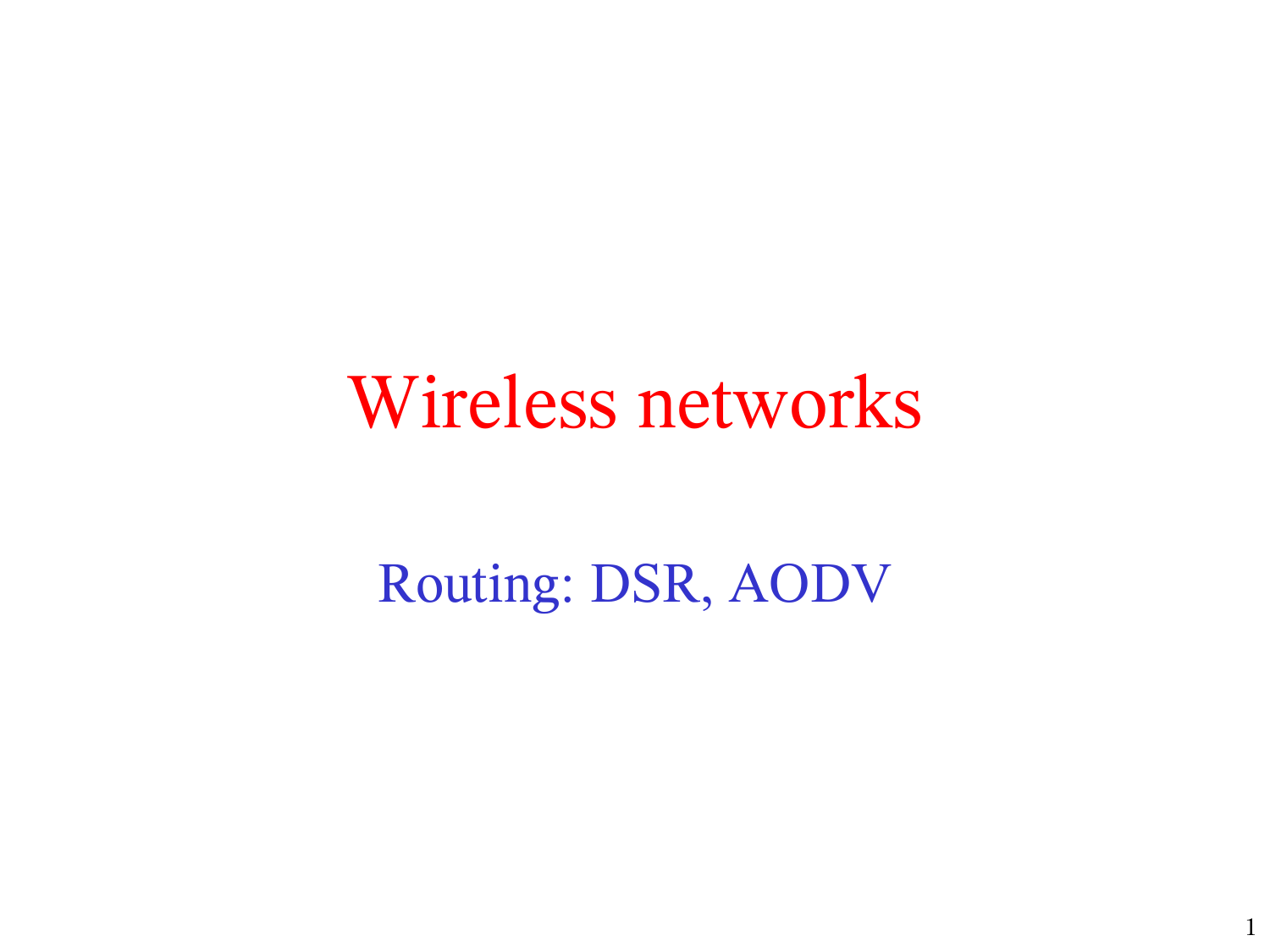## Routing in Ad Hoc Networks

- Goals
	- Adapt quickly to topology changes
	- No centralization
	- Loop free routing
	- Load balancing among different routes in case of congestion
	- Supporting asymmetic communications
	- Low overhead and memory requirements
	- Security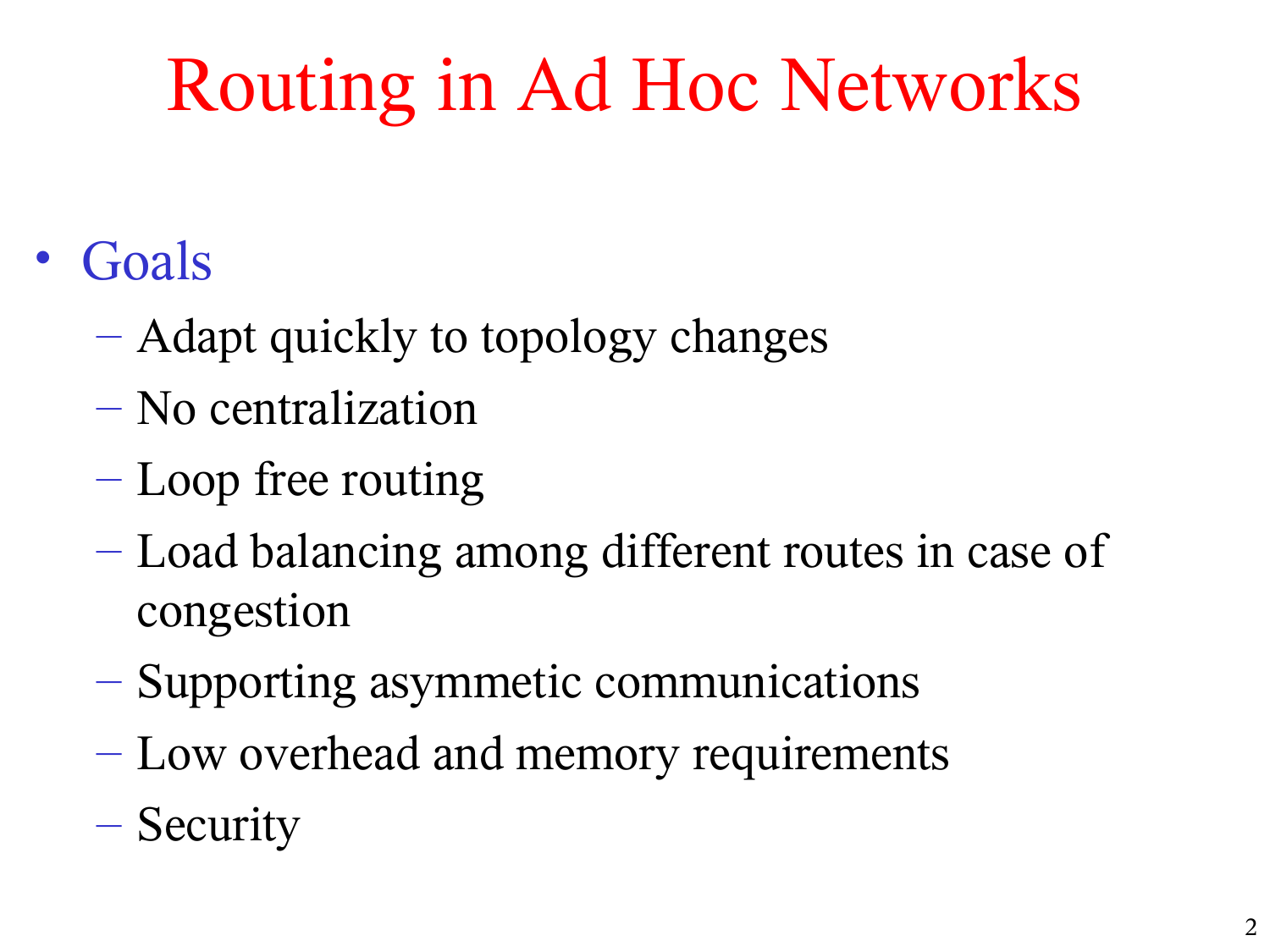# Routing in Ad Hoc Networks (2)

- Many proposal
- Proactive routing protocols
	- attempt to maintain consistent, up to date routing information from each node to every other node in the network
- Reactive
	- Discover a route when desired by the source node
	- DSR AODV
- Hybrid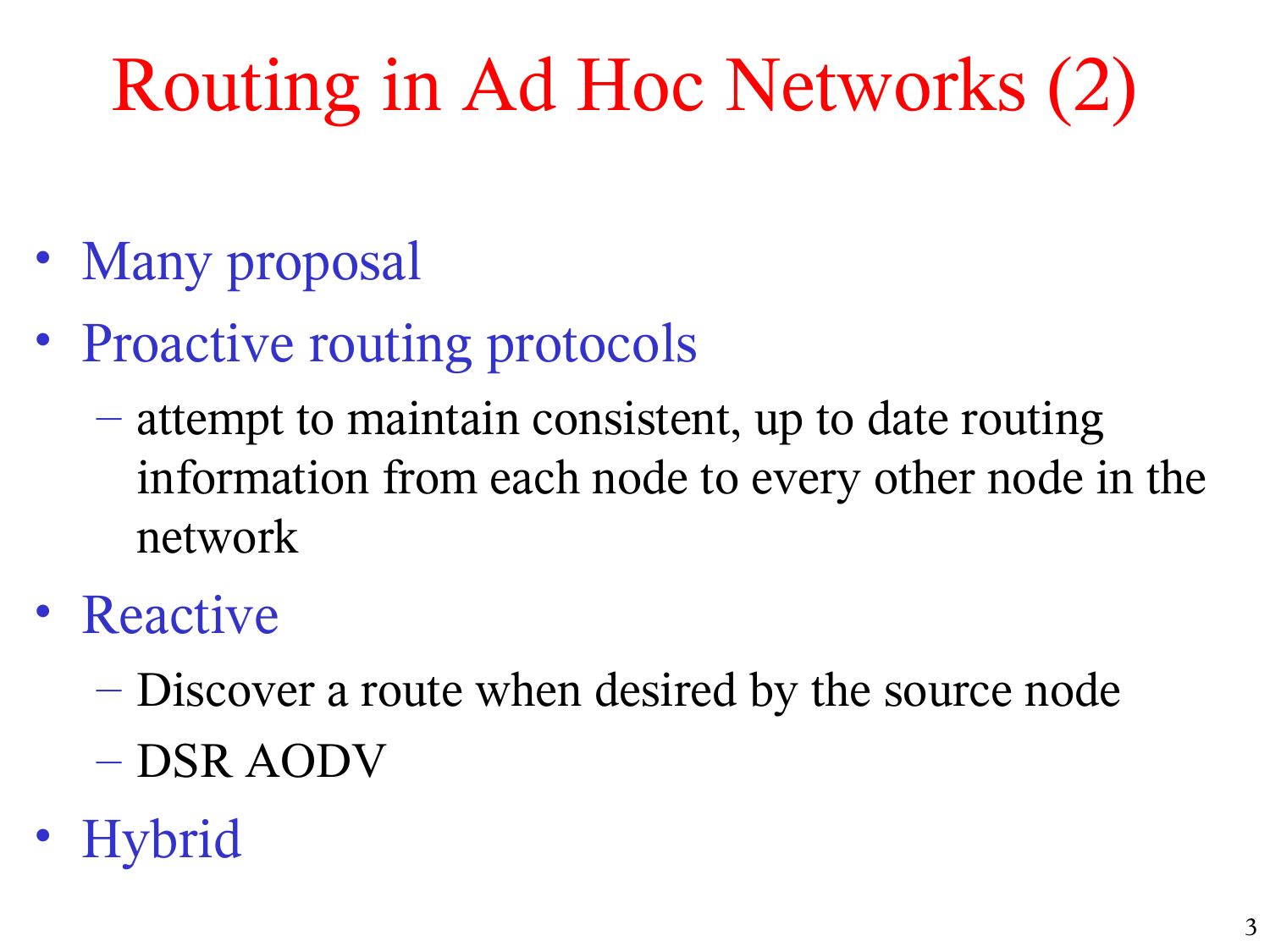## Routing Model: HN as graphs

- In the discussion of routing algorithm we use a more convenient model for ad Hoc **Networks** 
	- Each terminal/station is represented as a node in a graph
	- Each directed arc *(i,j)* states that station j is within the radio range of *i*, and can receive packets from *i*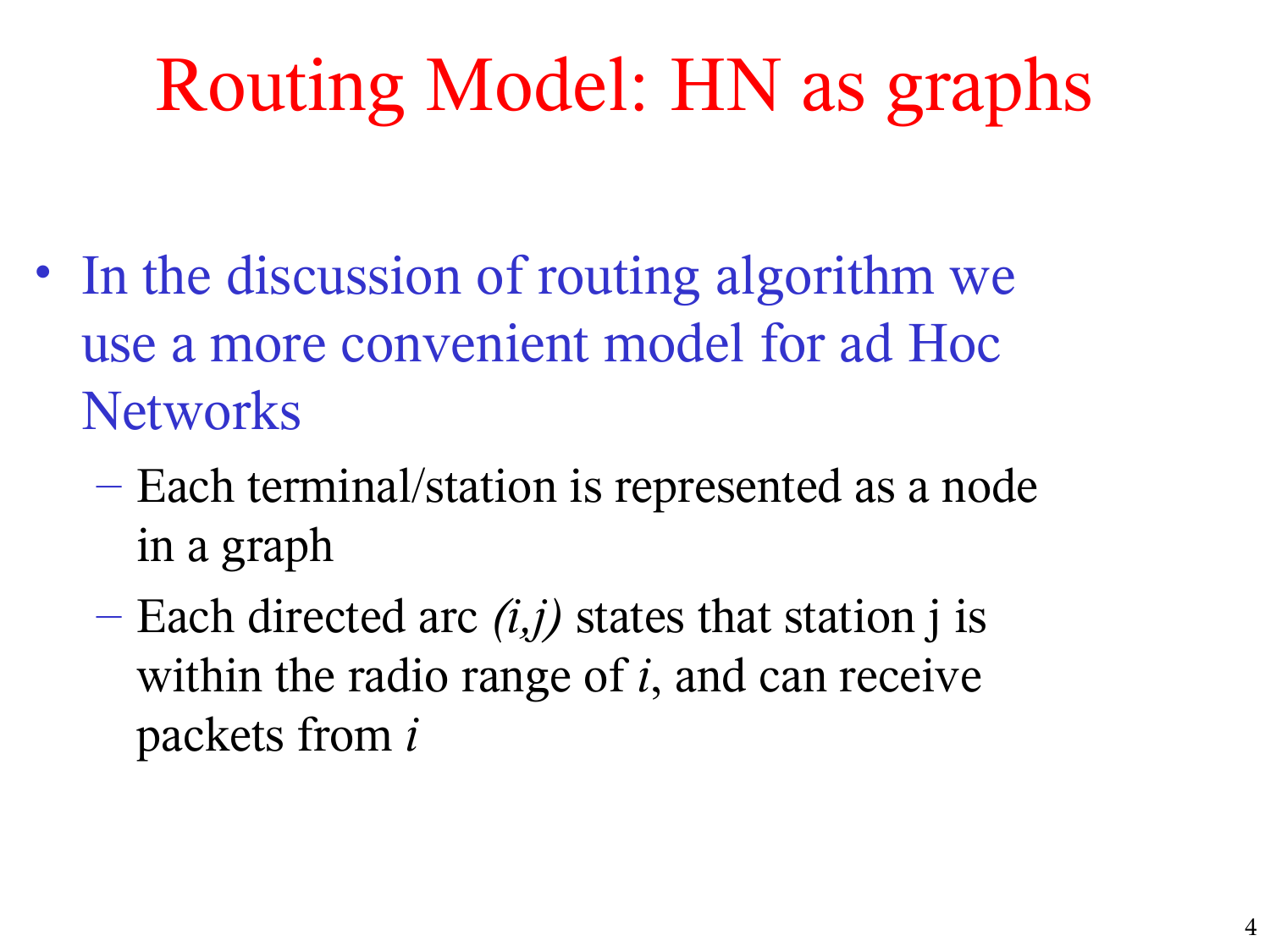## Example: HN graph



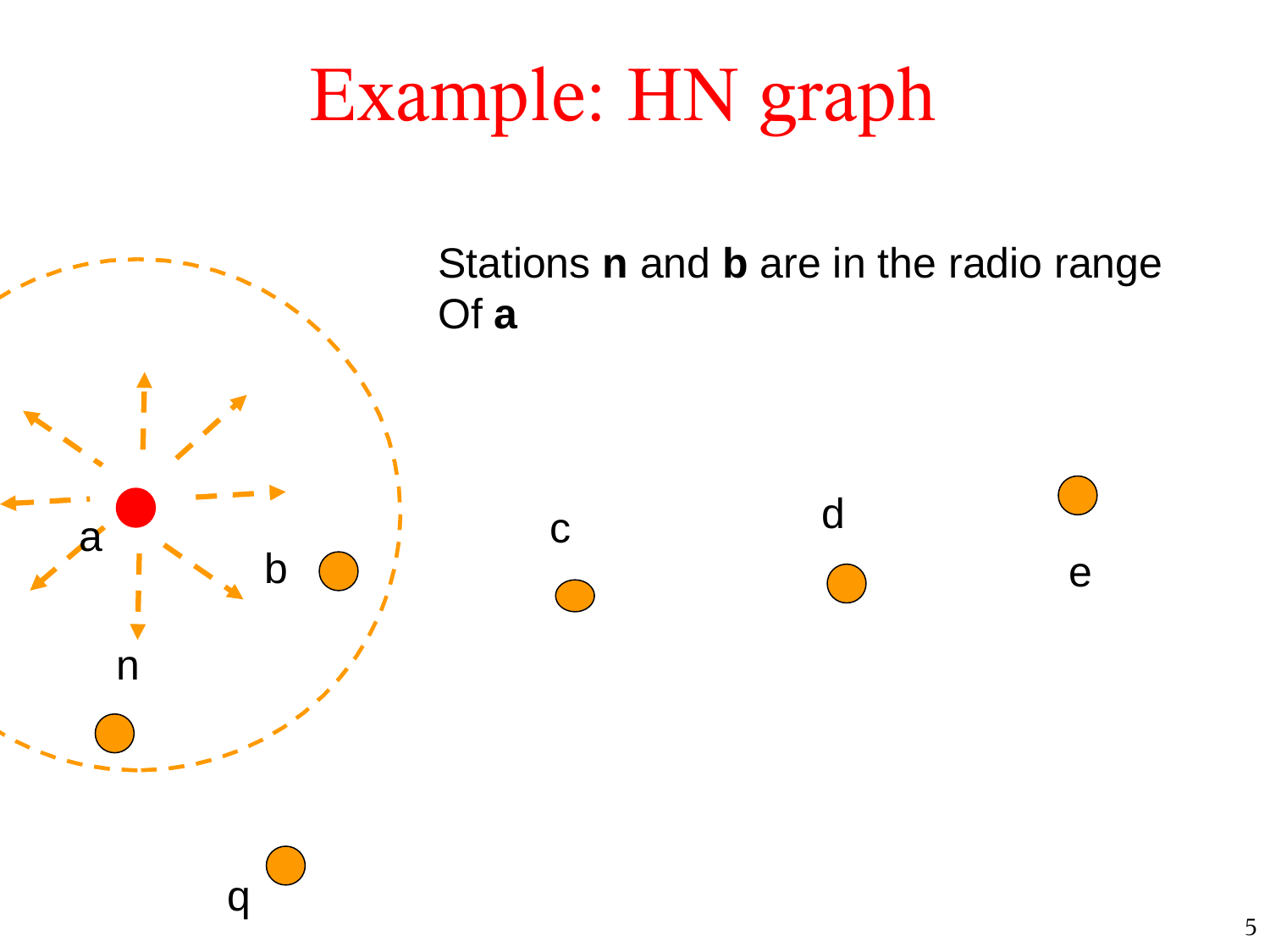## Example: HN graph (2)

#### Stations **n** and **b** are in the radio range Of **a**

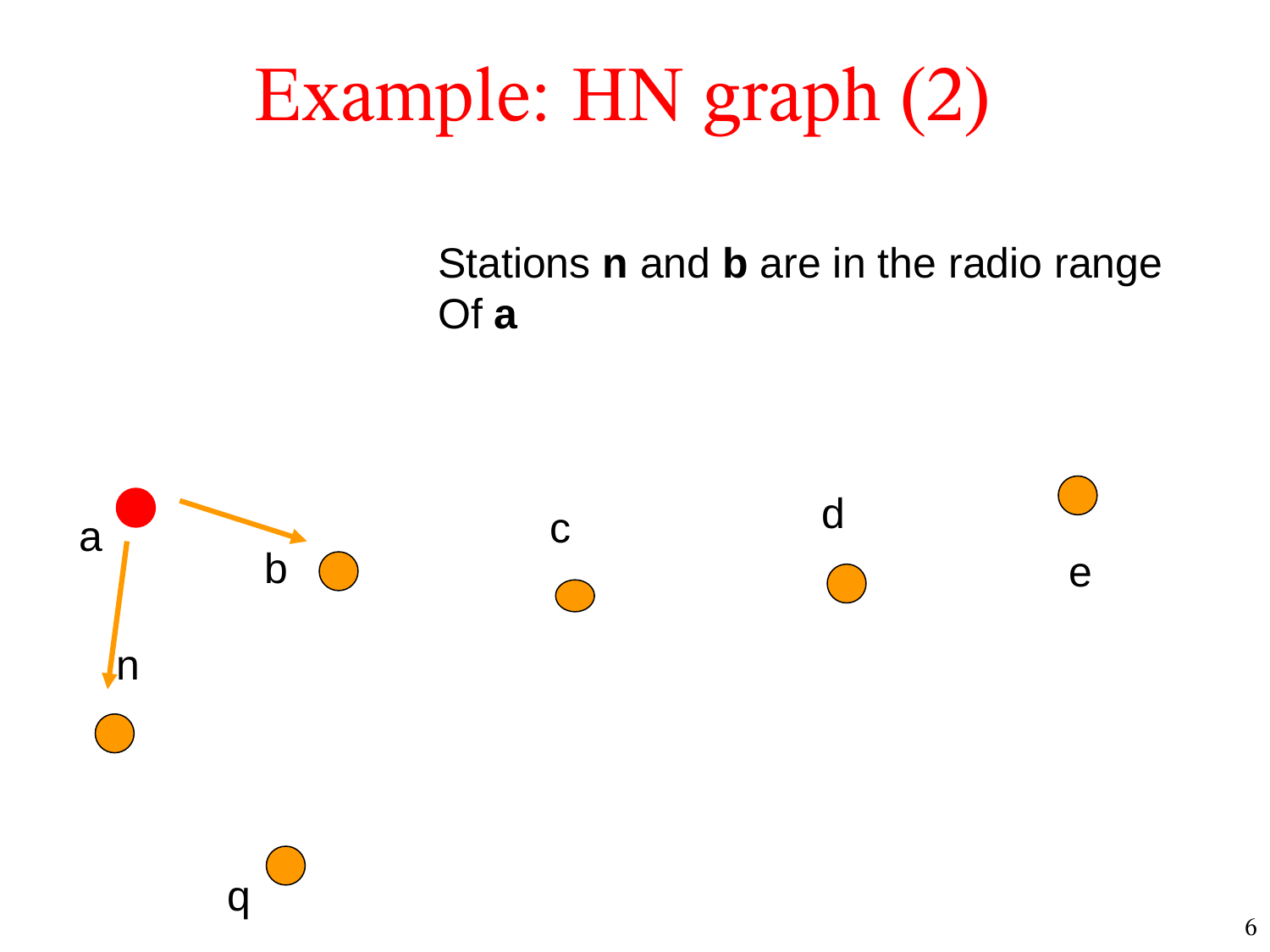## Example: HN graph (3)

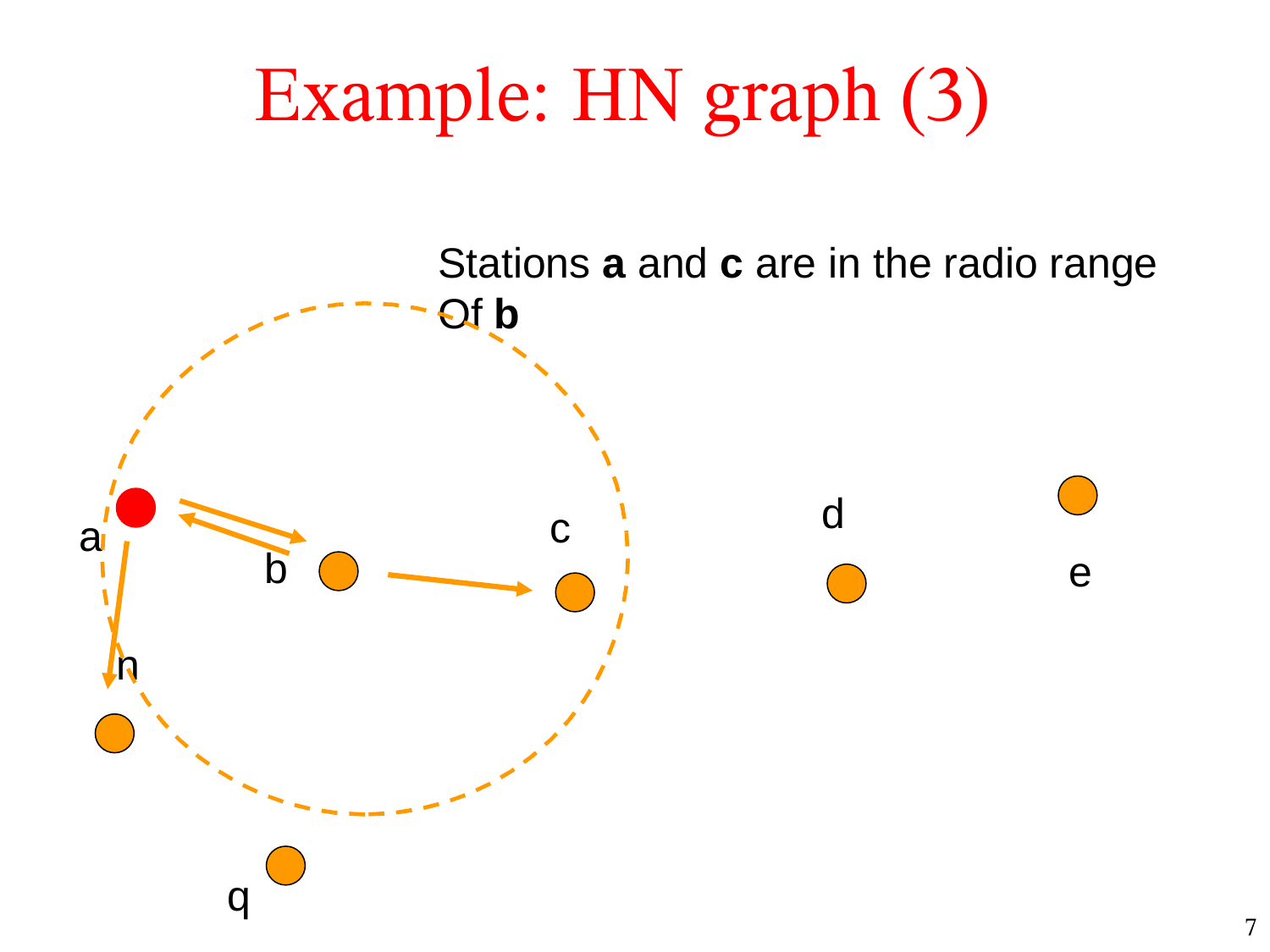## Example: HN graph (3)

Following ....

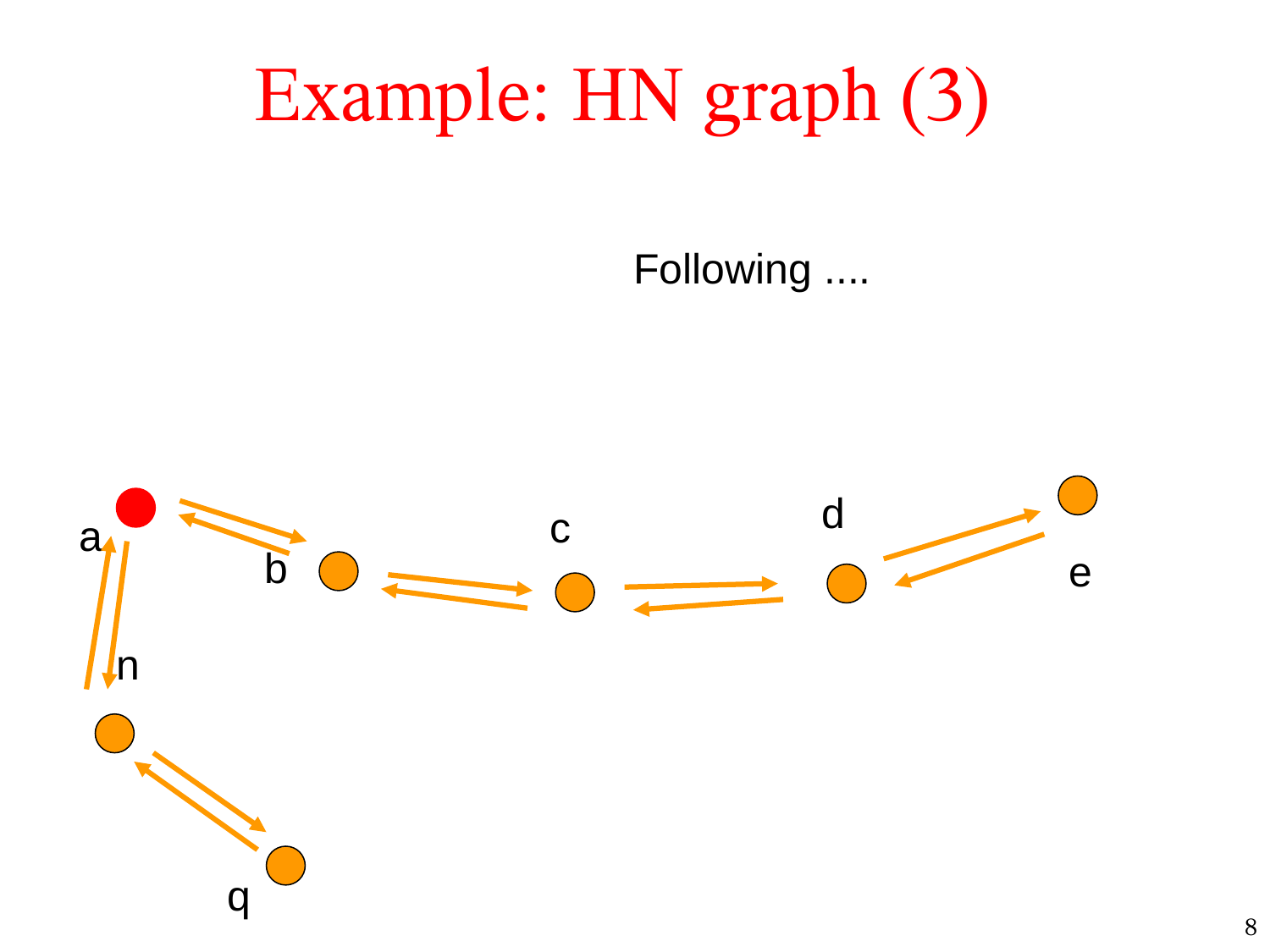## Example: HN graph (4)

If we assume same radio range for All nodes and circular transmission area Links are symmetric and we can use an undirected graph

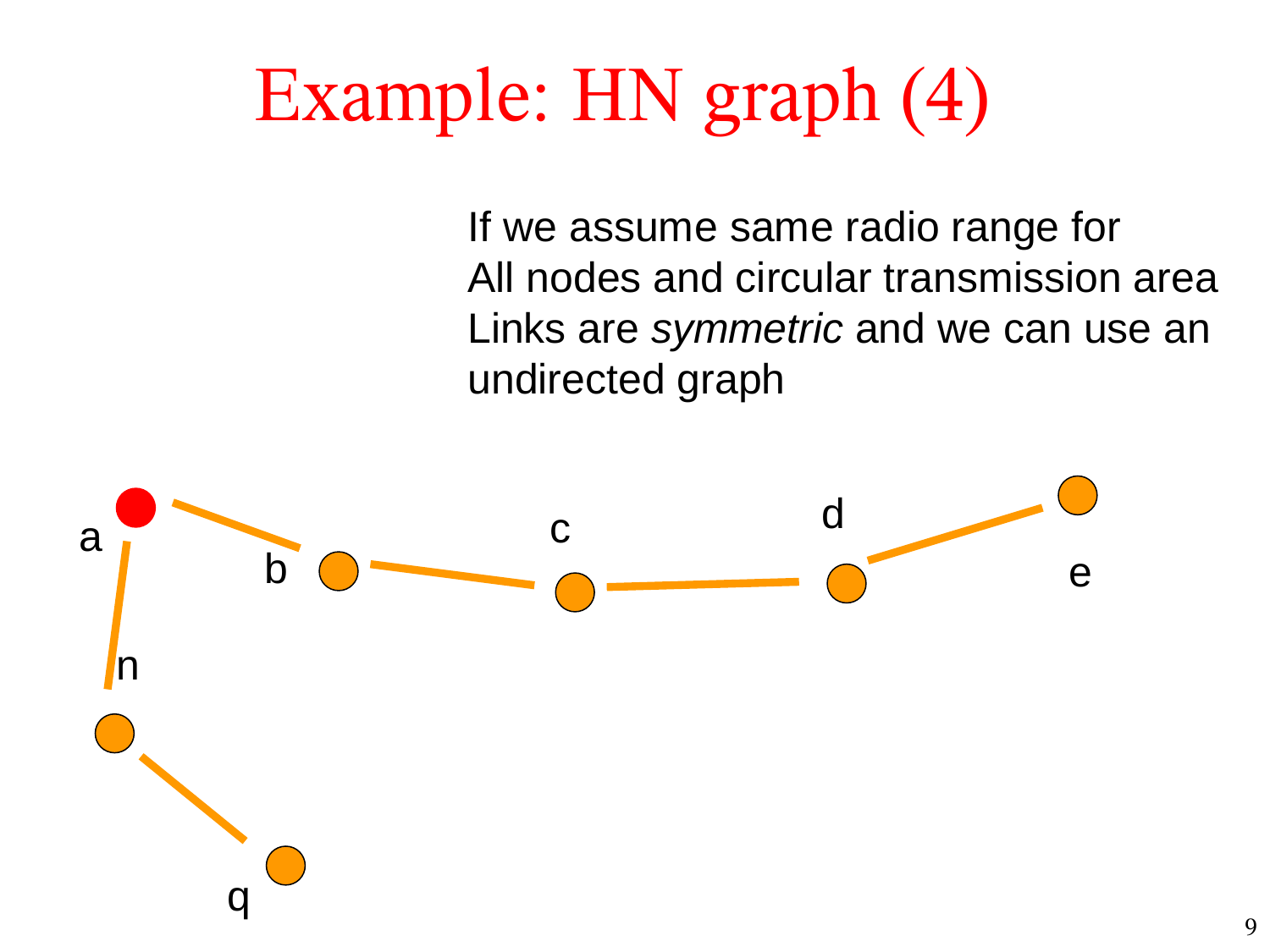## Dynamic Source Routing

- RFC 4728 IETF-MANET working group
- Proposed in 1994 by Johnson
	- Monarch Project CMU
- Source routing
- Goals:
	- Low overhead
	- React quickly to changes in the network
	- No centralization point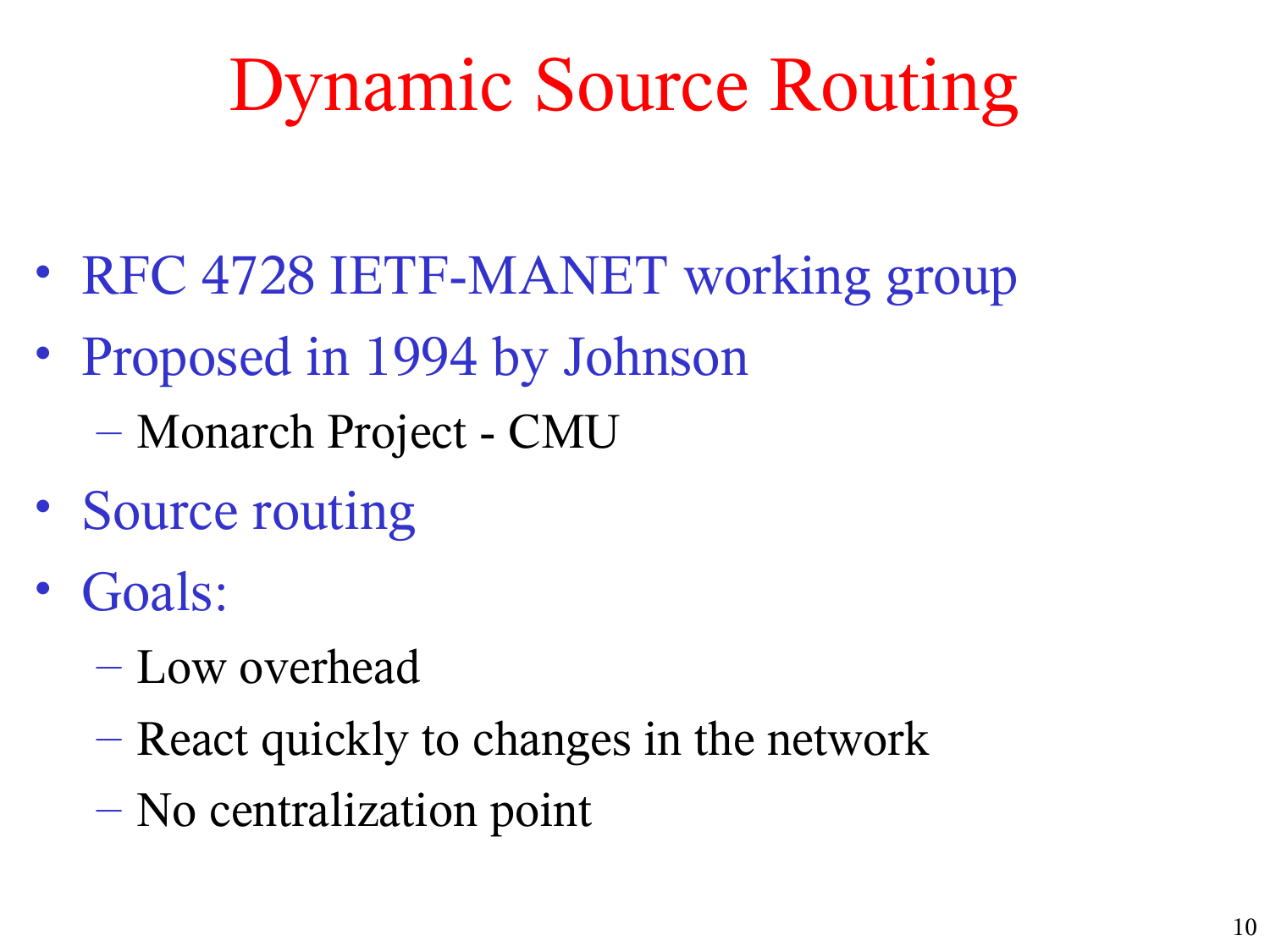### DSR: assumptions

- Cooperative nodes:
	- All nodes want to participate fully in the network protocol and *will forward packets for other nodes*
- Small network diameter
	- The number of hops needed to travel from any node at the extreme edge of the network (*diameter*) is small (around 5-10) but greater than 1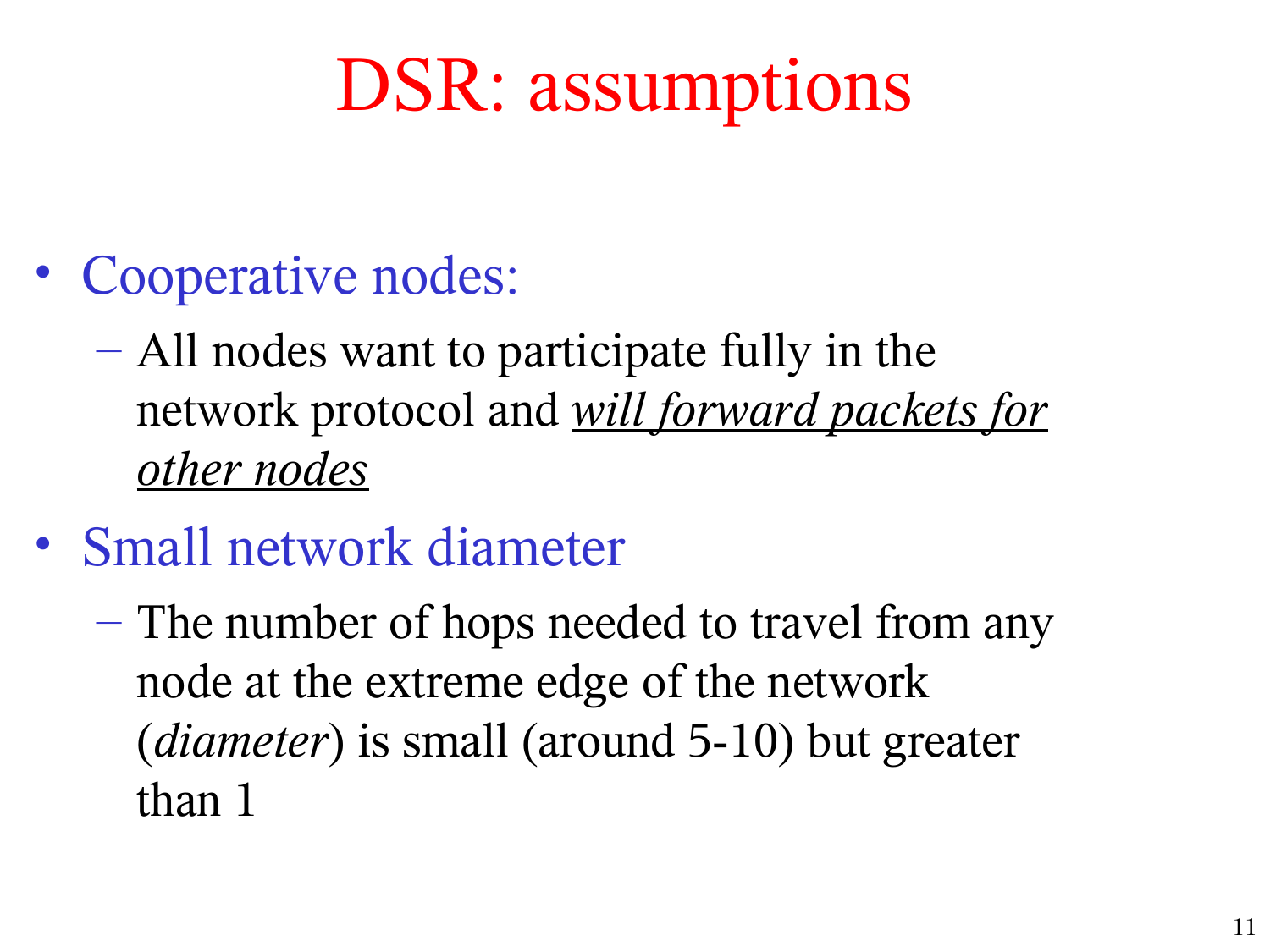## DSR: assumptions (2)

- Corrupted packets
	- A corrupted packet can be recognized and discarded by its destination
- Mobile nodes
	- Nodes in the network may move at any time without notice. Speed is moderate wrt packet transmission latency
- Bidirectional Symmetric links
	- If node *i* can reach node *j* in its radio range, then then communication from *j* to *i* can be established as well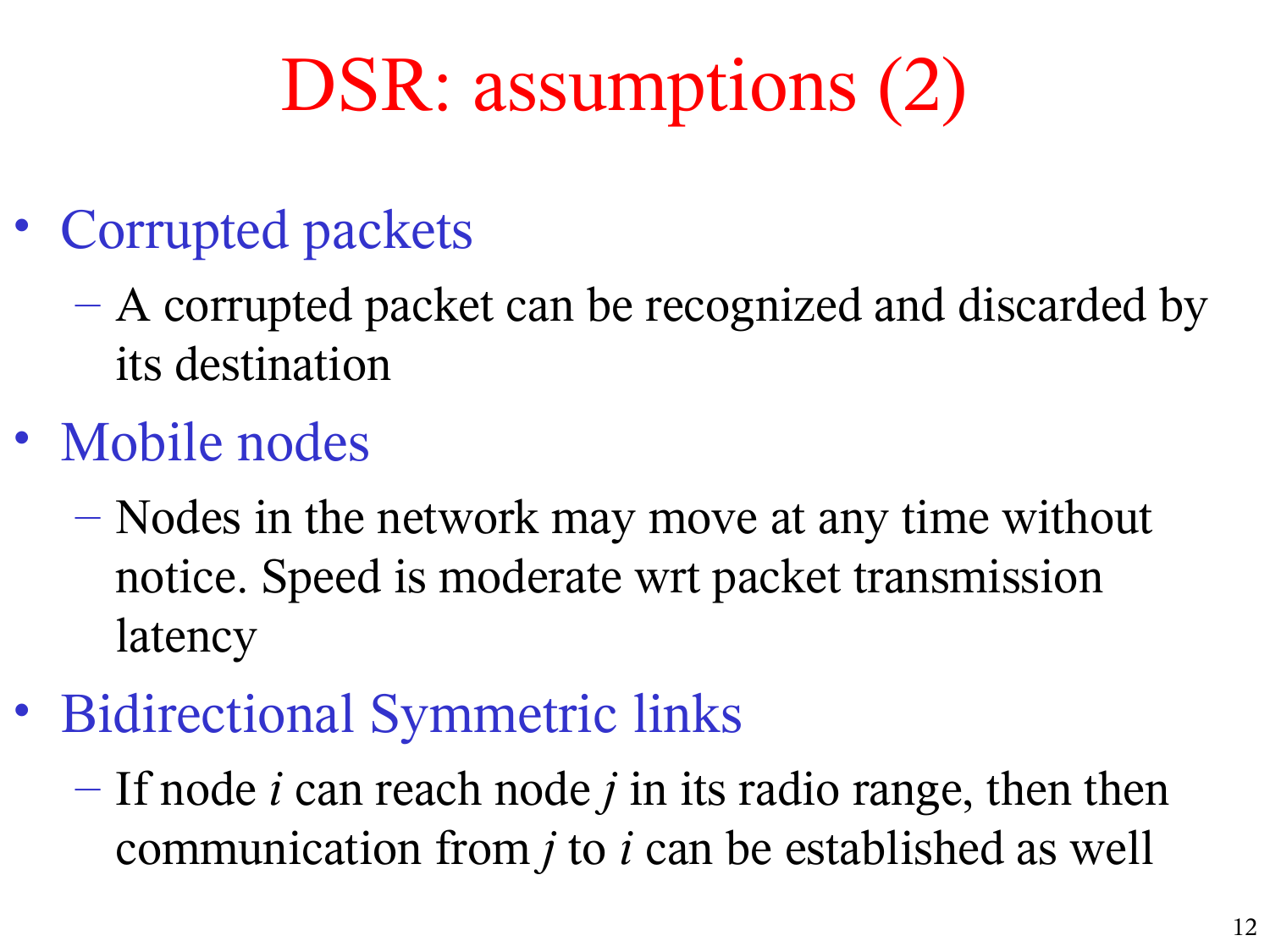#### DSR: basic mechanisms

- Route Discovery (RD)
	- By which a node **S** wishing to send a packet to **D** obtains a source route to D. It is used only if no route is already known.
- Route Maintenance (RM)
	- By which **S**, which already knows a route to **D**, is able to detect that topology has changed and that route is no longer available. In this case S can use any other route it happens to know or invoke RD again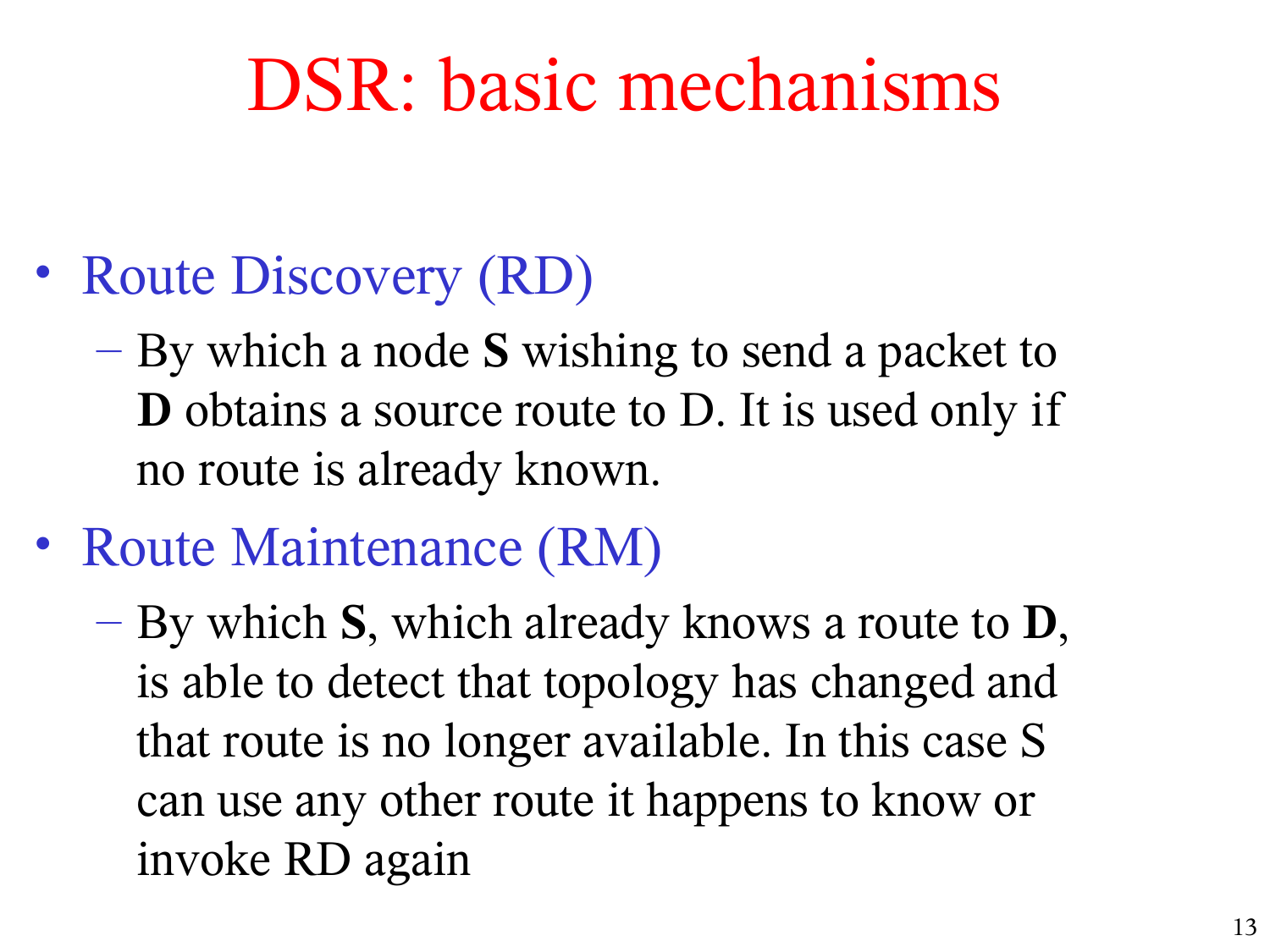## DSR: Route Discovery

- S originated a packet for D
	- **S** searches for a source route **r** to **D** in its *Route Cache*
	- If it finds it, **S** places **r** in the header of the new packet and sends it
	- Otherwise it starts a Route Discovery protocol sending a *route request*
		- **S** is called the *initiator* of RD
		- **D** is called the *target* of RD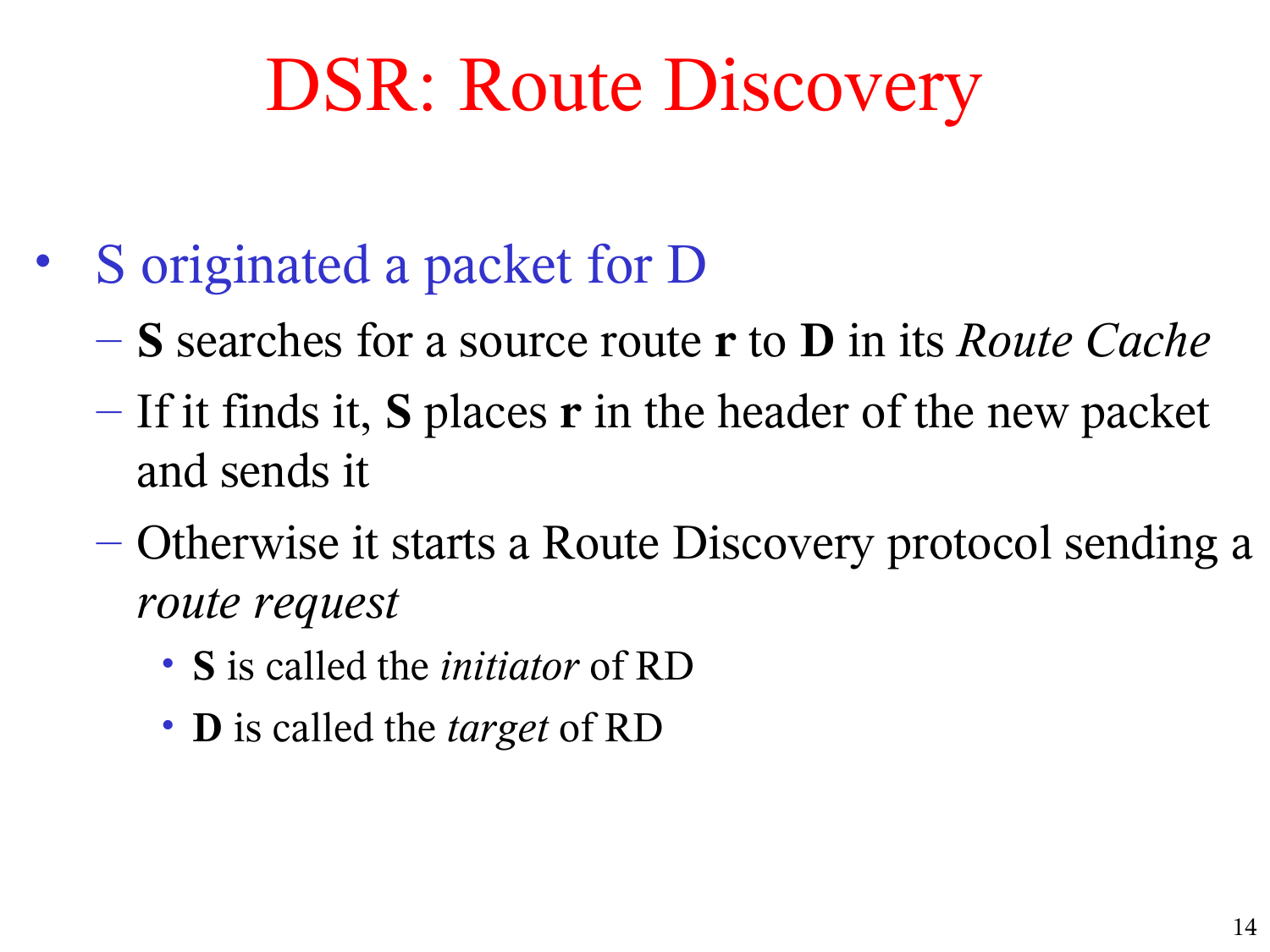## DSR: Route Discovery Protocol

- Sending a Route Request
	- **S** sends a *route request* message to all the nodes it can reach directly (local broadcast)
	- Each copy of *route request* contains
		- initiator, target and (unique) request ID
		- The list of nodes through which this particular copy has been forwarded (initially empty)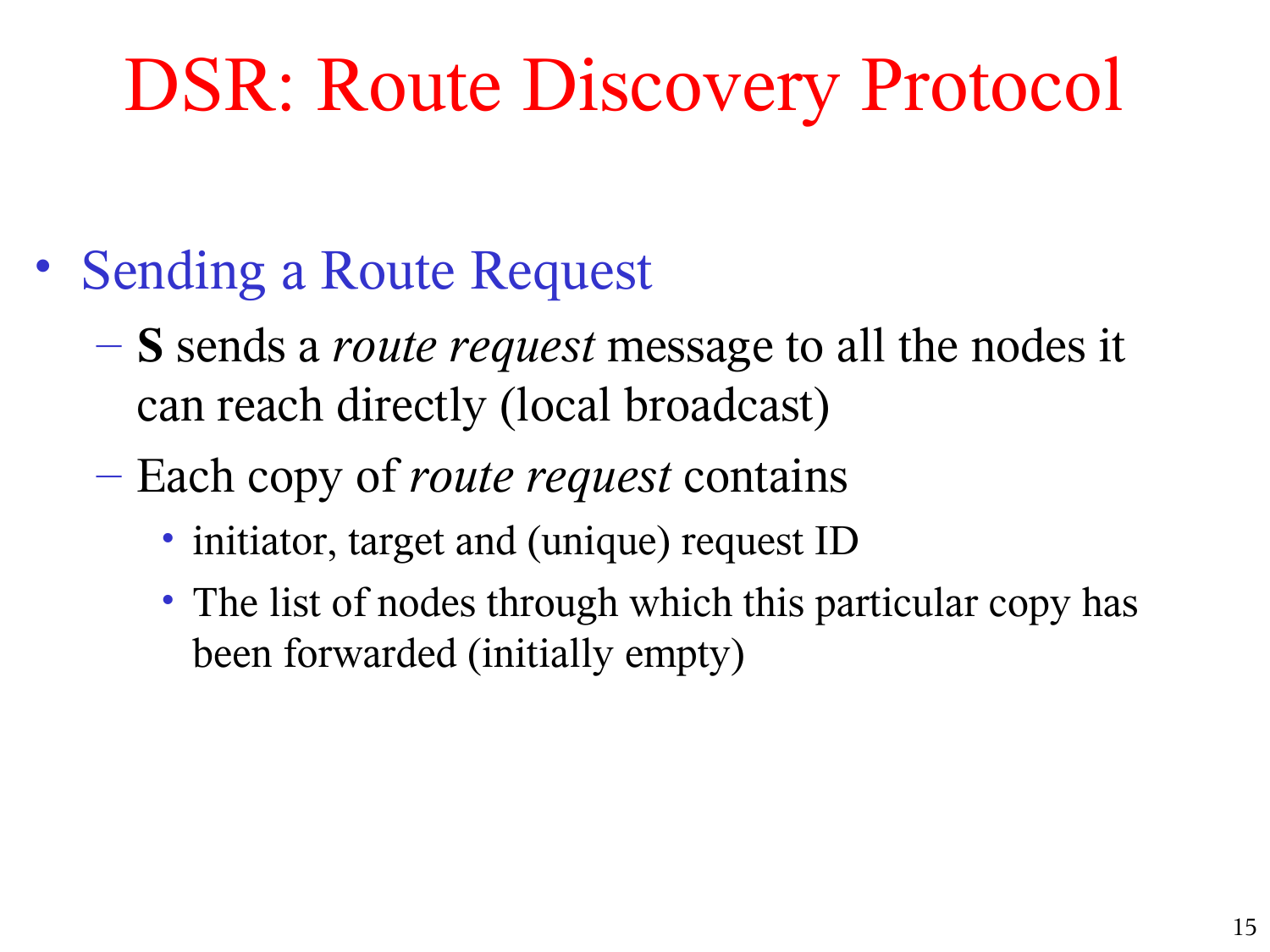#### DSR: Route Discovery Protocol (2)

- Replying to a Route Request
	- When the target **D** gests a *route request*
		- Returns a route reply message to the route discovery initiator S including a copy of the accumulated route record in the request. When the initiator gest this reply it caches the route in its cache for subsequent use.

– A node **N** (not the target) that gests a *route request*

- If it is already present in the list, or it has received a request recently with the same ID: discards the message
- Otherwise it appends its own addres to the route record and forwards it with a local broadcast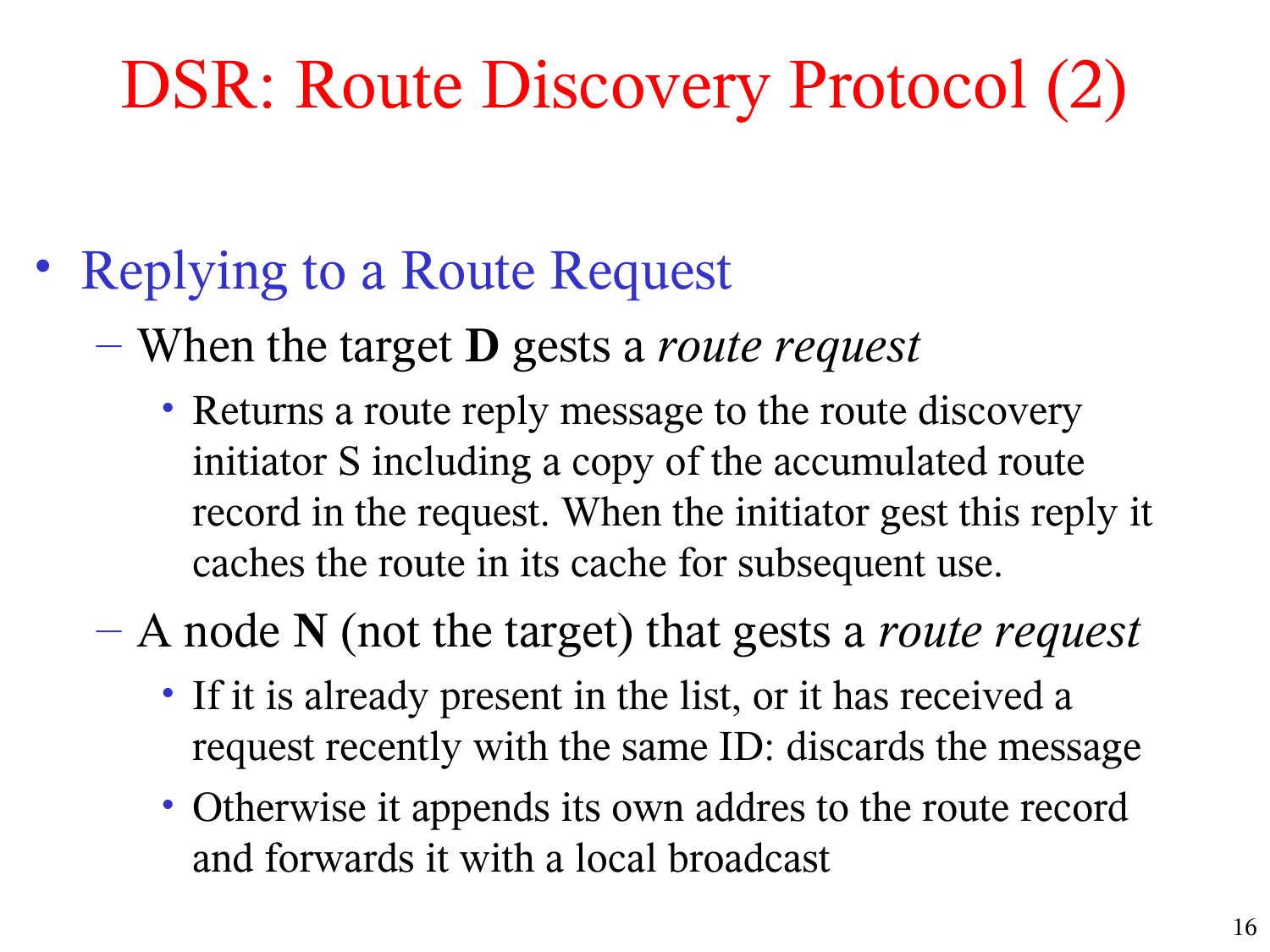## Example: Route Discovery Protocol

**a** (the intiator) sends a route request, with request ID **2** and route record **a**

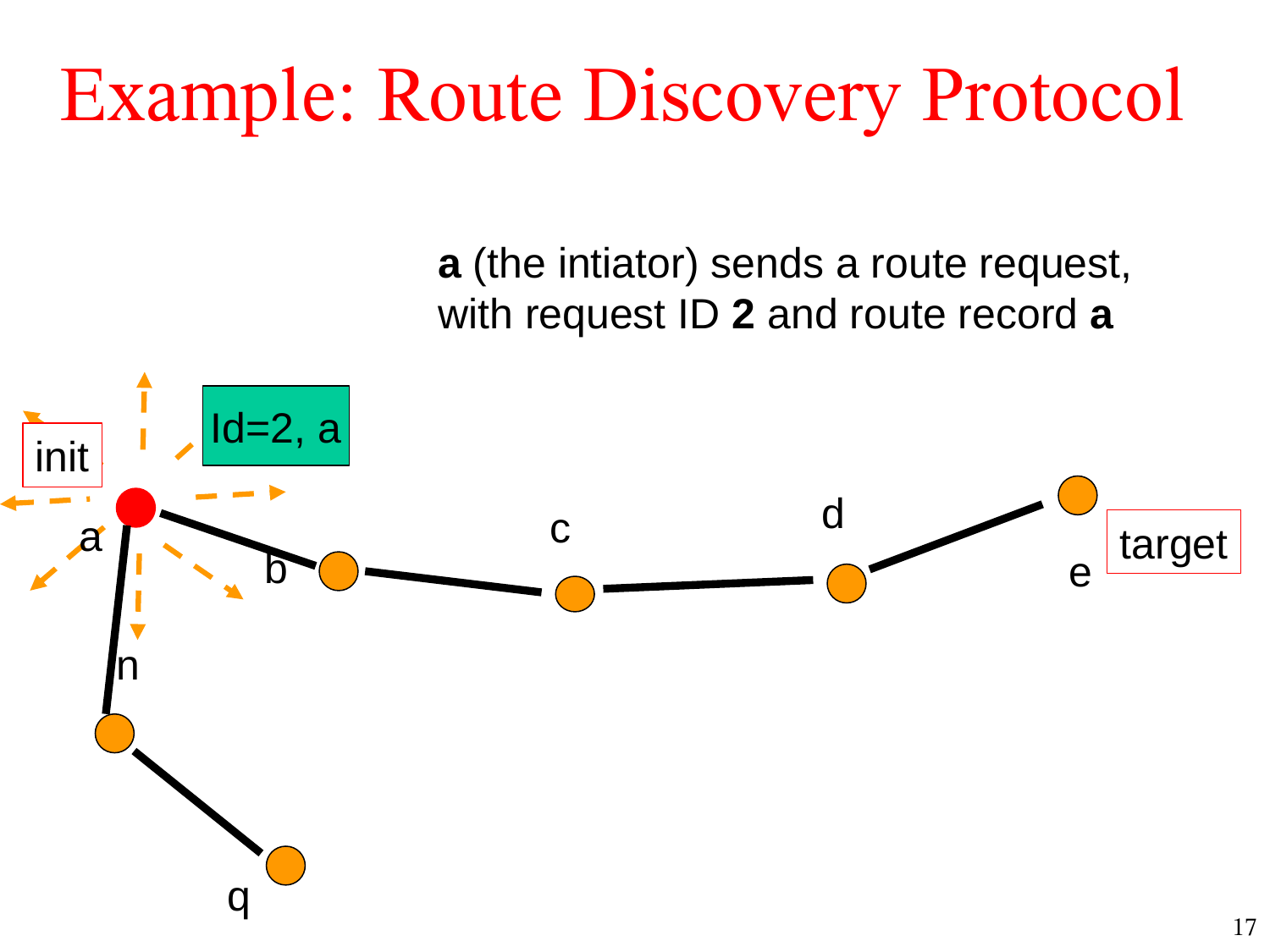## Example: RD Protocol (2)

**b** forwards the route request (ID **2)** with route record **a,b**

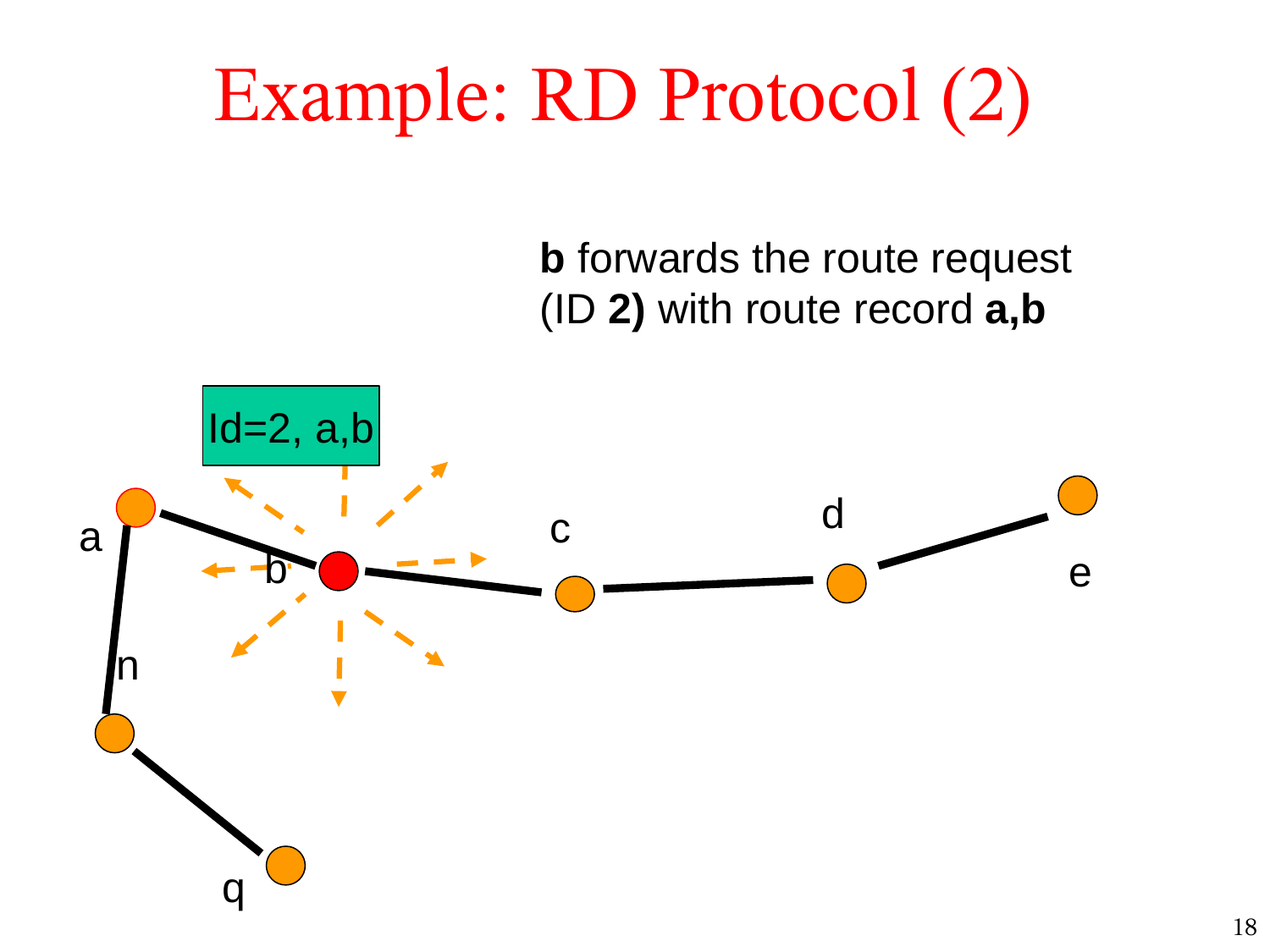## Example: RD Protocol (3)

**n** forwards the route request (ID **2)** with route record **a,n a** will discard the msg (already in list) And **b** will discard the msg (just processed same id)

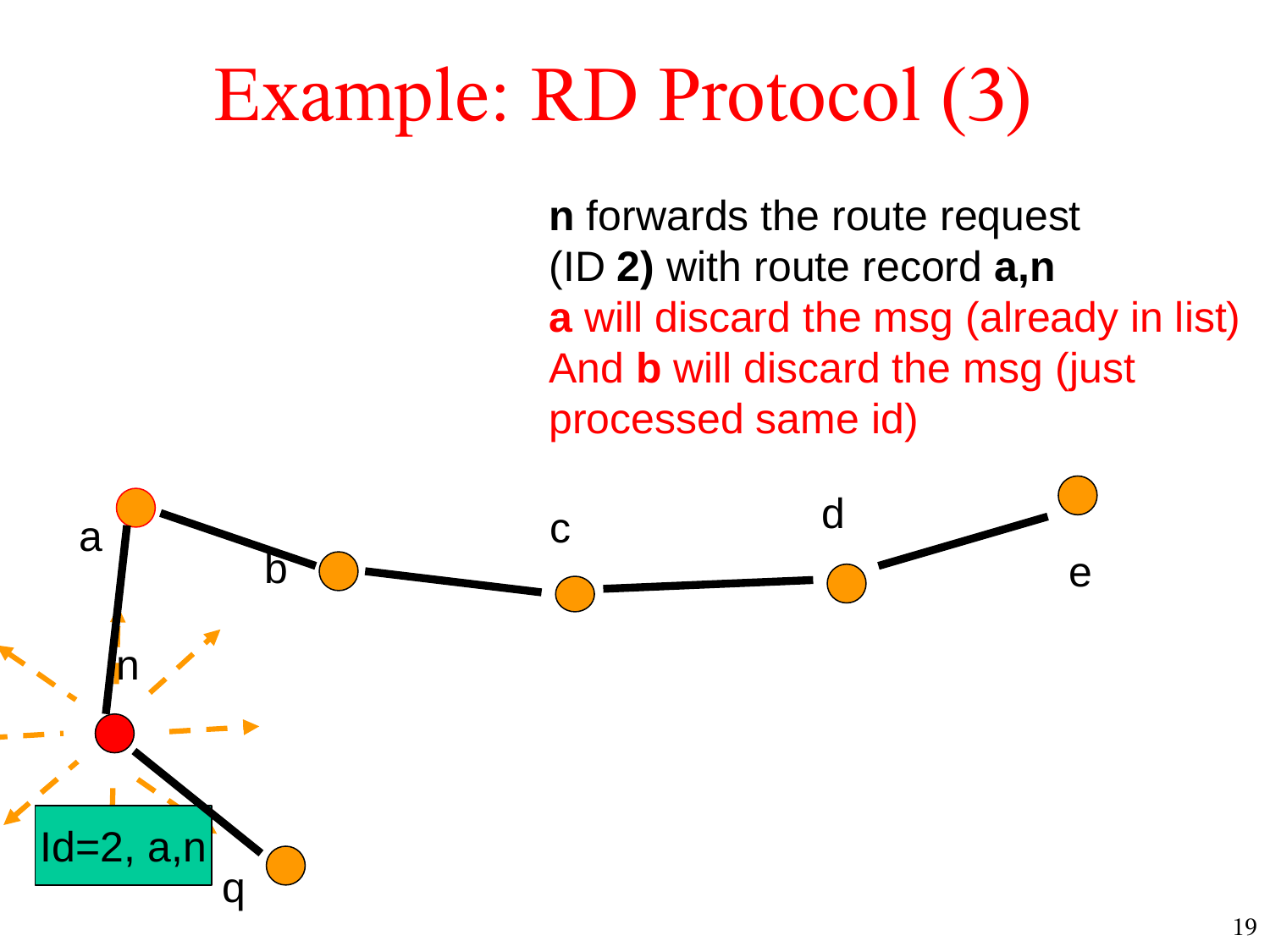## Example: RD Protocol (4)

**c** forwards the route request (ID **2)** with route record **a,b,c**

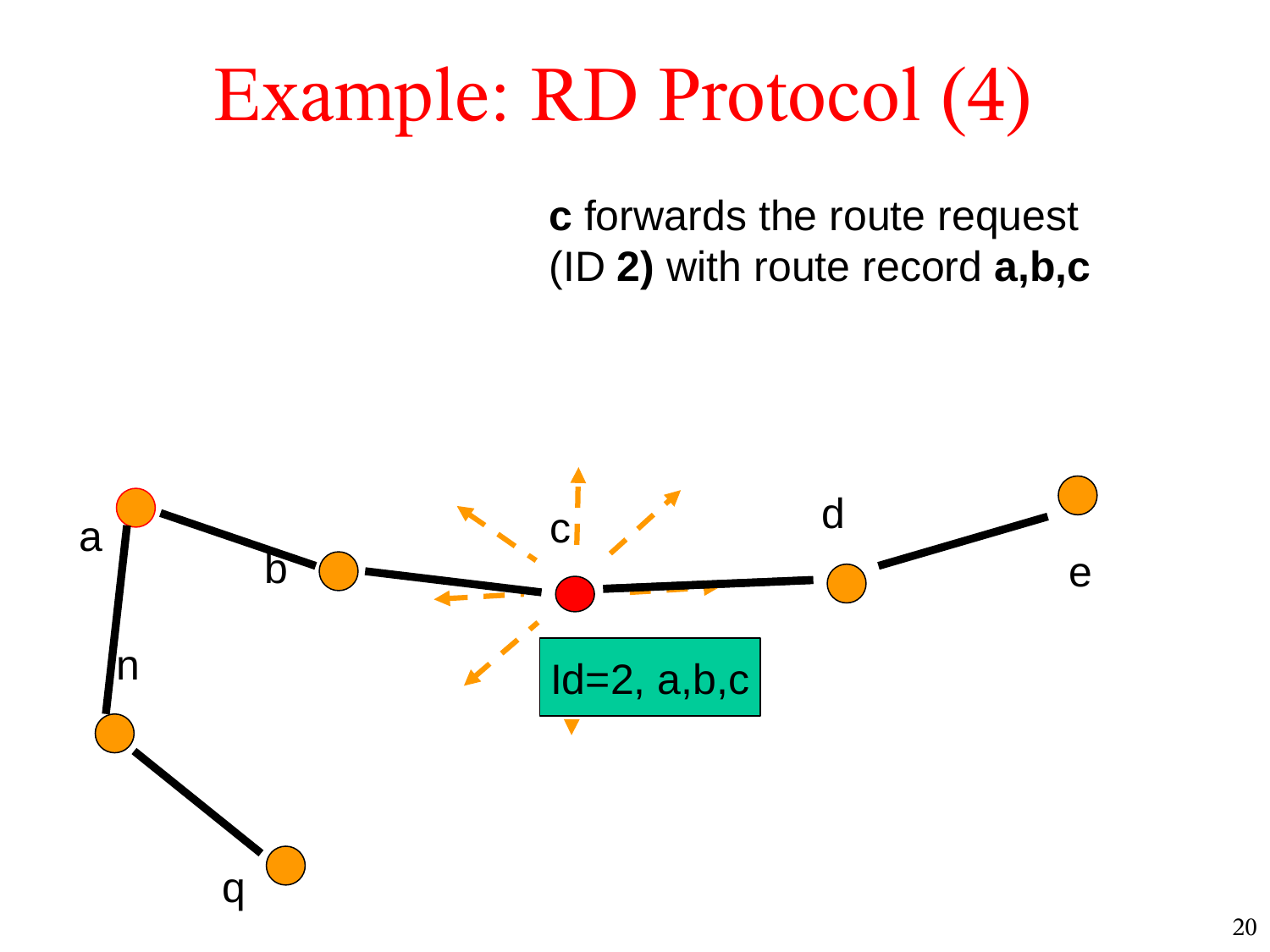## Example: RD Protocol (5)

**d** forwards the route request (ID **2)** with route record **a,b,c,d**

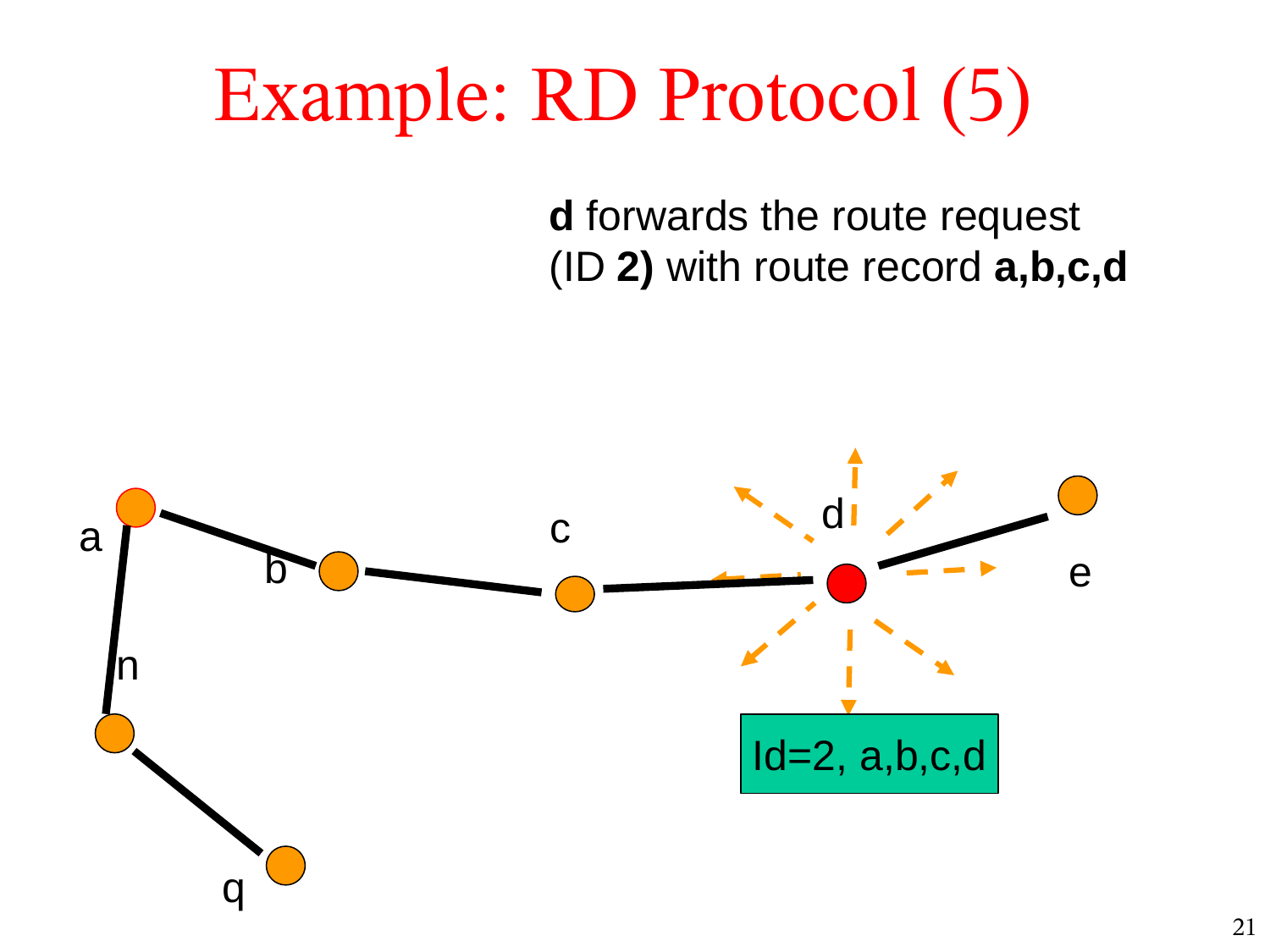### Example: RD Protocol (6)

**e** (the target) is reached and sends a **route reply** with route record **a,b,c,d**

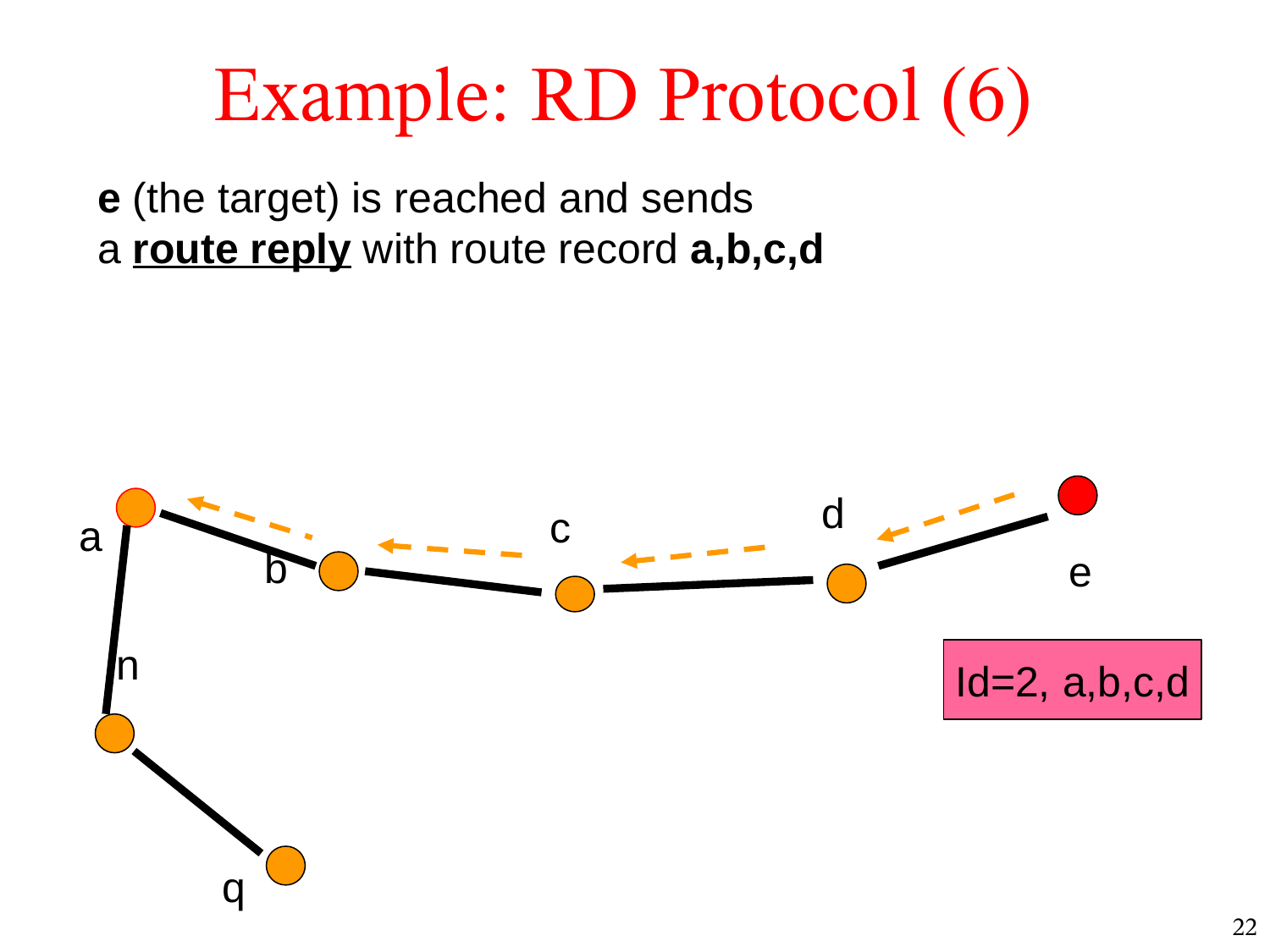## DSR: Returning a route reply

- Examines Route Cache
	- Target looks for a route back to initiator in its own cache and, if found, uses it for delivering the packet containing the Route Reply
- If a route is not known
	- Starts a route discovery, possibly combined with Route Reply packet
	- Reverses the route found from target (works only if we have all bidirectional links)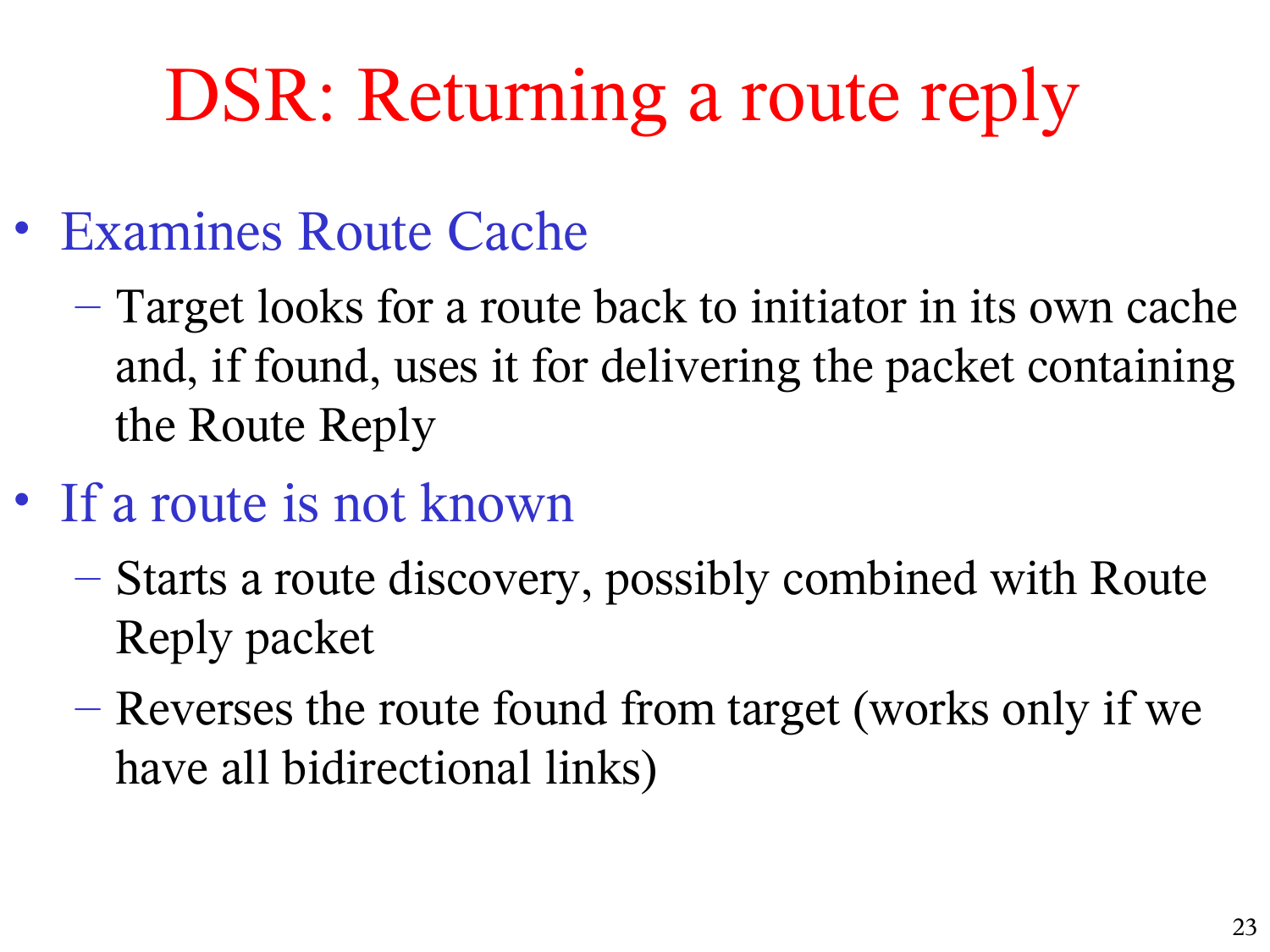## DSR: Packets waiting for a RD

- Packets that cannot be send because no route has been discovered yet are kept in a *Send Buffer*
	- Expire and are deleted after a timeout
	- Can be evicted with some policy (eg, FIFO) to prevent Send Buffer from overflowing
- While a packet is in the Send Buffer
	- The node occasionally starts a route discovery
	- The rate for new discoveries of the same address is limited to not overflow the network (target may be unreachable). Use *exponential* back-off.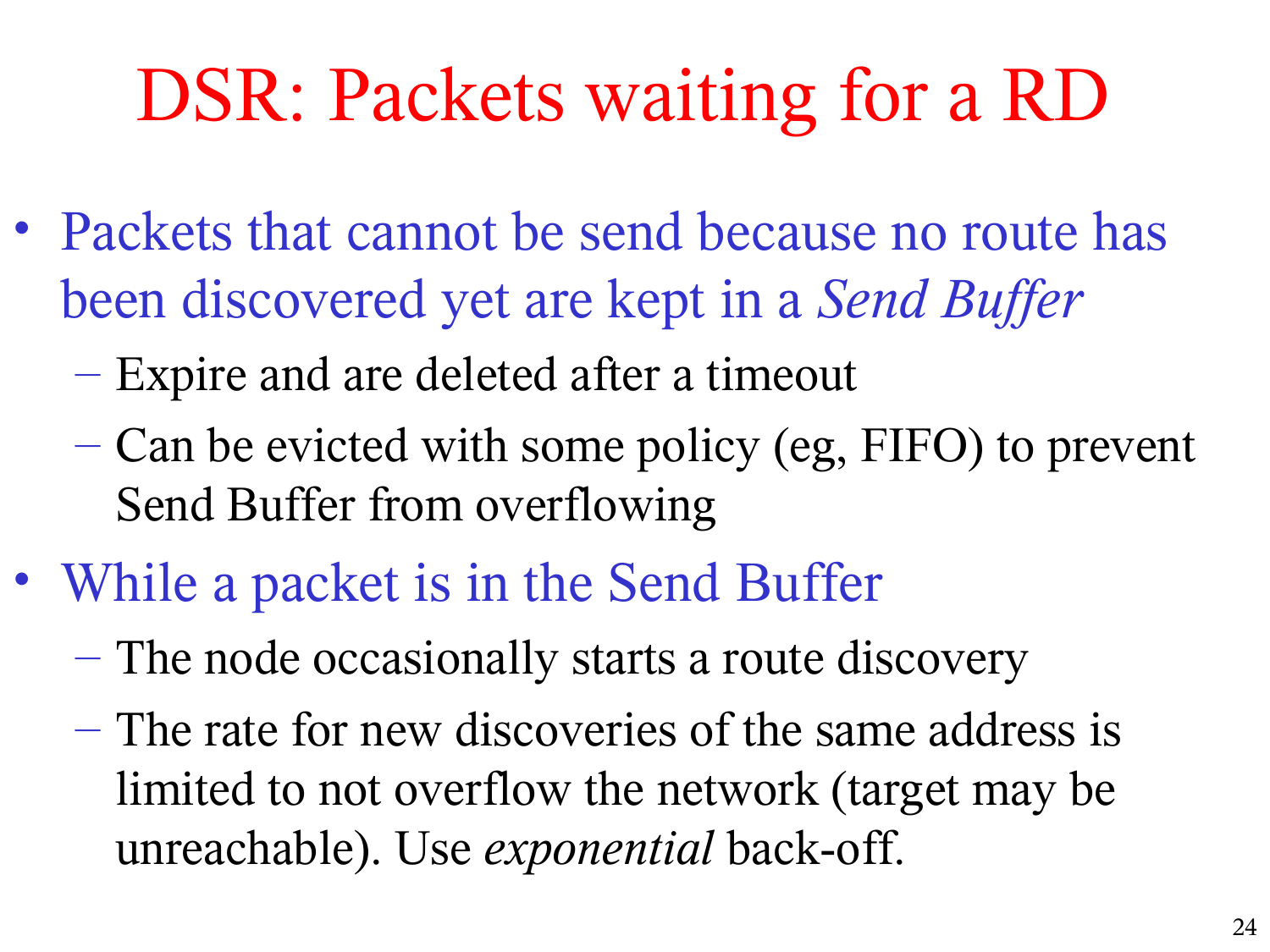#### DSR: Route Maintenance

- When sending a packet along a route
	- Each node in the route is responsible of the receipt of the packet at the following hop in the route
	- For instance: Sending from **a** to **e** on route **a-b-c-d**,
		- **a** is responsible for packet receipt at **b**,
		- **b** for packet receipt at **c** etc
	- Packet is retransmitted on a hop up to a max number of times until ack is received
	- Ack can be provided by MAC layer or explicitely sent by DSR level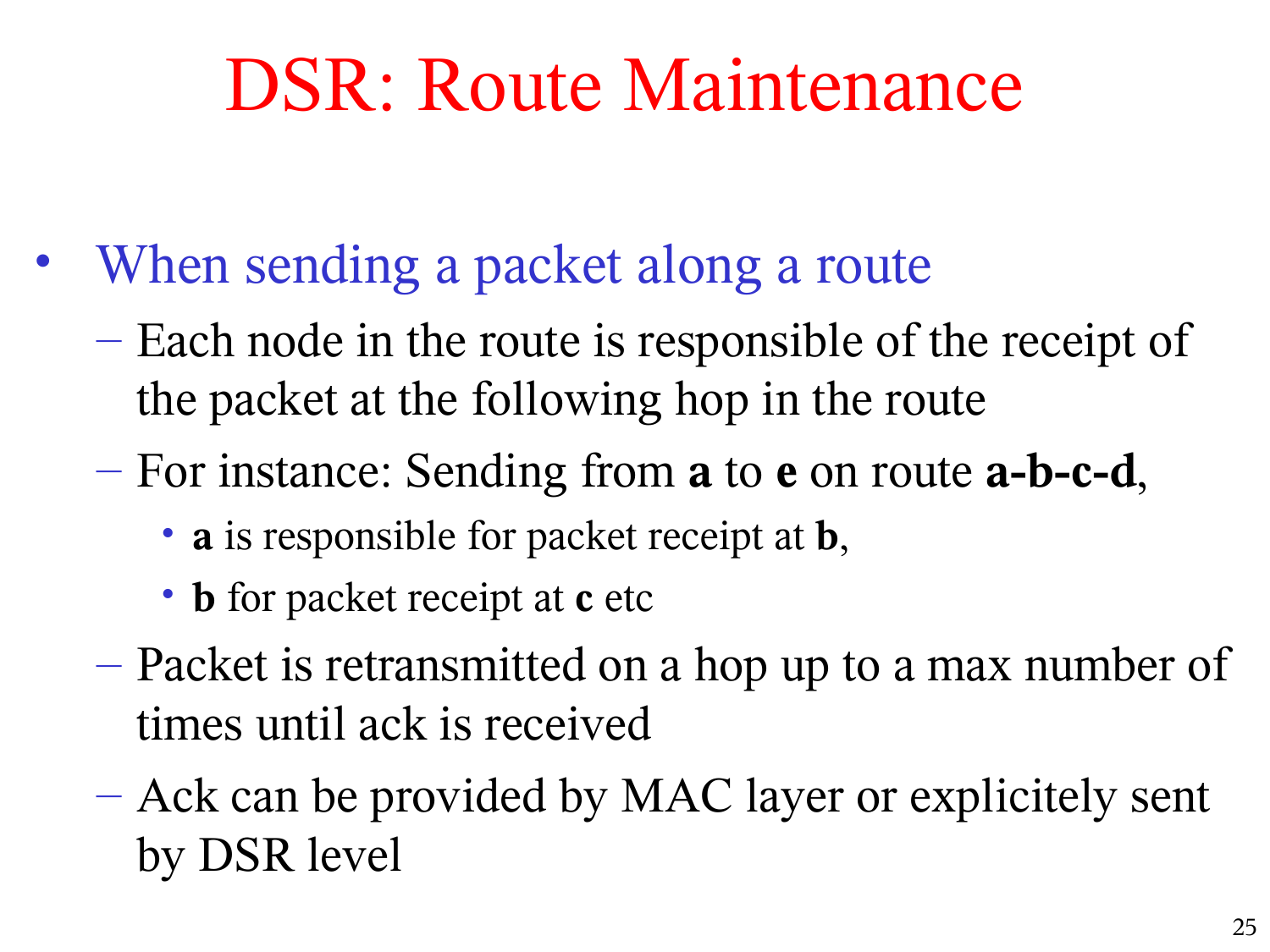#### Example: Route maintenance

Sending to e with route **a-b-c-d** Link **c** to **d** is down

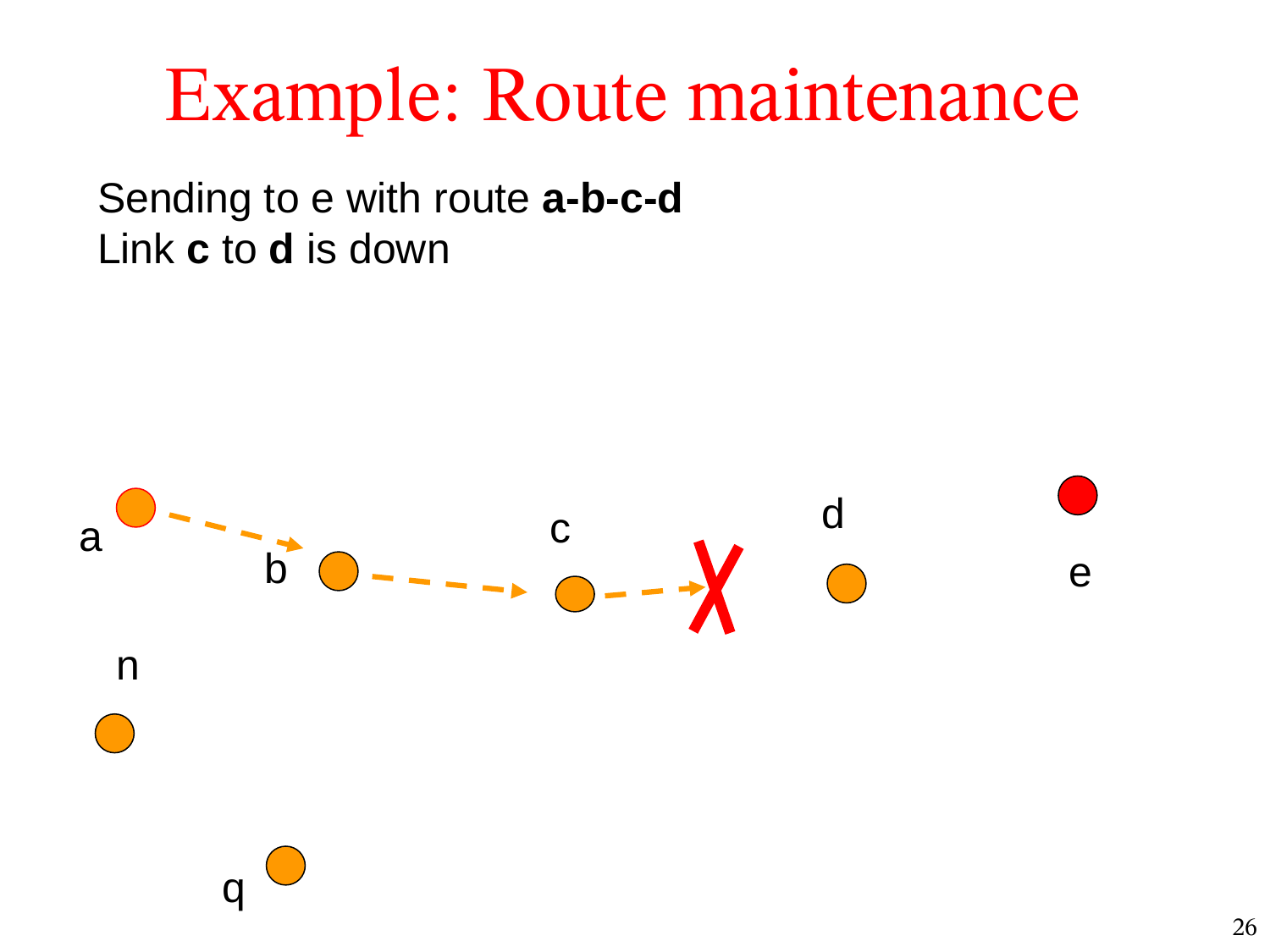## DSR: Route Maintenance (2)

- When a route link is down
	- A *Route Error* is returned to the sender stating "link broken"
	- The sender removes this route from the cache (and others contating the same link)
	- Error is reported to the upper layers that can decide for retransmission
	- When retransmission is asked a new route can be extracted from cache or an RD protocol started (if none is present)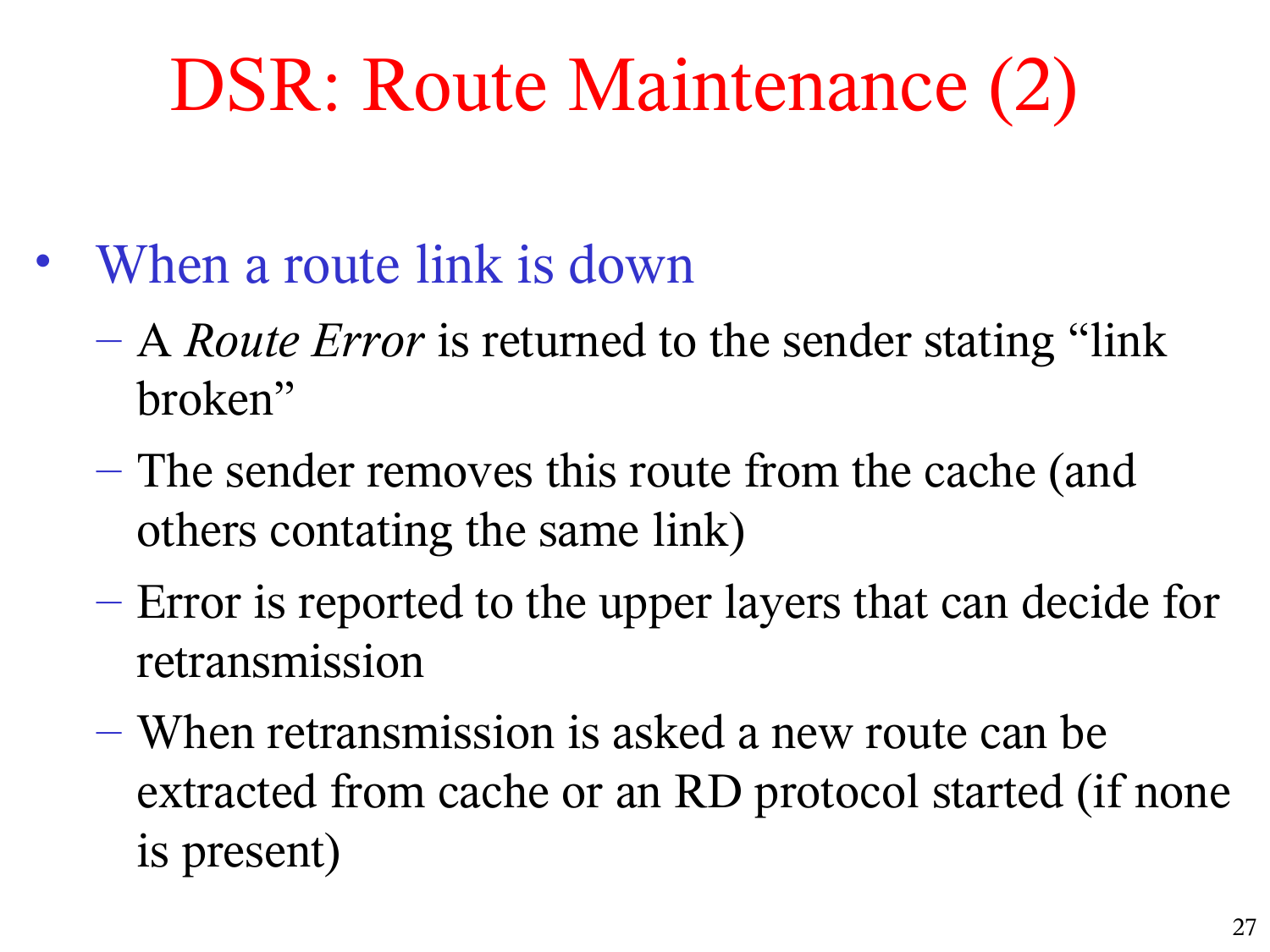### DSR: Additional RD features

- Overheard routig information
	- A node not only caches the results of a RD procedure
	- It can also cache the accumulated route in a Route Request, the route in a Route Reply, or the source route used in a data packet
- Replying to route requests using cached routes
	- If an intermediate node has already a source route to the target in its cache it reply directly with a Route Reply to the initiator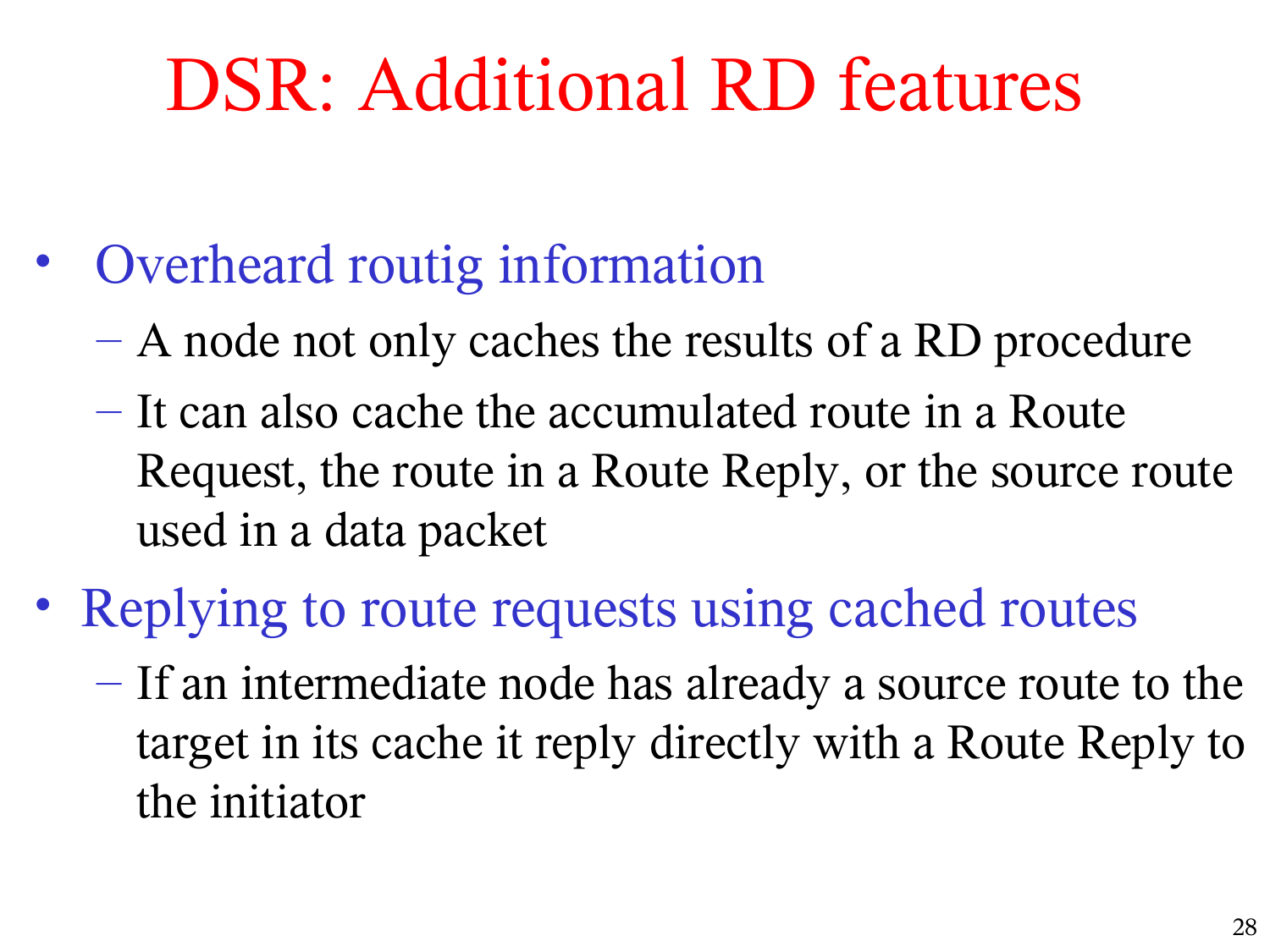### Example: Using cached routes

Route discovery from **a** to **e** reaches **f** Node f has already a route f-c-d to e in its cache

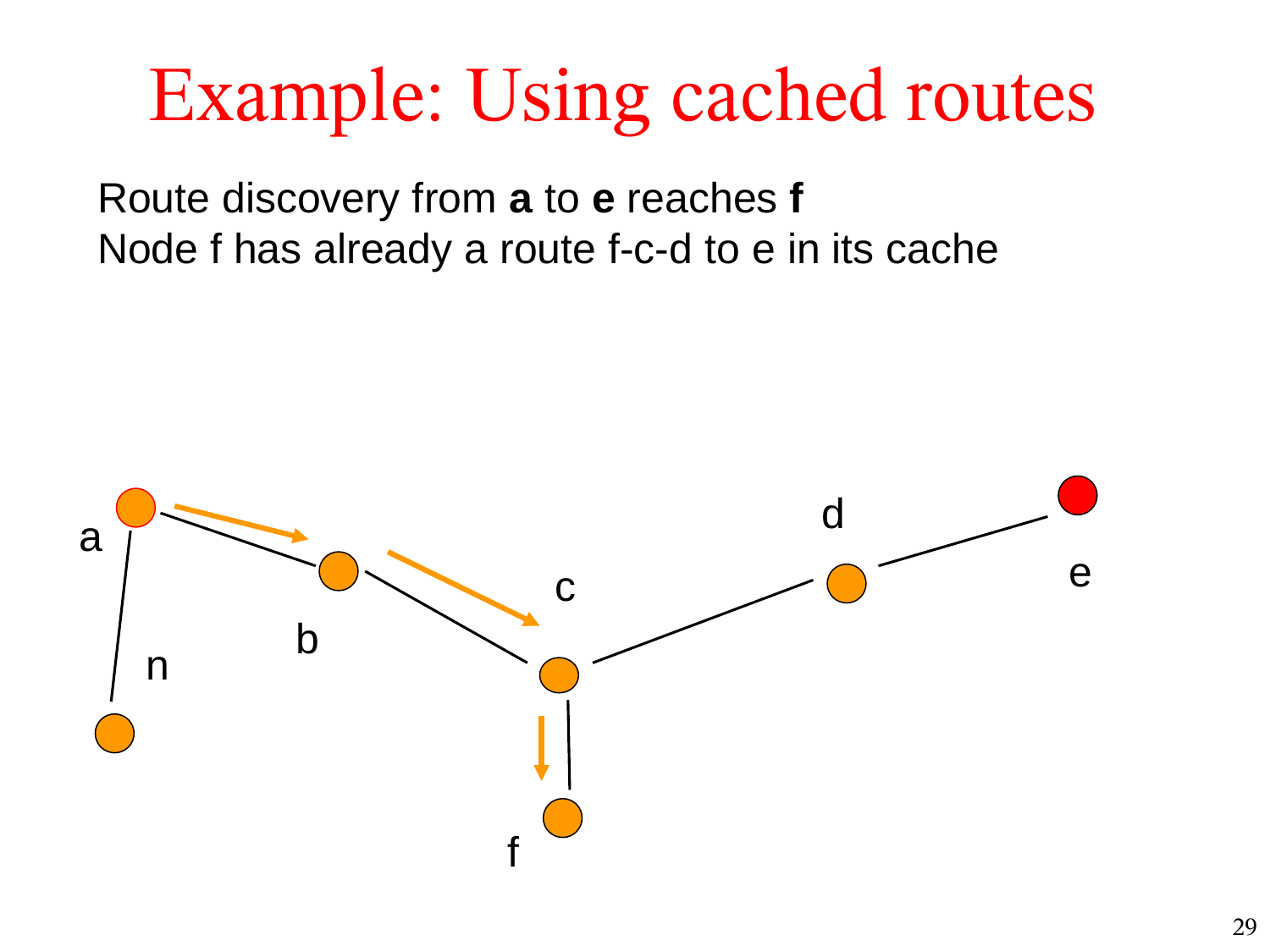## Example: Using cached routes (2)

Route discovery from **a** reaches **f** Node **f** has already a route **f-c-d**-**e** in its cache

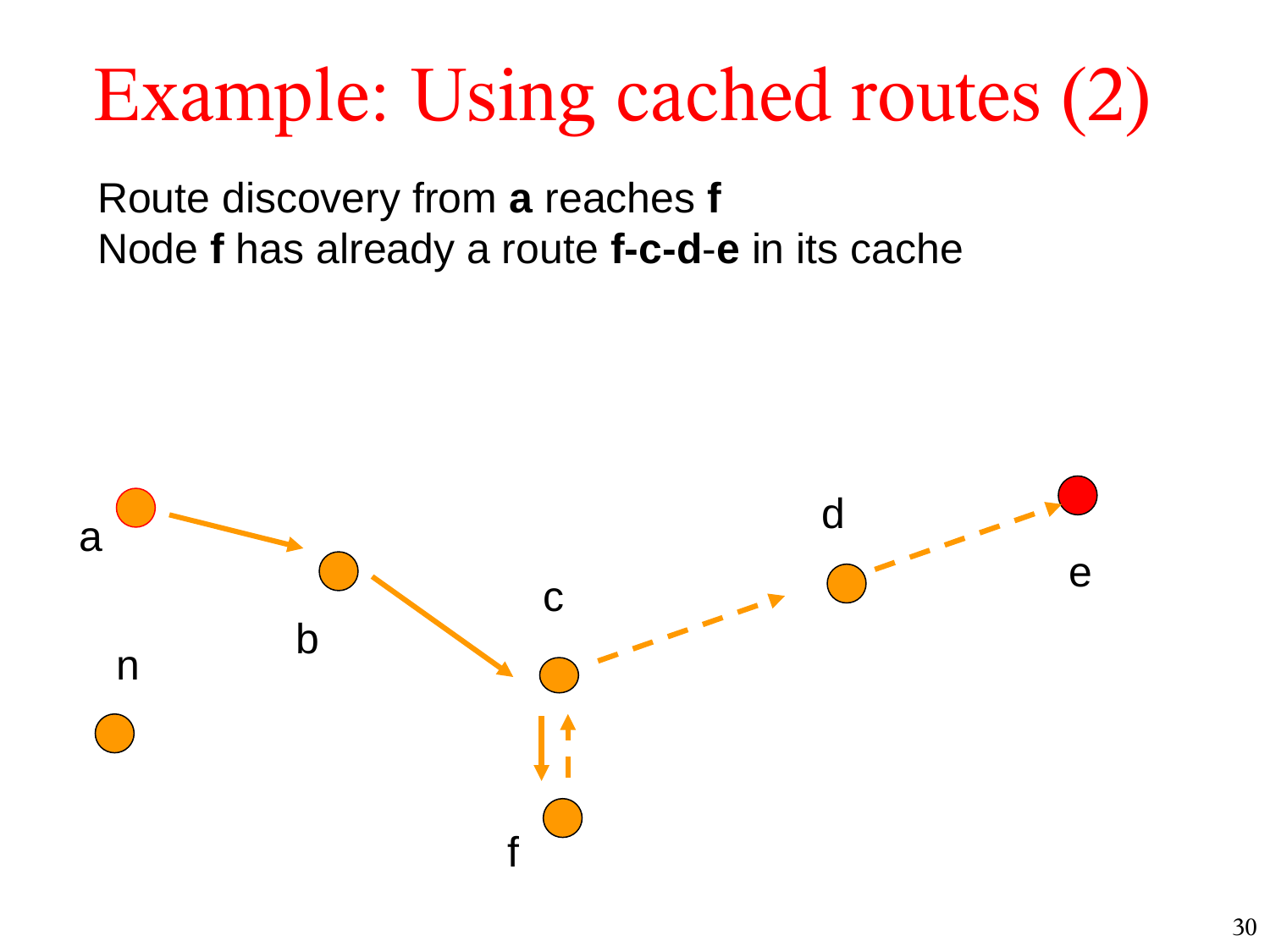## Example: Using cached routes (3)

Route discovery from **a** reaches **f** Node **f** has already a route **f-c-d**-**e** in its cache **f** cannot reply directly because **a-b-c-f-c-d-e** has duplicated nodes

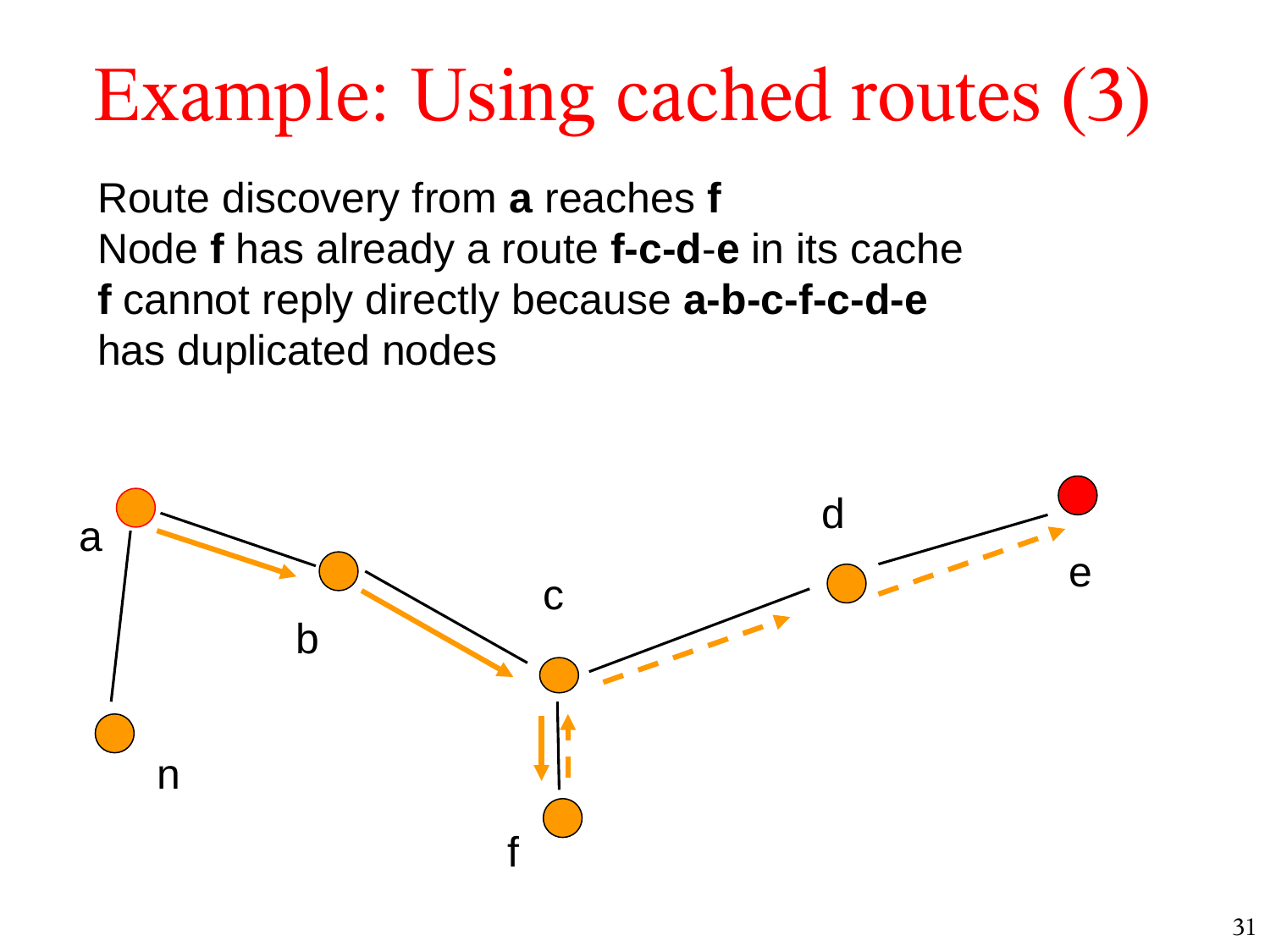## DSR: Additional RD features (2)

- Avoiding route reply storms
	- When a node starts an RD many neighbors may have cached route and respond directly
	- To avoid collisions and to favour shortest routes a node must wait for a random period

 $d = H * (h -1 + r)$ 

- *h* is the length in number of the network hops for the route to be returned
- *r* is a random number between 0 and 1
- *H* a constant delay (at least twice the maximum wireless proagation delay)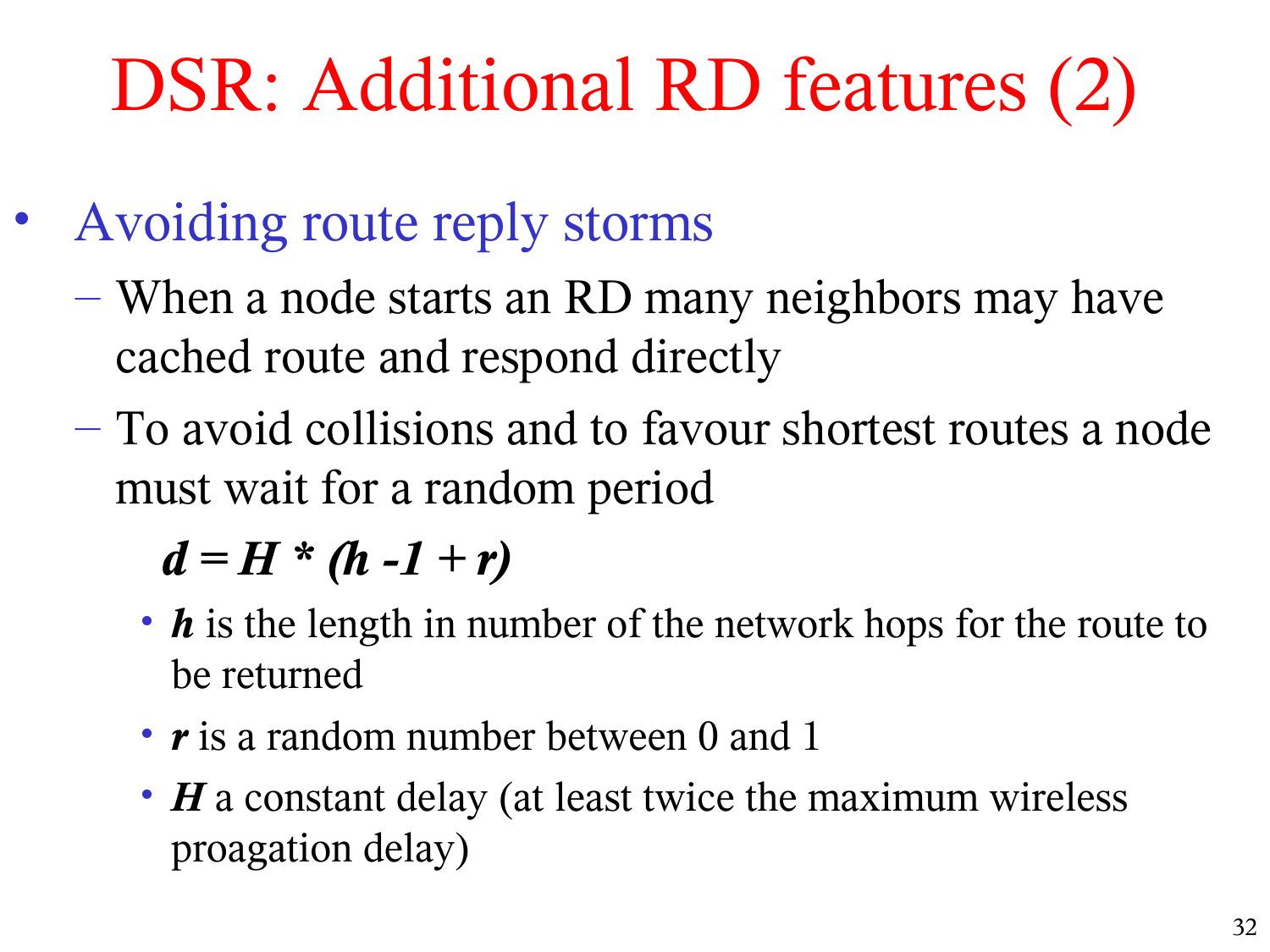### DSR: Additional features

- In RD we can ask for routes with a limited number of hops
- In RM we can:
	- Have intermediate nodes automatically shortening routes where intermediate hopes are no longer needed
		- They send back a new route reply with the new route
	- Cache broken links to prevent their use in other routes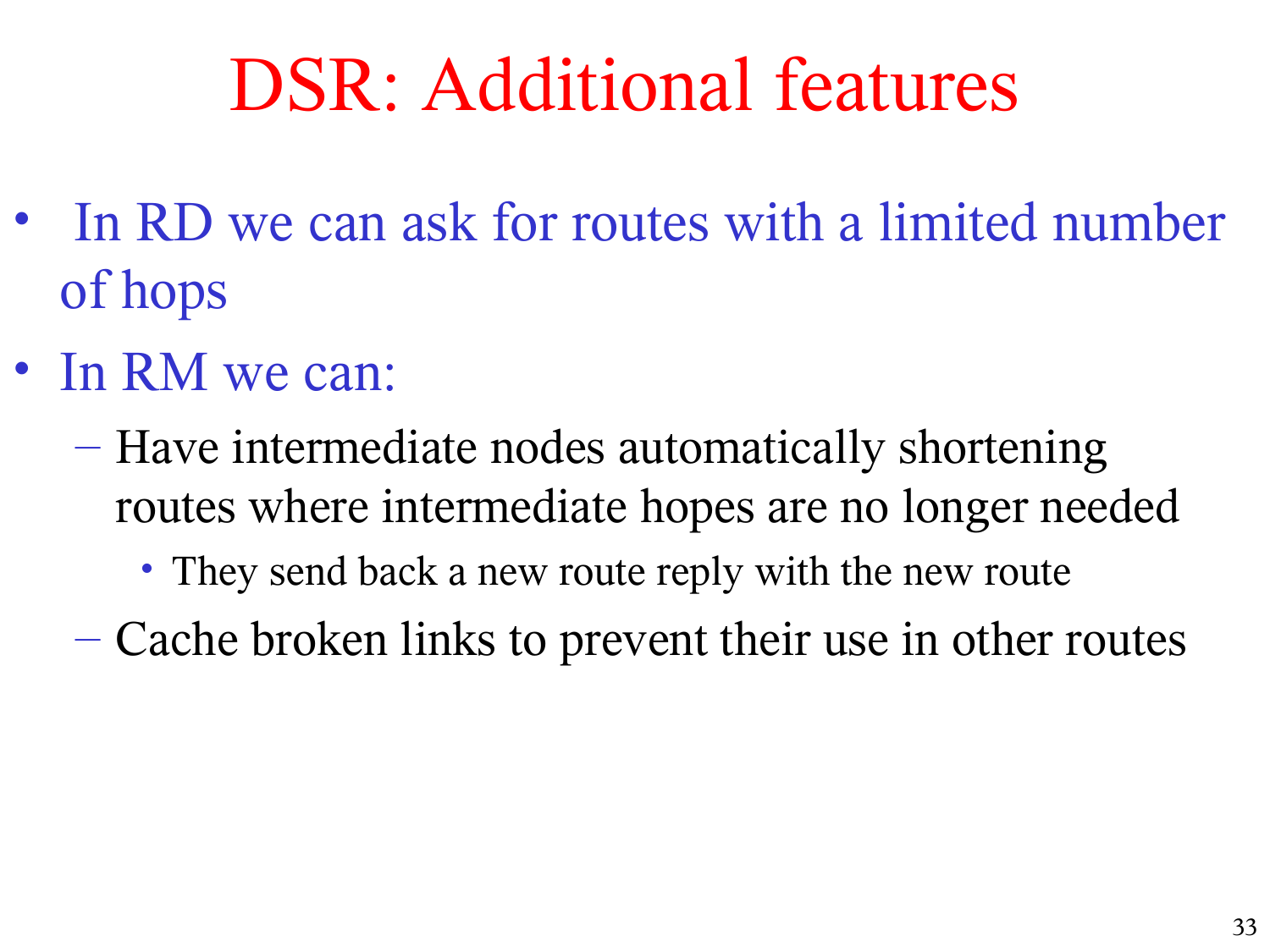### DSR: Packets

- DSR packets are standard IP packets
	- Use a special header in options (next slide for IPv4)
	- Uses standard IP fields such as source and destination address, TTL for hop counting
- DSR option header
	- Fixed portion (4 bytes), including total header length
	- Variable portion : zero or more DSR options, including source route when sending packets
	- Variable formats for different type of packets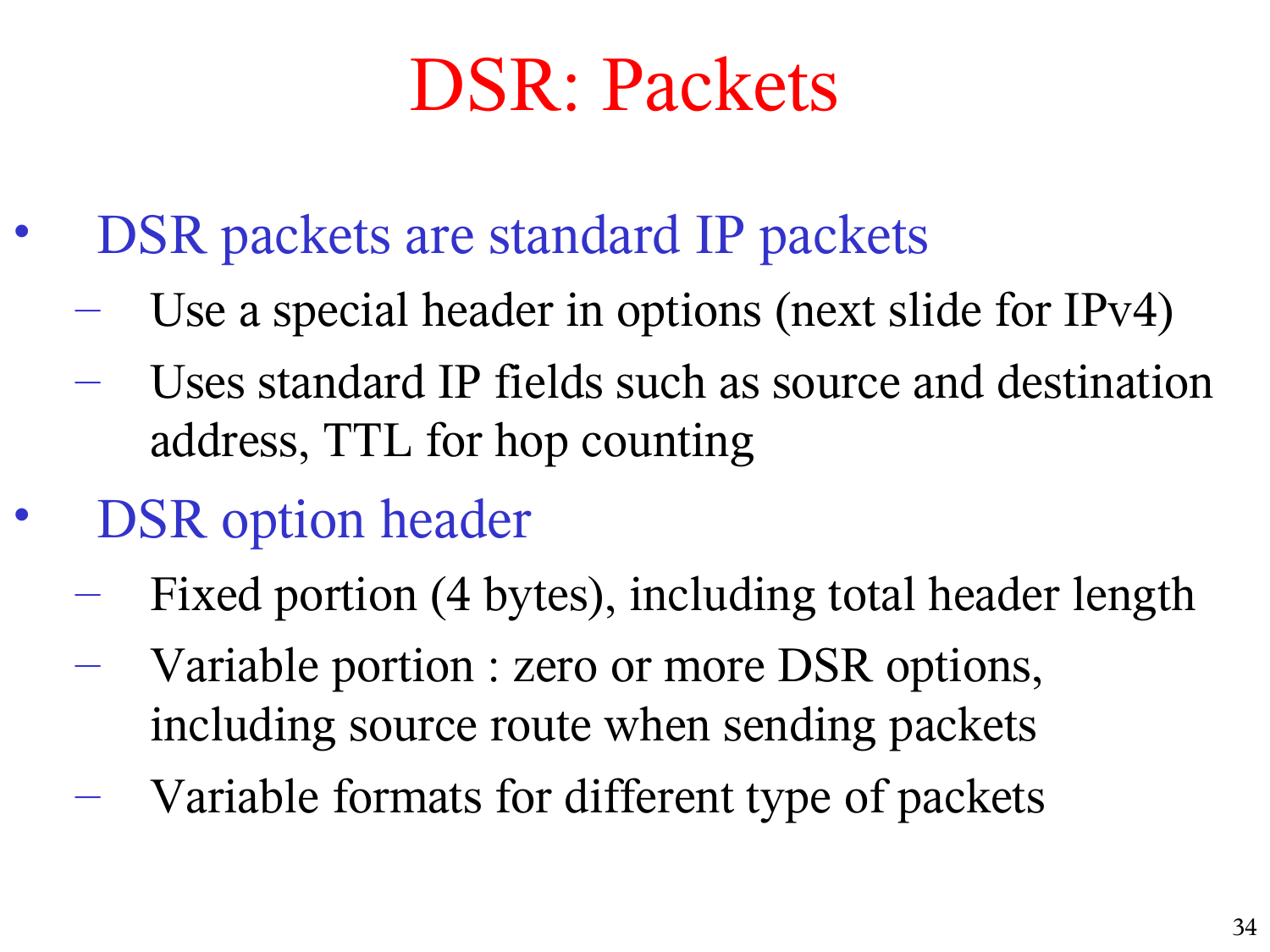| 32                                   |                   |                        |                             |
|--------------------------------------|-------------------|------------------------|-----------------------------|
| Version   Header   Type of<br>number | length<br>service | Datagram length        |                             |
| <b>Identifier</b>                    |                   | <b>Flag</b>            | <b>Fragmentation offset</b> |
| an di Ba                             | Protocol          | <b>Header checksum</b> |                             |
| Source IP address                    |                   |                        |                             |
| <b>Destination IP address</b>        |                   |                        |                             |
| <b>Options</b>                       |                   |                        |                             |
| Payload                              |                   |                        |                             |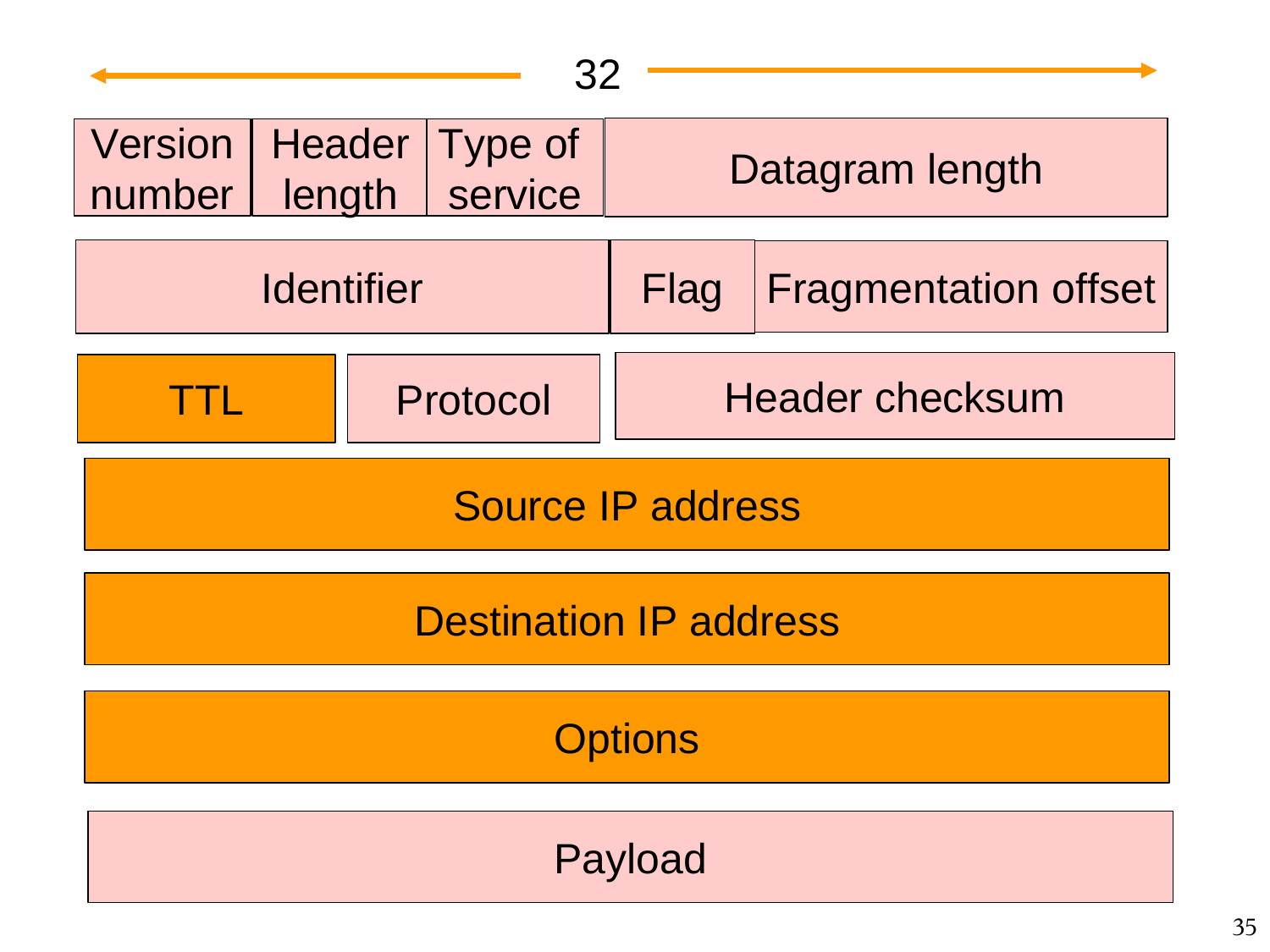#### DSR: References

#### [Johnson 1994]

D.B. Johnson. *Routing in Ad Hoc networks of Mobile Hosts*. Proceedings of IEEE Mobile Computing Systems and Applications.Dec 1994. 158-163

#### [Johnson et al. 2001]

D.B. Johnson, D.A. Maltz, J. Broch. DSR the dynamic Source routing protocol for multihop wireless ad hoc networks. Cap 5 of *Ad hoc networking* (C.E. Perkins Ed.), Addison-Wesley, 2001.

#### [RFC4728 ]

http://www.ietf.org/rfc/rfc4728.txt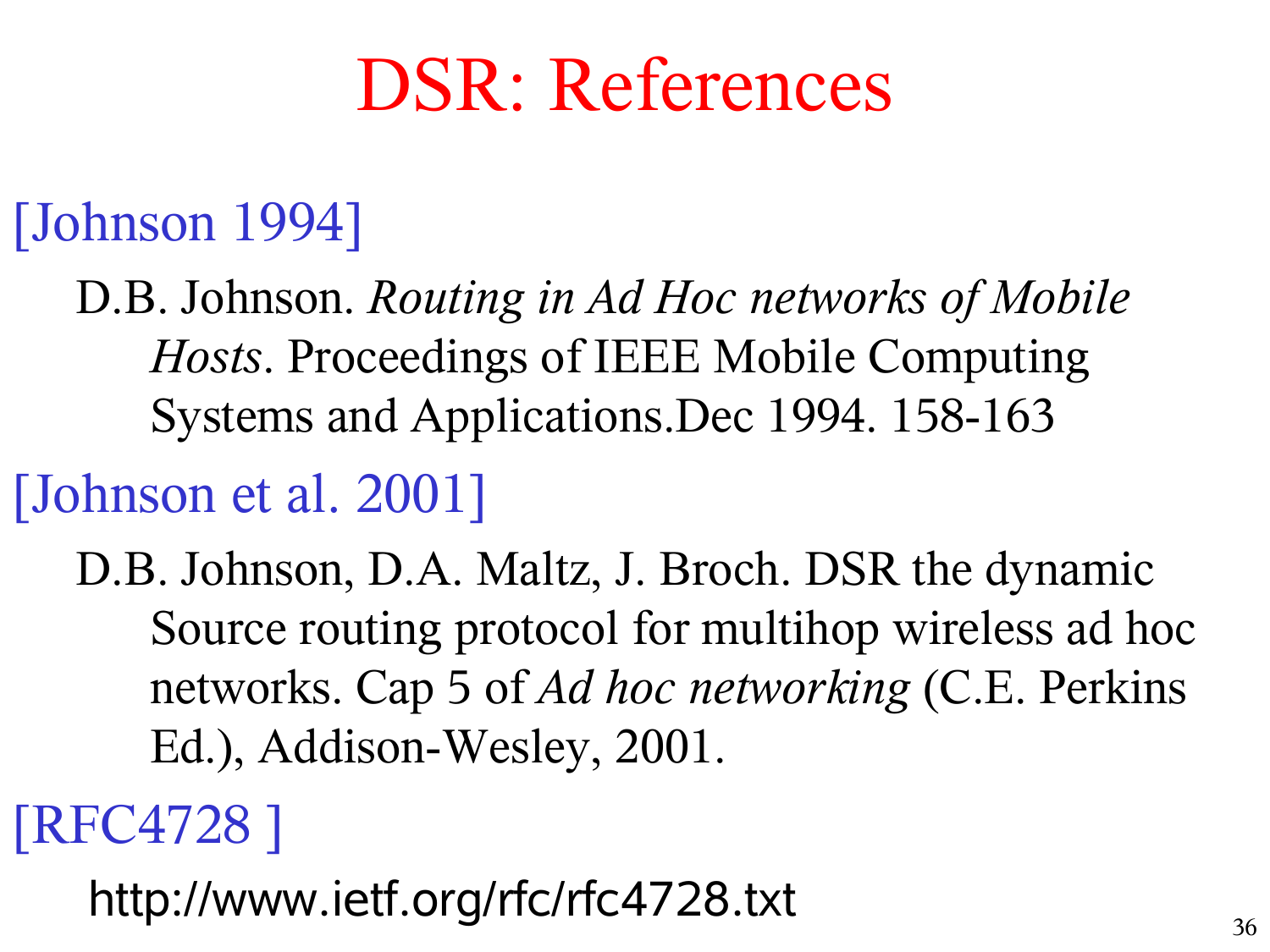#### AODV

- RFC 3561 IETF-MANET working group
- Proposed in 1994 by Perkins
	- Monarch Project CMU
- NO Source routing
- Goals:
	- Low overhead
	- React quickly to changes in the network
	- No centralization point
	- Integrating unicast, multicast, broadcast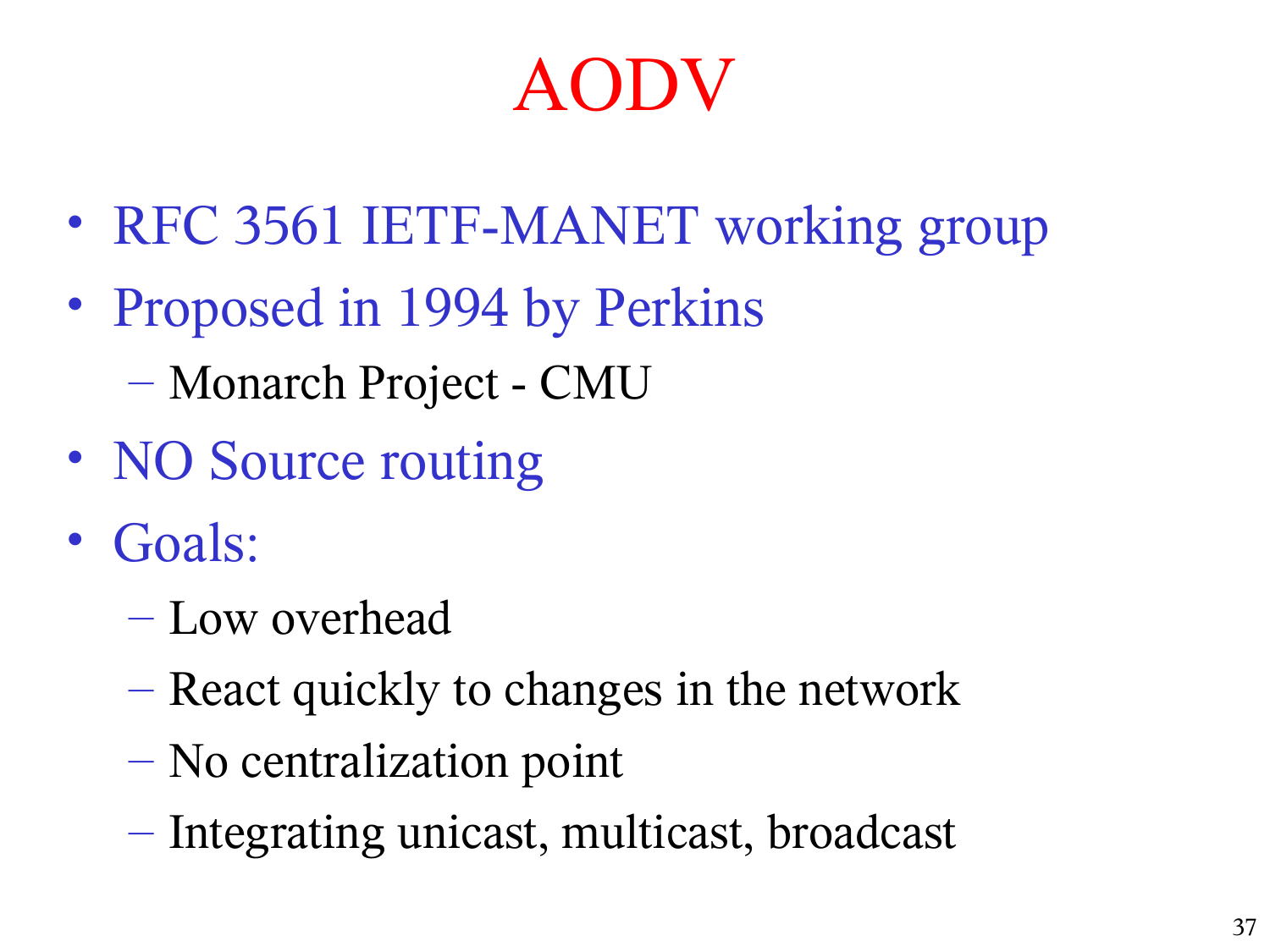#### AODV: assumptions

- Cooperative nodes:
	- All nodes want to participate fully in the network protocol and *will forward packets for other nodes*
- Bidirectional symmetric links
	- A node which has received a packet from a neighbor is able to route it back to the sender using the same link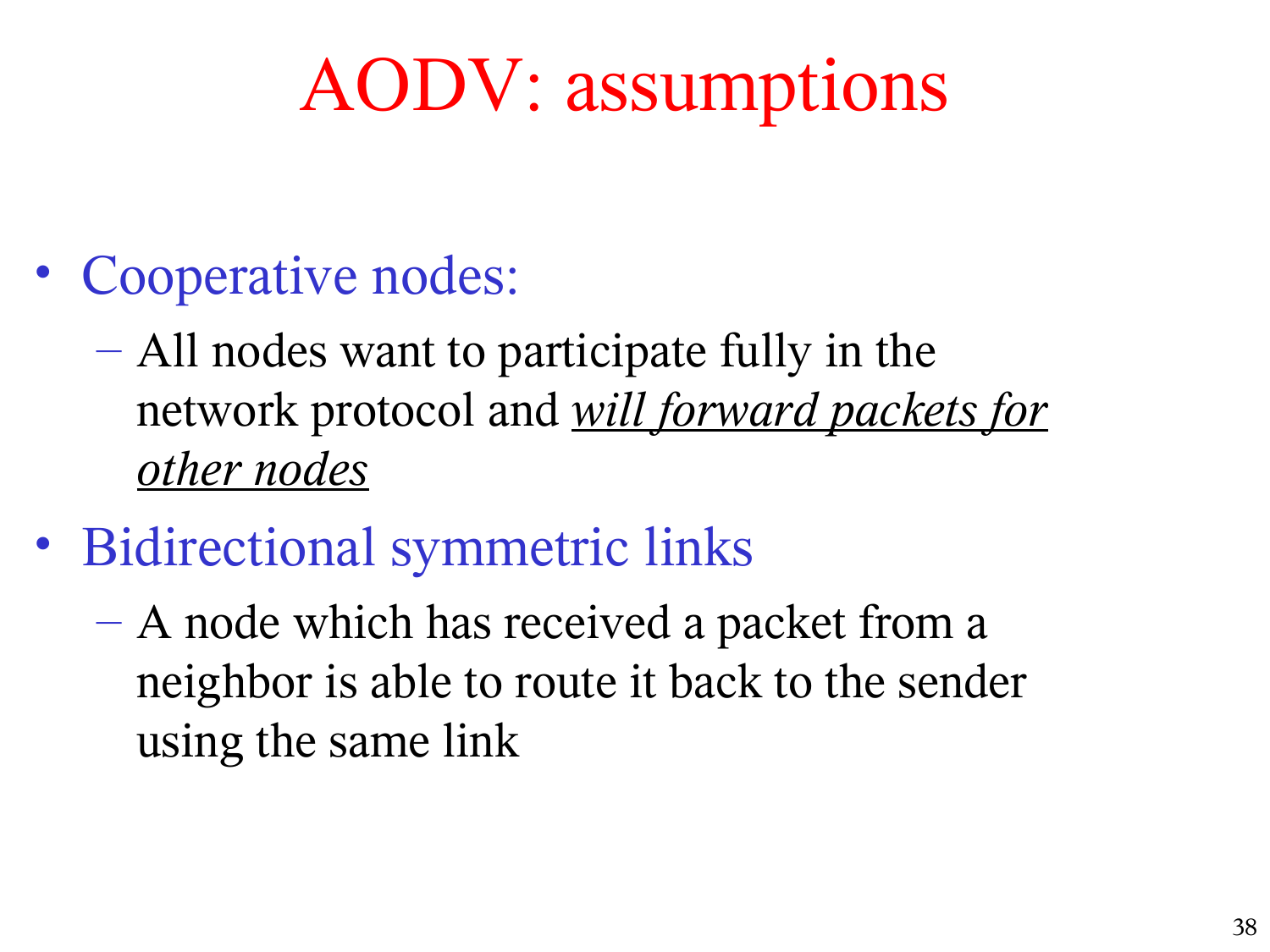#### AODV: basic mechanisms

#### Unicast route establishment

- *Route discovery*:
	- Broadcasting a RREQ packet
	- Answering a RREP packet
- *Route maintenance*
	- Handling RERR packets
	- Aging routes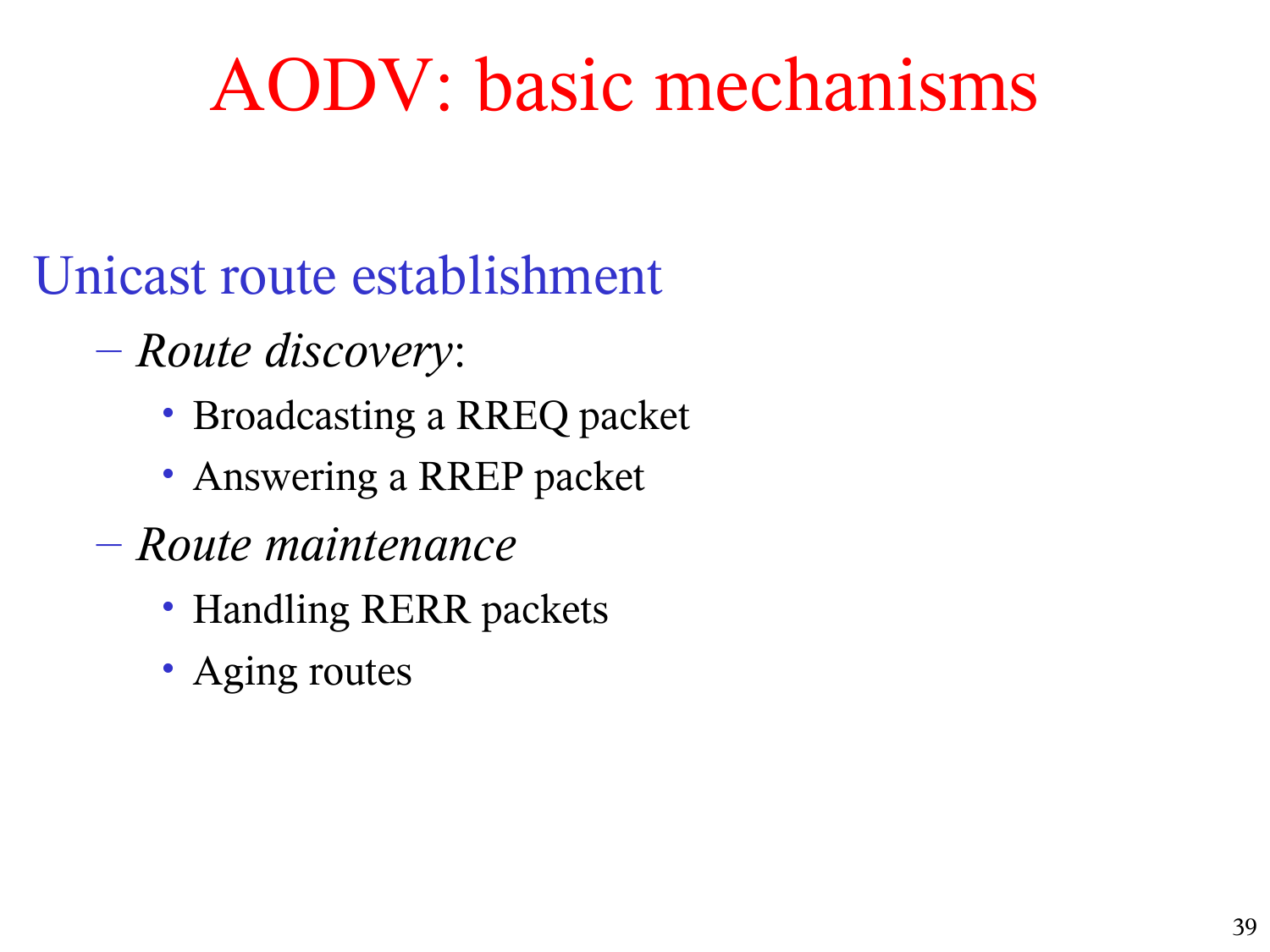#### AODV: basic data structures

- Route table
	- Uses a route table for unicast and one for mulkticast
	- It contains at most one route to each destination
		- For each destination it maintains the next hop to destination and a precursor in the route
		- Each table entry is tagged with a lifetime, if not used within lifetime it expires
- Sequence numbers
	- Each node maintains a monotonic sequence number.
		- The sequence number is increased each time a node learns a change in its neighborhood
	- $-$  Each multicast group maintains a separate seq. number  $_{40}$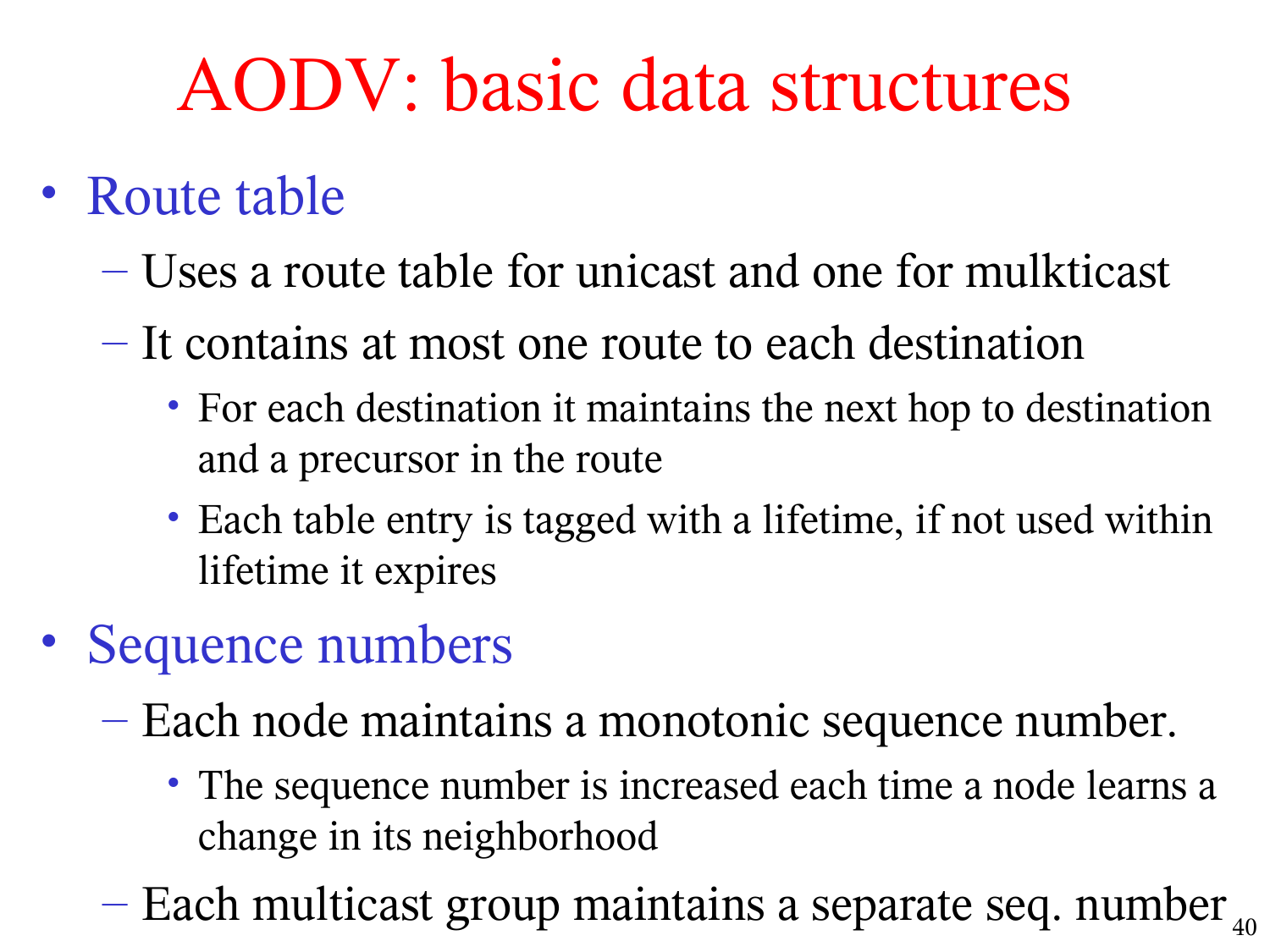#### AODV: Route Discovery

- S originated a packet for D
	- **S** checks the route table for a current route to **D**. If it finds it, **S** sends the packet along it
	- Otherwise **S** starts a *Route Discovery process*. **S** broadcasts an RREQ packet including:
		- IP address of source and its current sequence number
		- IP address of destination and last known sequence number
		- Broadcast ID, which is incremented each time node S initiates a RREQ
		- Hop count initially set to 0
	- **S** sets a timer to wait for a reply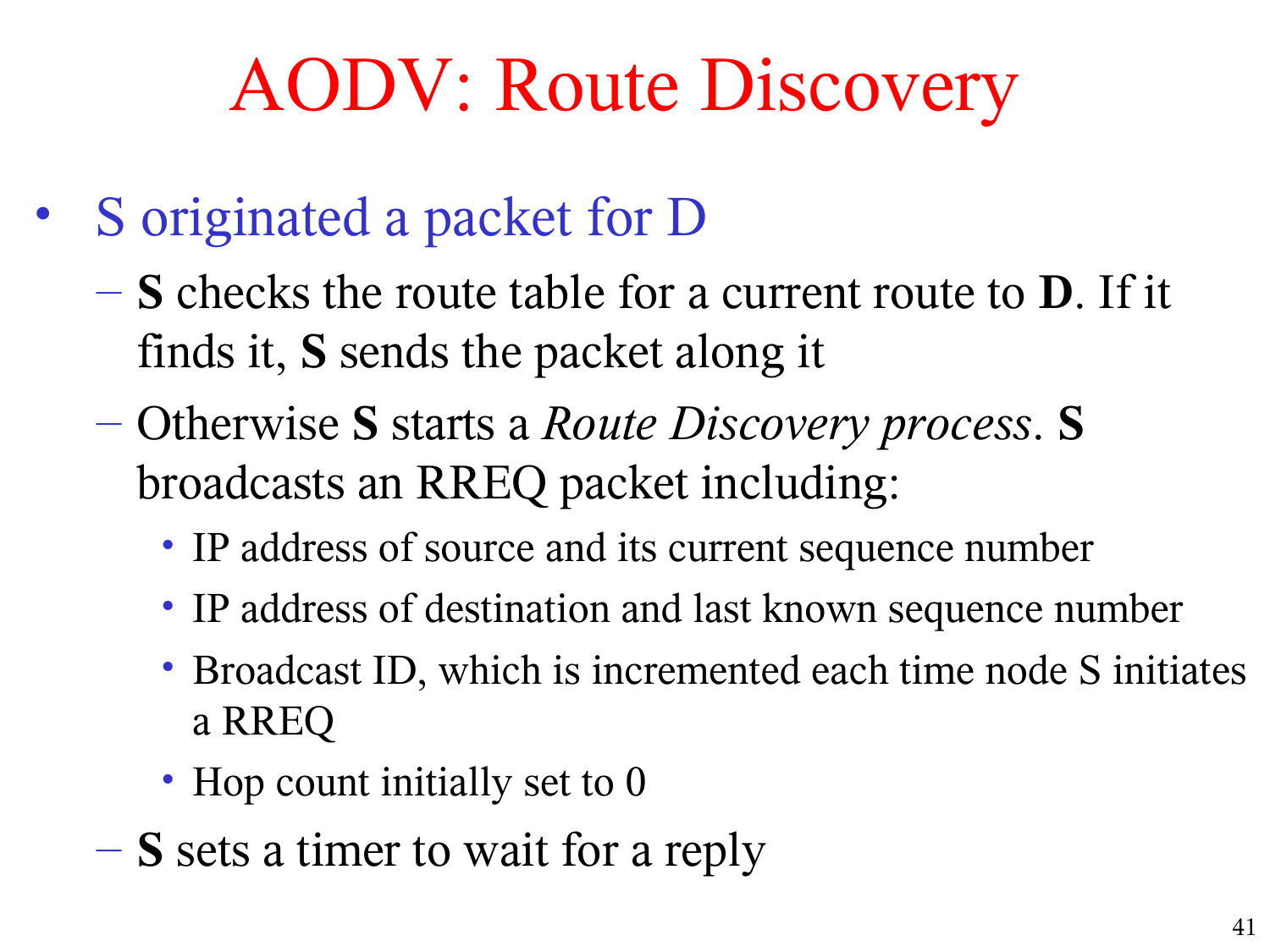### AODV: Route Discovery (2)

- When a node receives a RREQ
	- it first checks if it has seen it before (IP source and broadcast ID)
		- Each node maintains a note of all RREQ seen for a specified length of time
		- If already seen it silently discards it
		- Olterwise it records it and processes it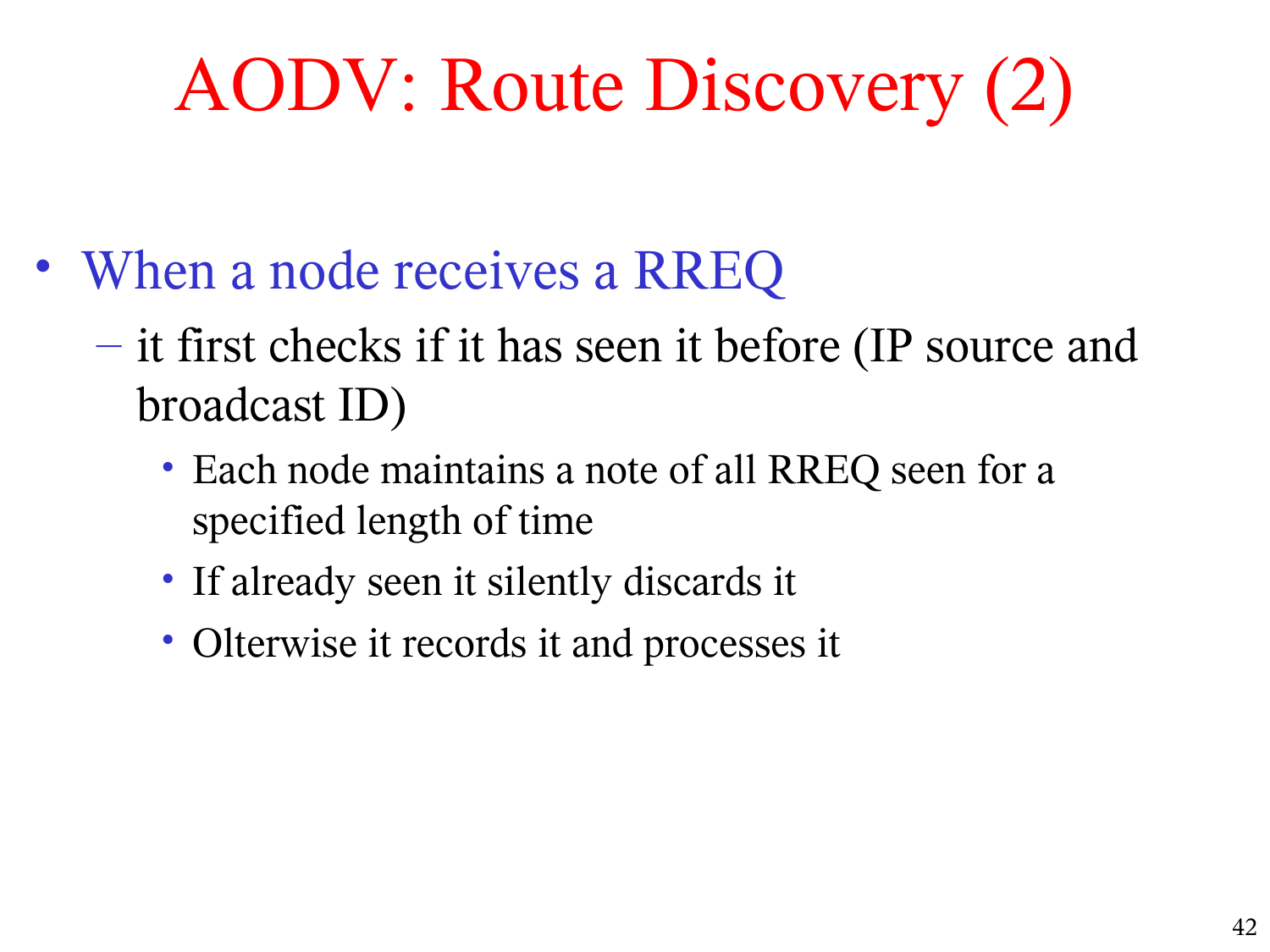## AODV: Route Discovery (3)

- Processing a RREQ
	- The node sets up a *reverse route* entry for the source node in its routing table
		- IP source and sequence number, number of hops to the source, IP of the neighbor from which request has been received
		- In this way, the node can forward back a RREP if it receives one later on
		- Reverse route entry has a lifetime, if not used for lifetime is deleted to prevent stale info hanging around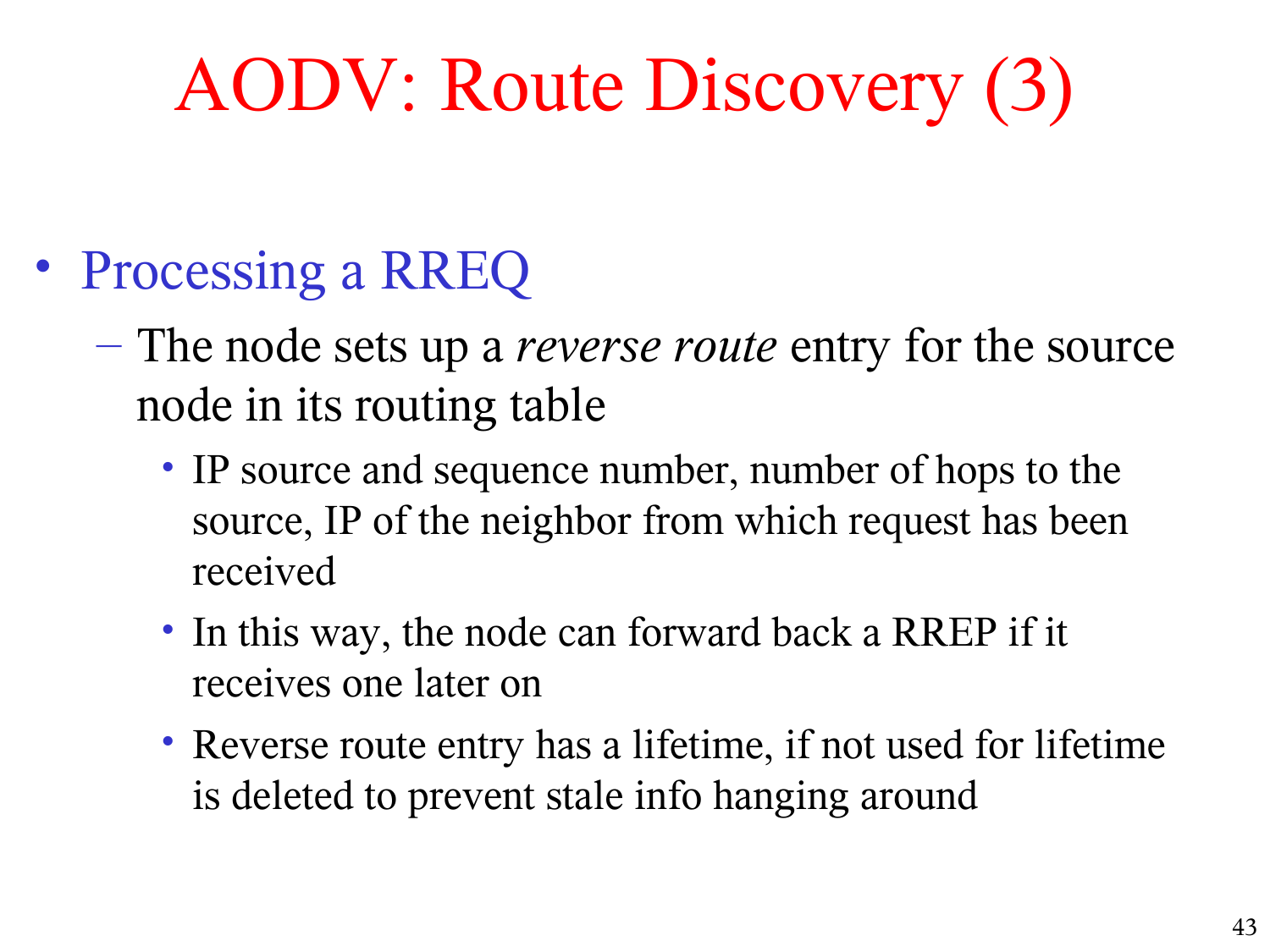

#### **Actual network connectivity**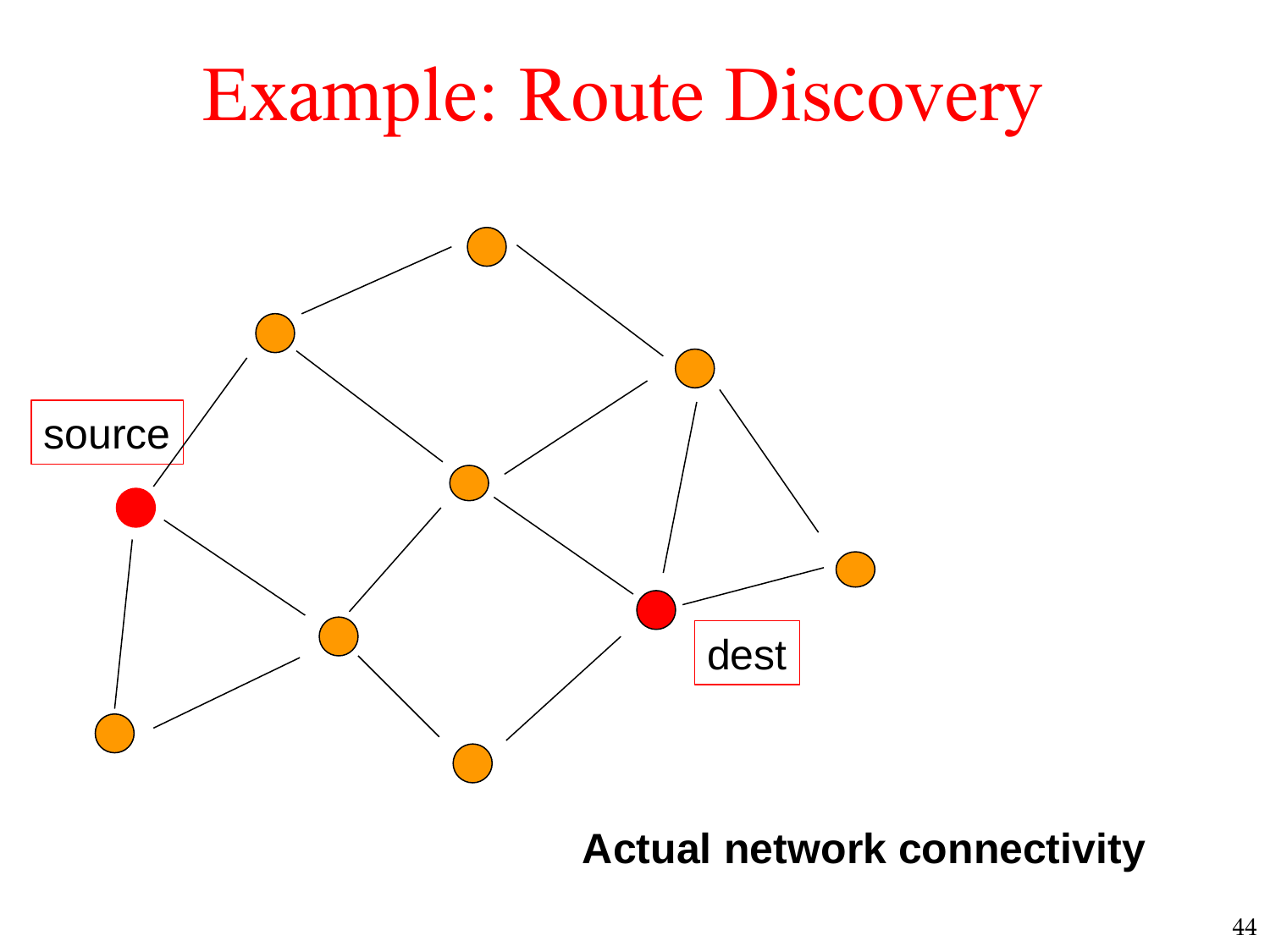#### Example: Route Discovery (2)



Many possible routes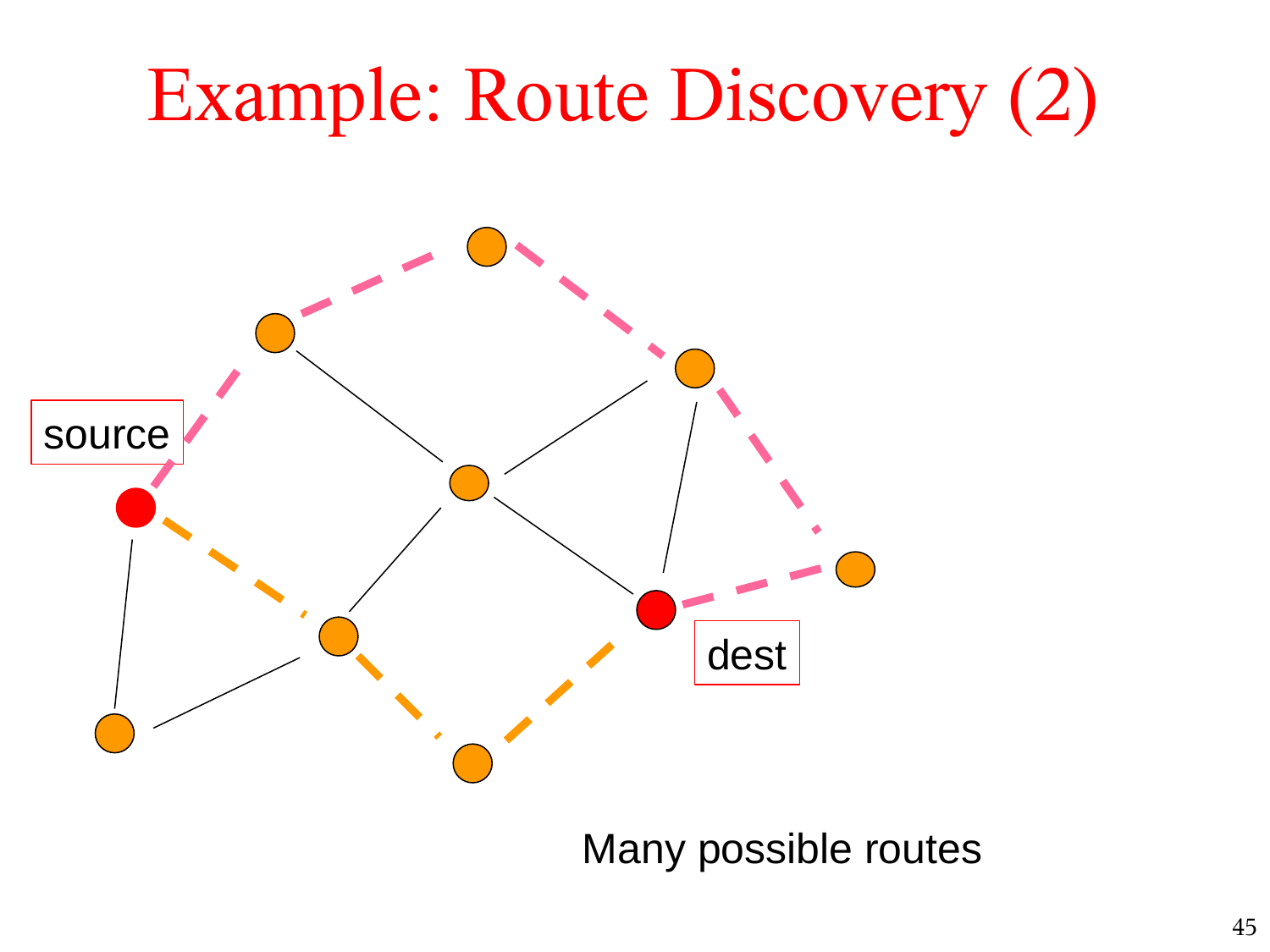## Example: Route Discovery (3)



q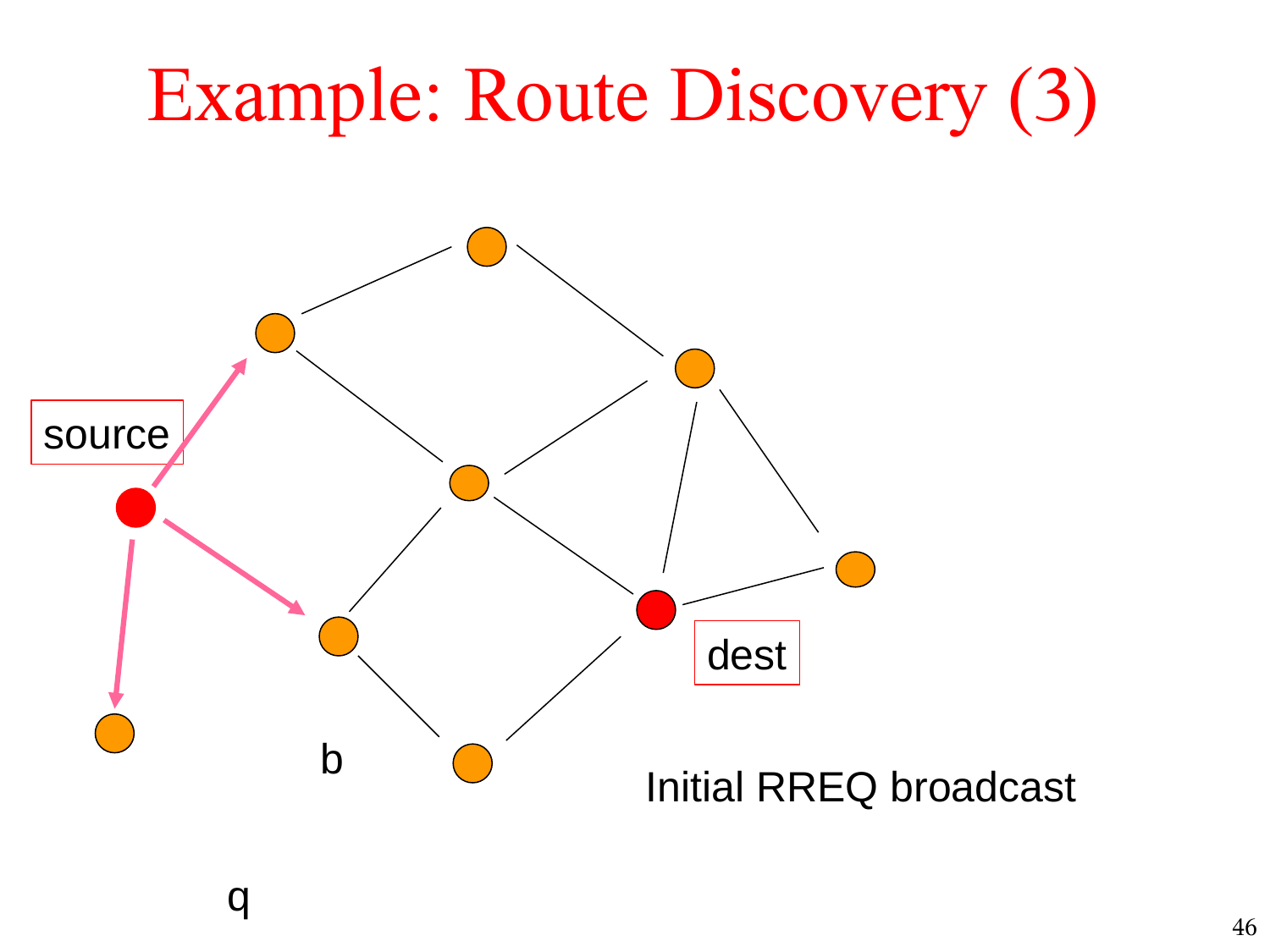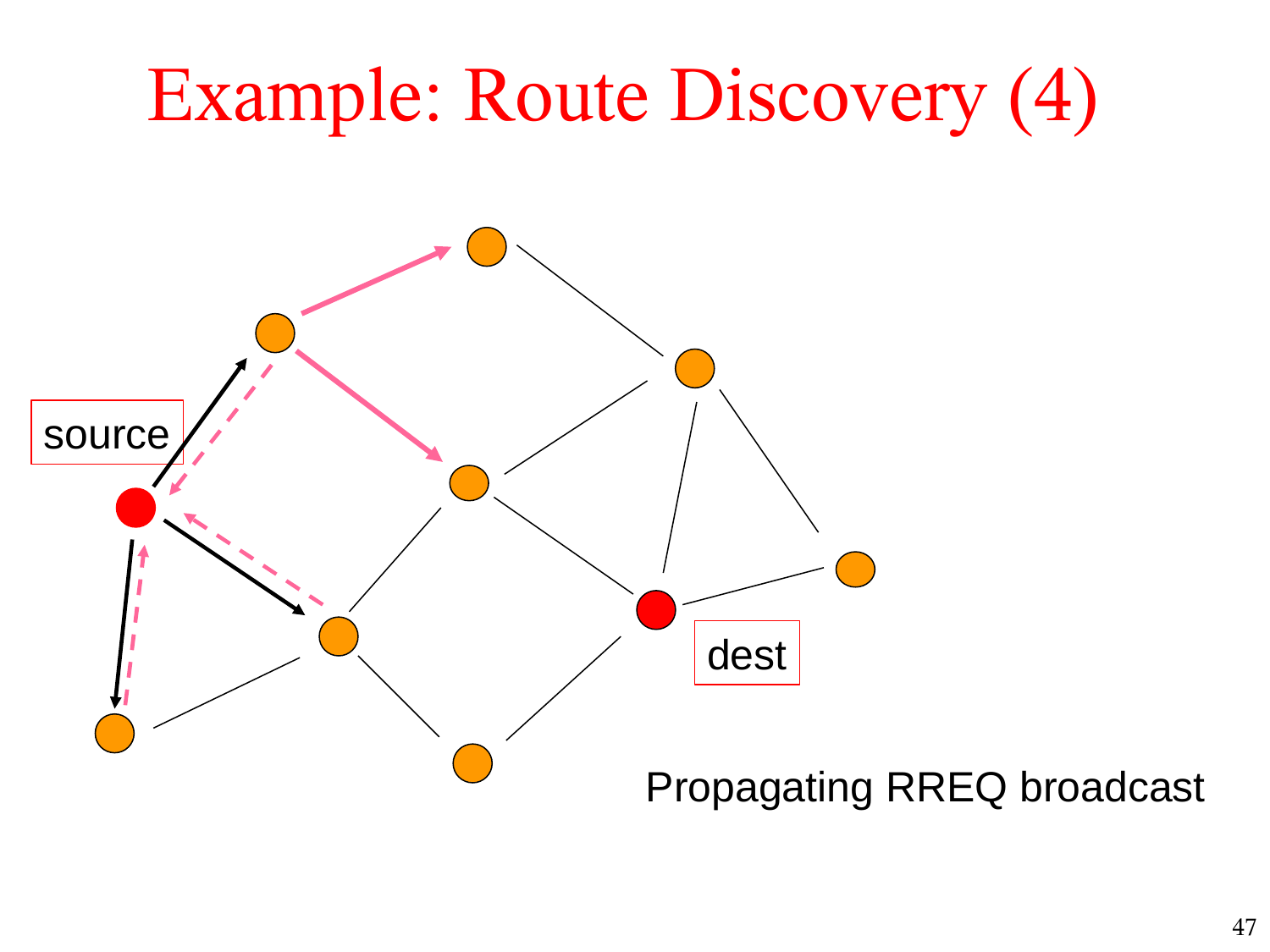# Example: Route Discovery (5) Propagating RREQ broadcast dest source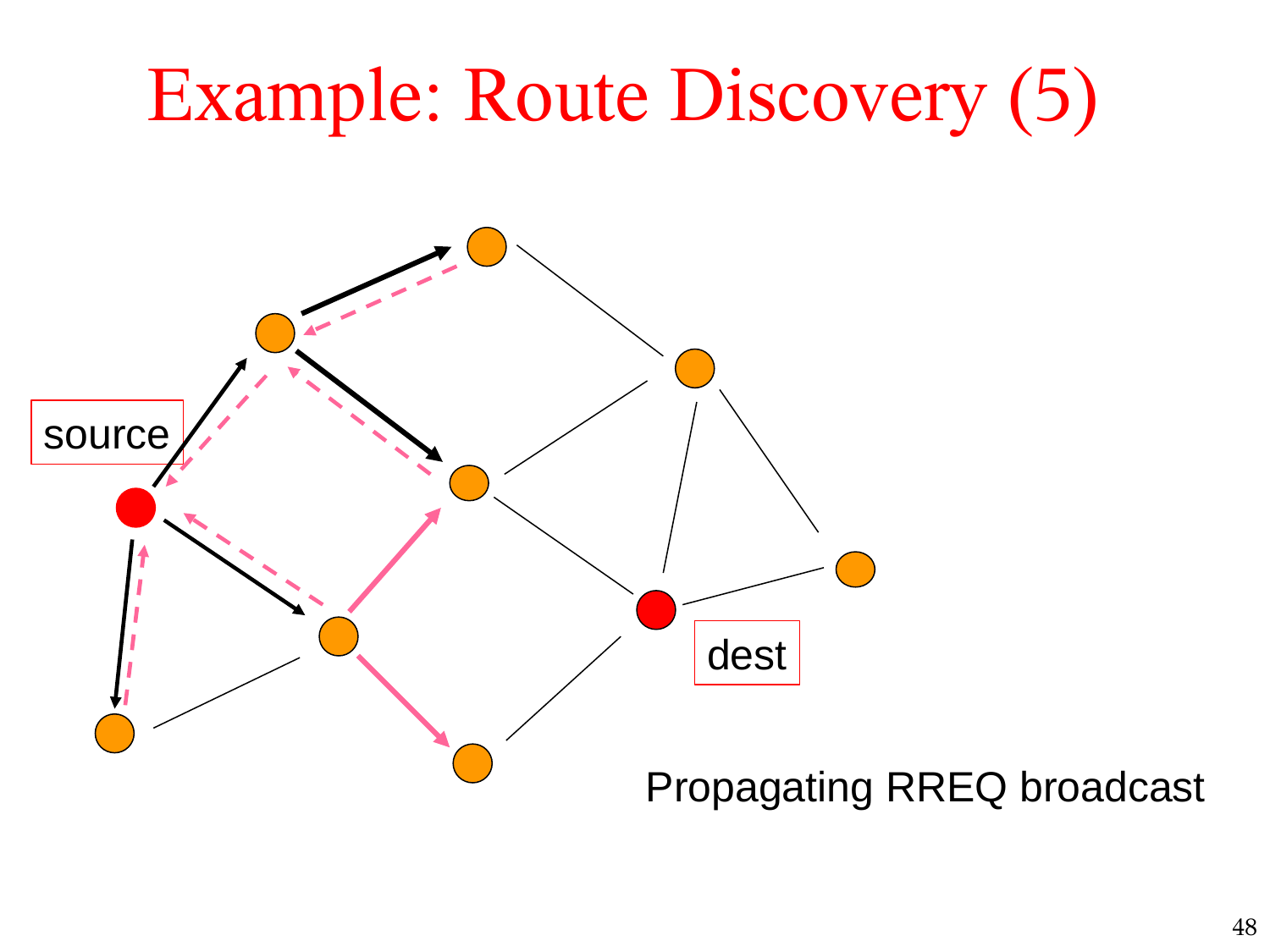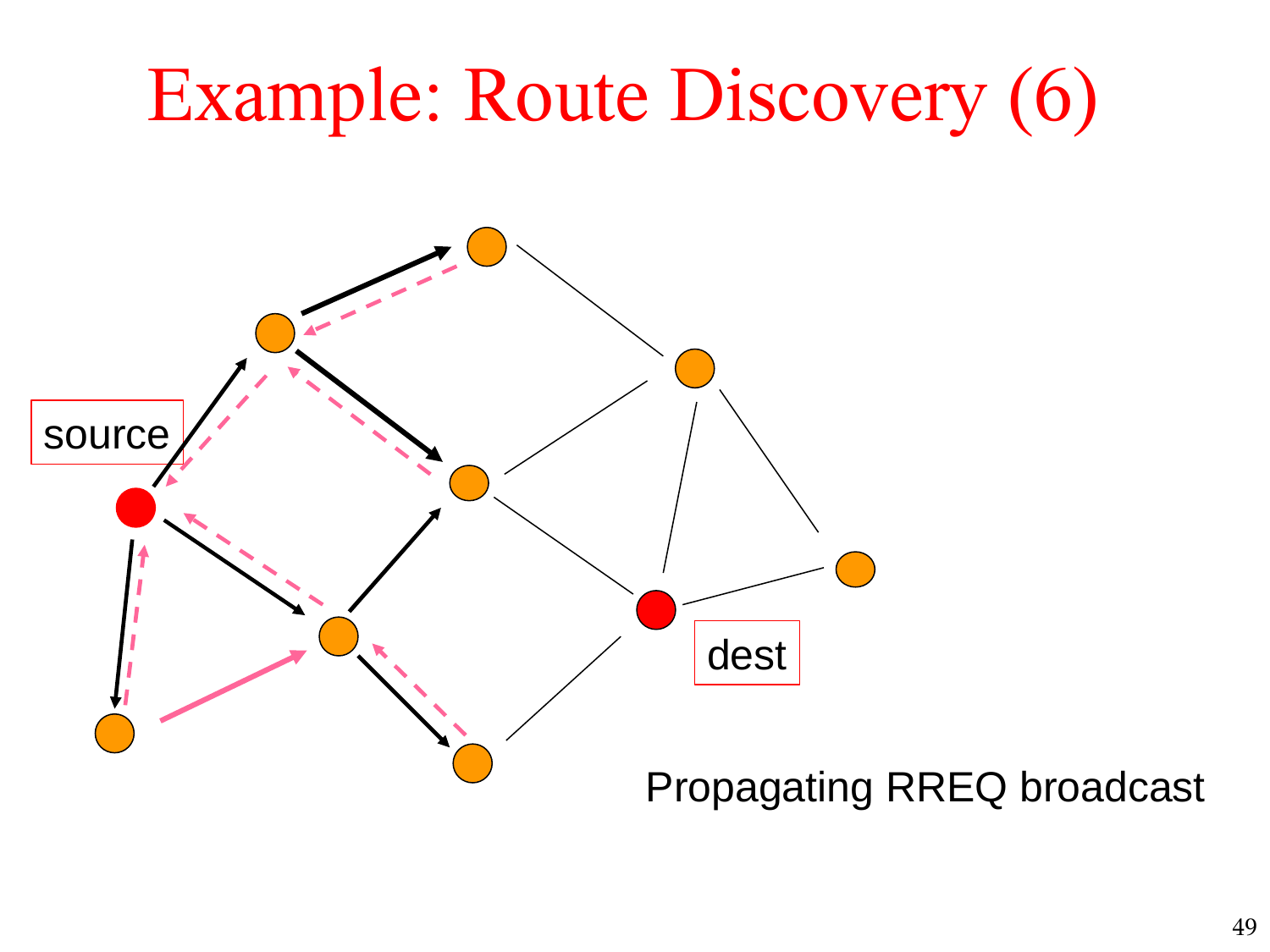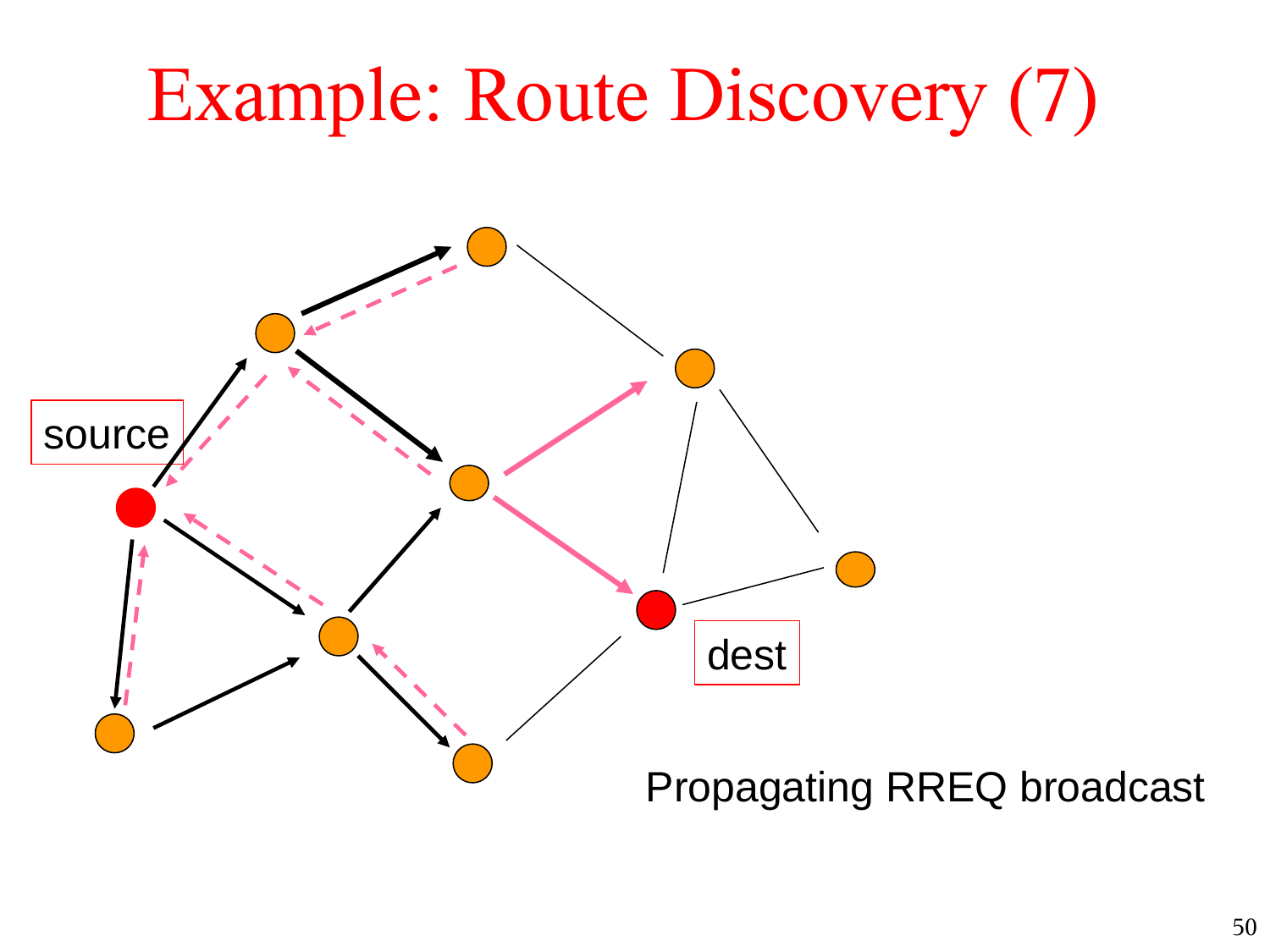# Example: Route Discovery (8) RREQ reaches deatination dest source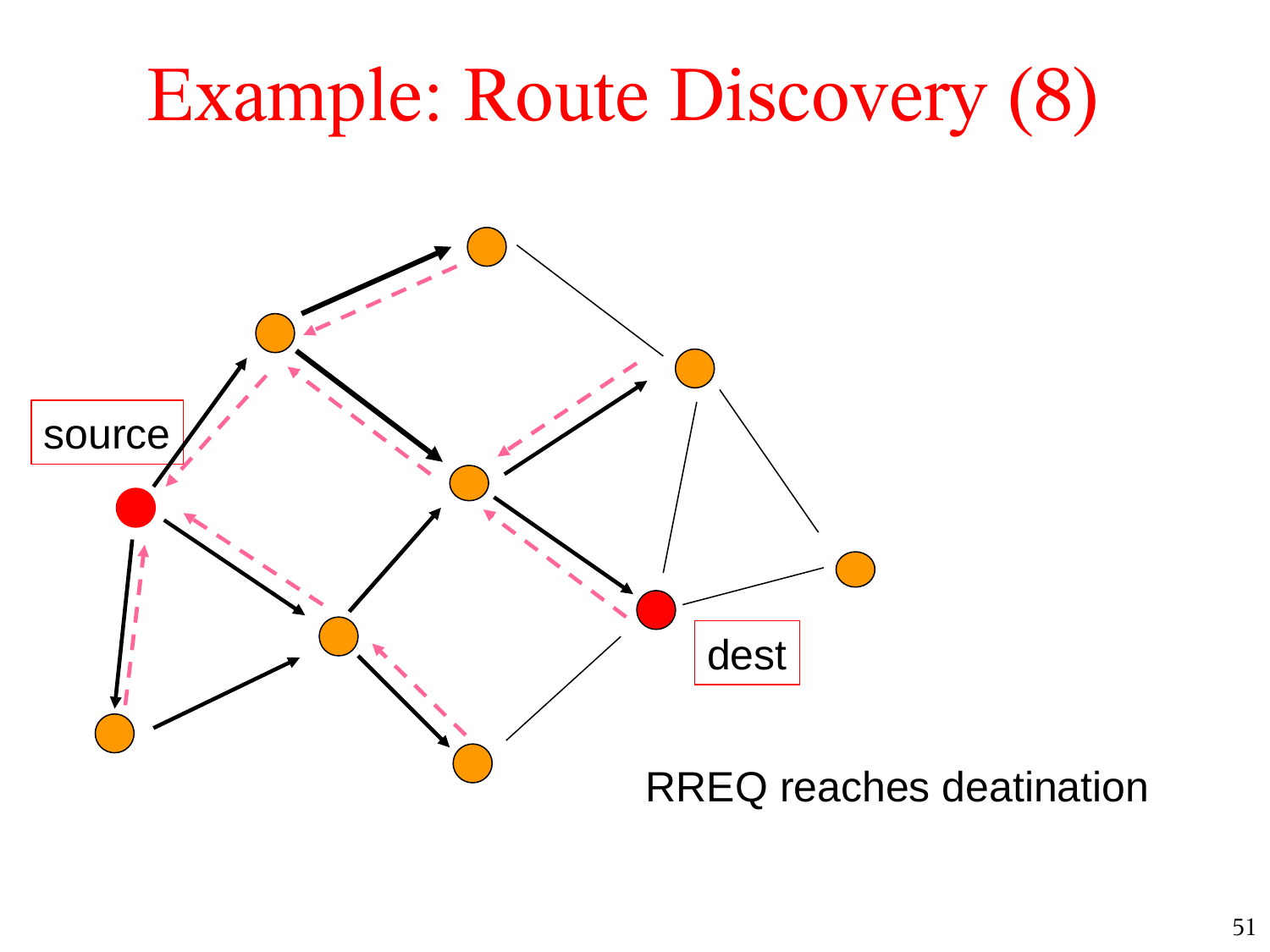## Example: Route Discovery (9)

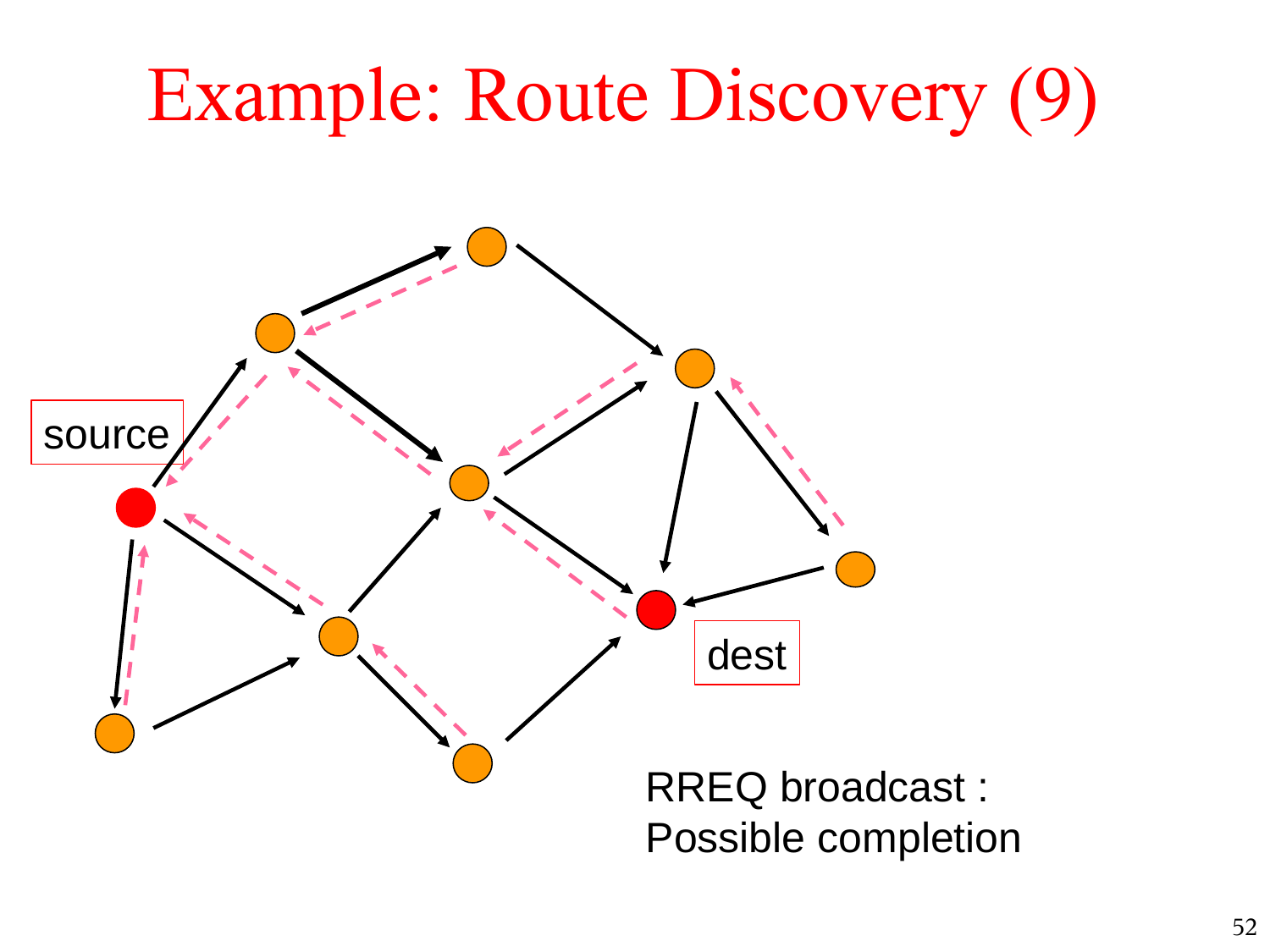### AODV: Route Discovery (4)

- Responding to a RREQ
	- To respond, a node must have an unexpired entry for the destination in its route table
		- The sequence number associated with that detsination must be at least as great as the *destination sequence number* included in the RREQ
			- Loop prevention: the route returned is never old enough to point to a previous intermediate node (otherwise the previous node would have responded to the RREQ before)
	- If the node is able to respond it unicasts a RREP back to the source using reverse route entries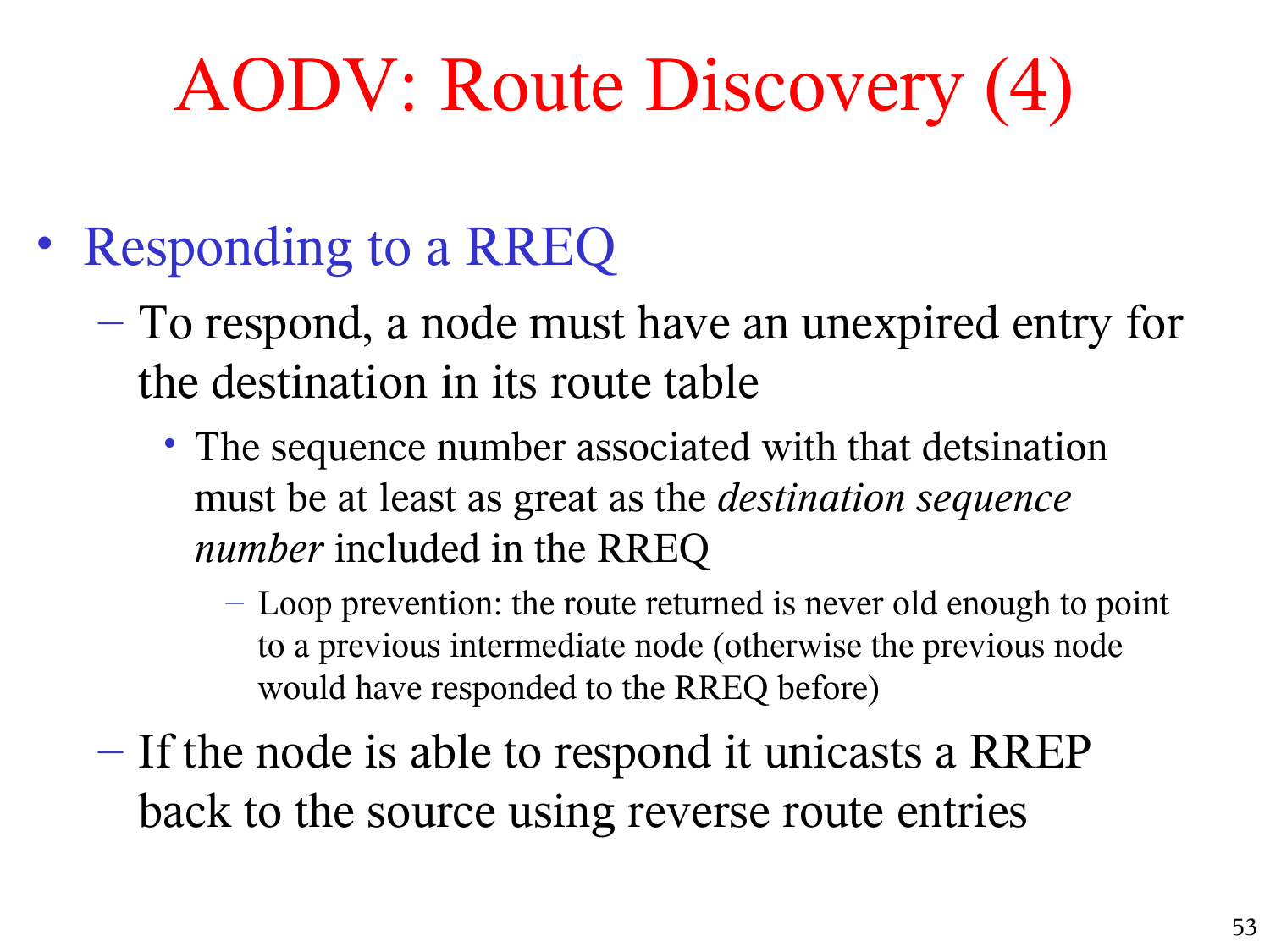#### AODV: Route Discovery (5)

- Responding to a RREQ (contd.)
	- If a node is not able to respond to RREQ it increments hop count in RREQ and broadcasts the packet to neighbors
	- Destination is always able to respond!
	- If a RREQ is lost, the source node can try **rreq\_retries** additional attempts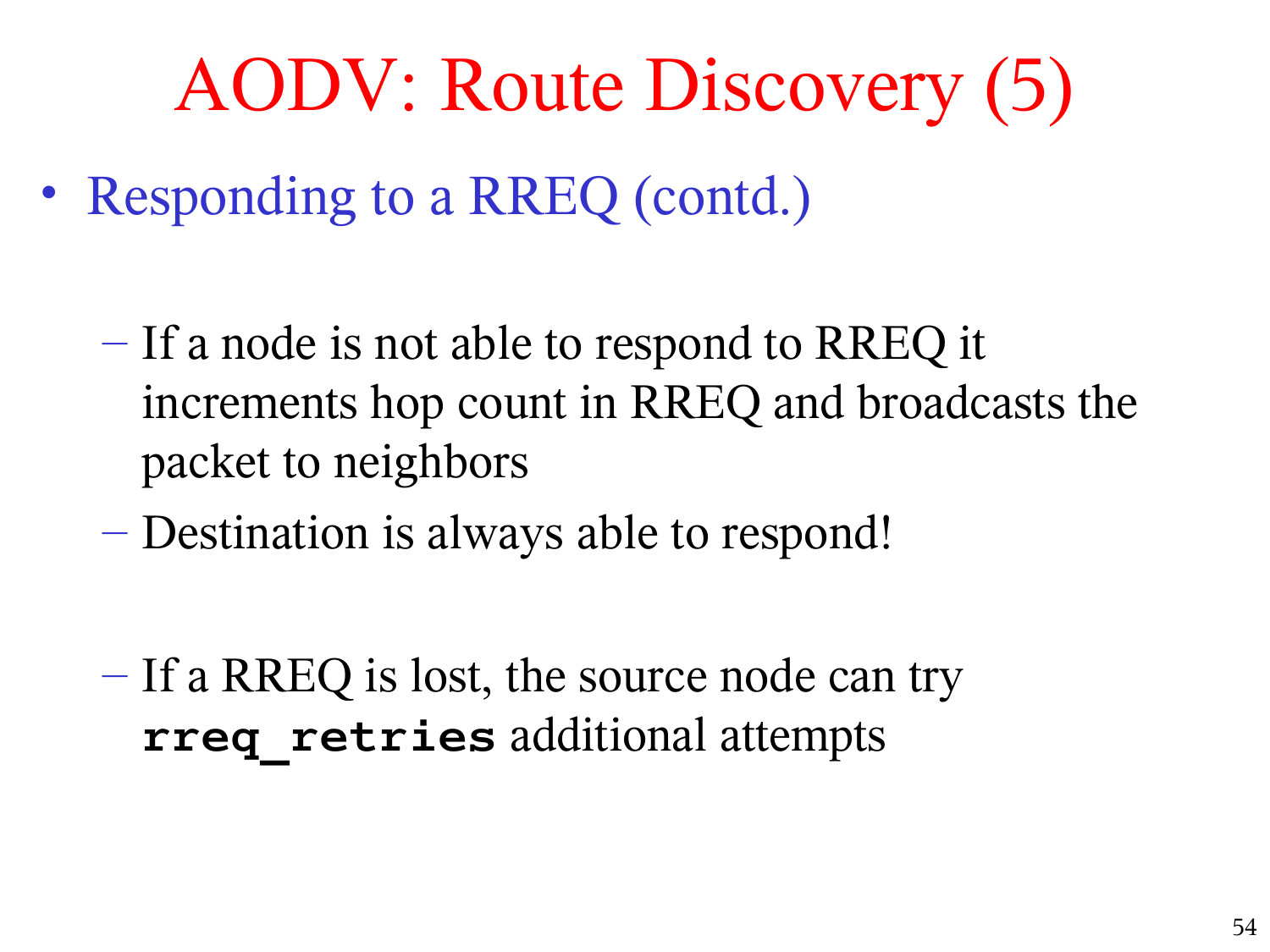#### AODV: Expanding ring search

- Flooding all the network may be expensive
	- Set TTL (Time To Live) to initial value ttl start to simulate expanding rings of research across the network
	- If no answer is seen next time increments TTL
	- After a number of trials RREQ broadcasted across all the network for **rreq\_retries** attempts
	- When a route is established the distance to the destination is recorded to set the initial TTL in the next RD for the same destination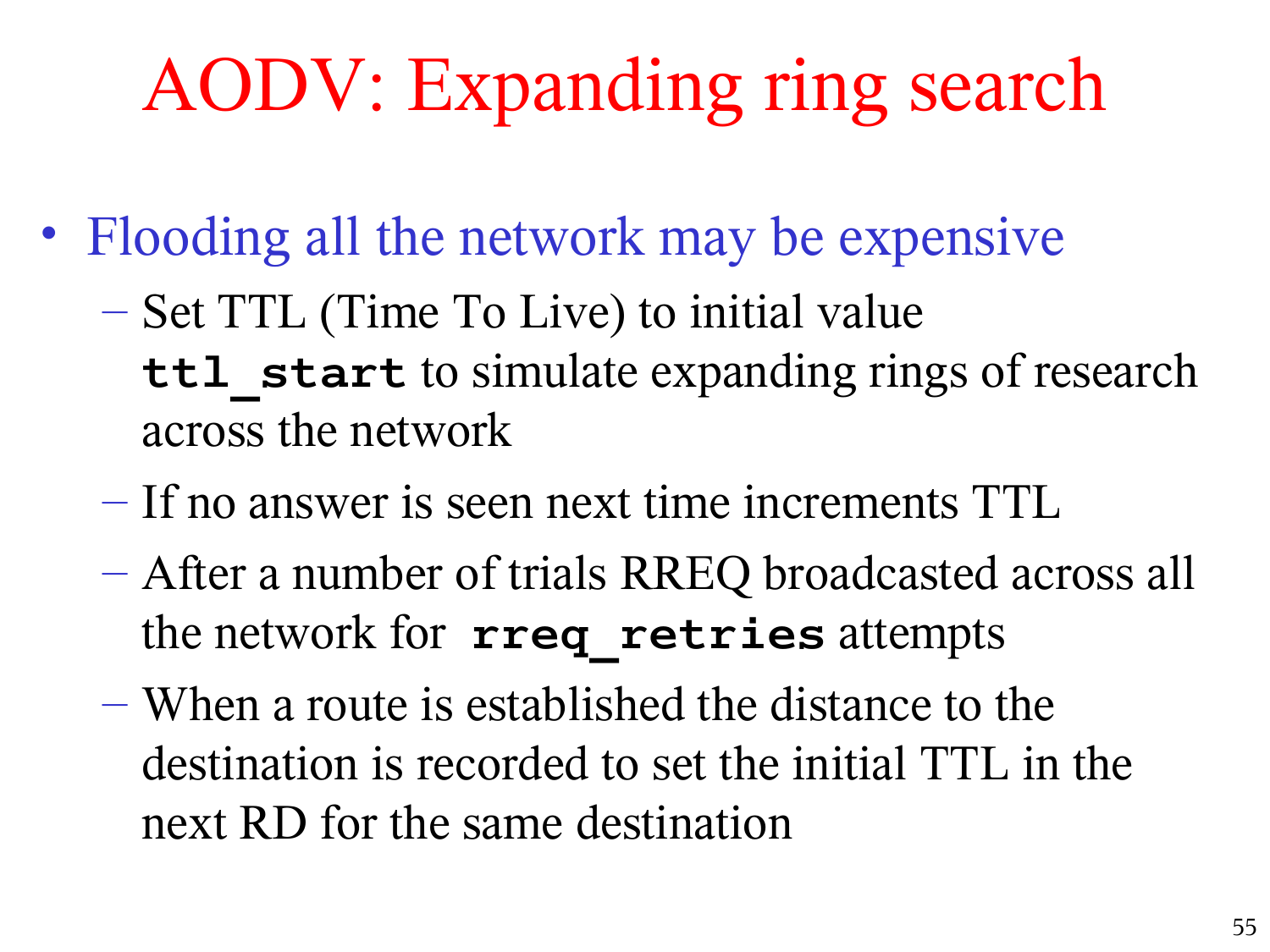#### AODV: Forward Path Setup

- Generation of a RREP message
	- RREP contains the IP address of source and destination, destination sequence number, route lifetime and hop count
	- If destination is responding:
		- hop count  $= 0$
		- Sequence number is its current sequence
	- If an intermediate node is responding
		- Hops count is its distance from destination
		- Sequnce number is last known sequence number for dest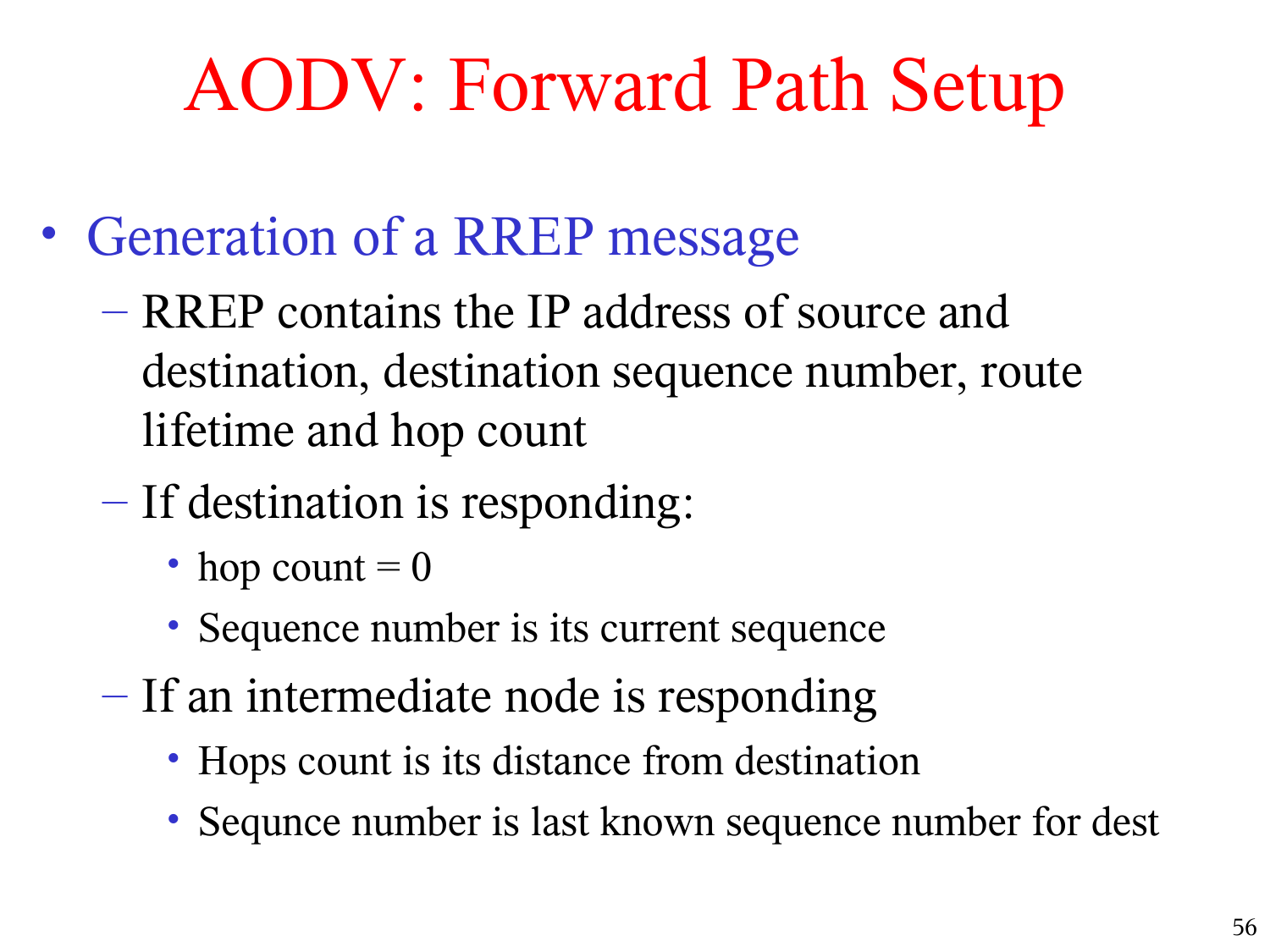## AODV: Forward Path Setup (2)

- When an intermediate node receives a RREP
	- Sets up a *forward path* entry in the RT for the destination
		- IP addrees of destination, IP address of the node from which RREP arrived, hop count (distance) to the destination, lifetime
		- Distance is computed adding 1 to the hop count in RREP
		- Lifetime is taken from RREP
	- Forwards RREP to the source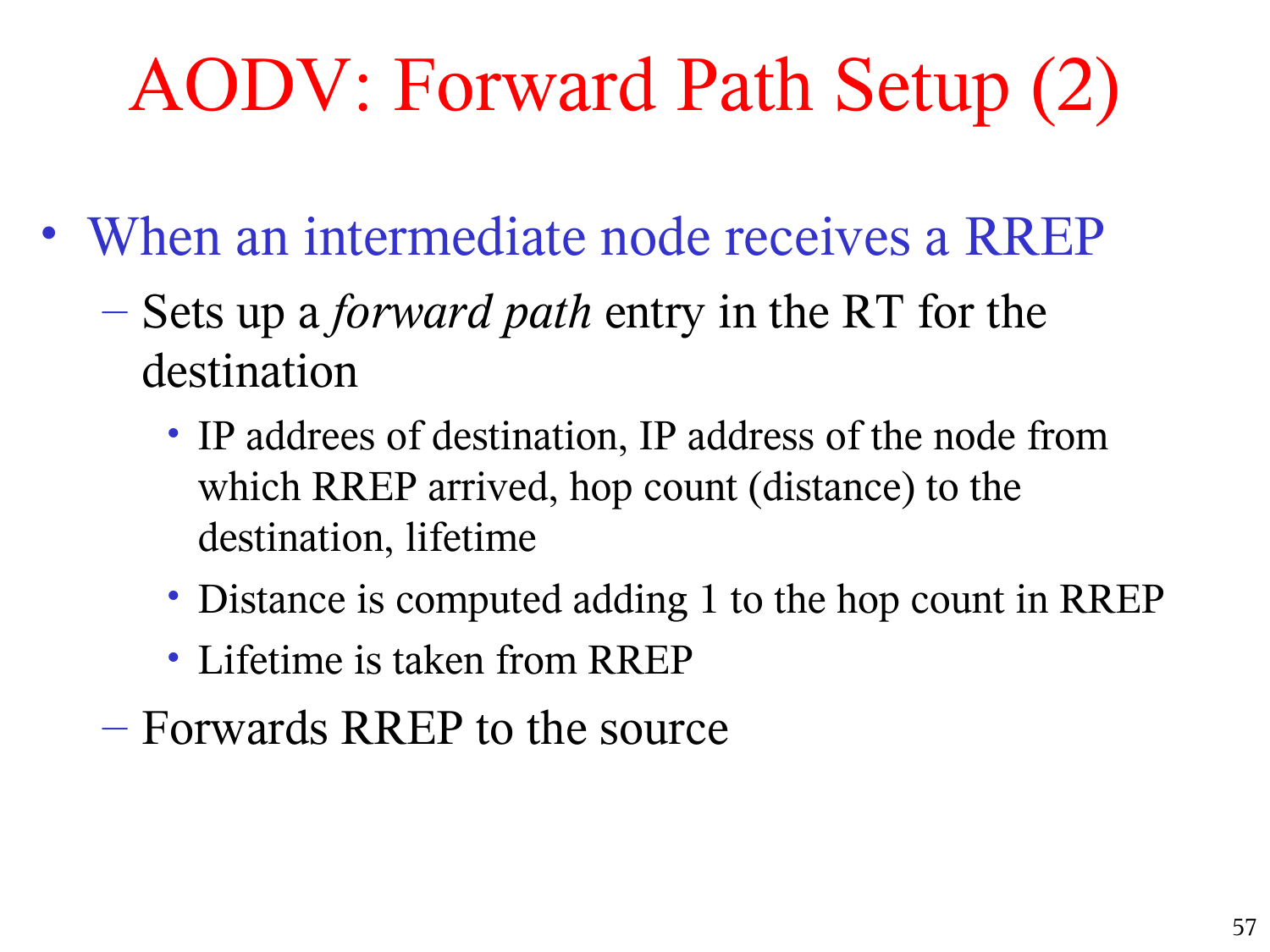#### Example: Route Discovery (10)

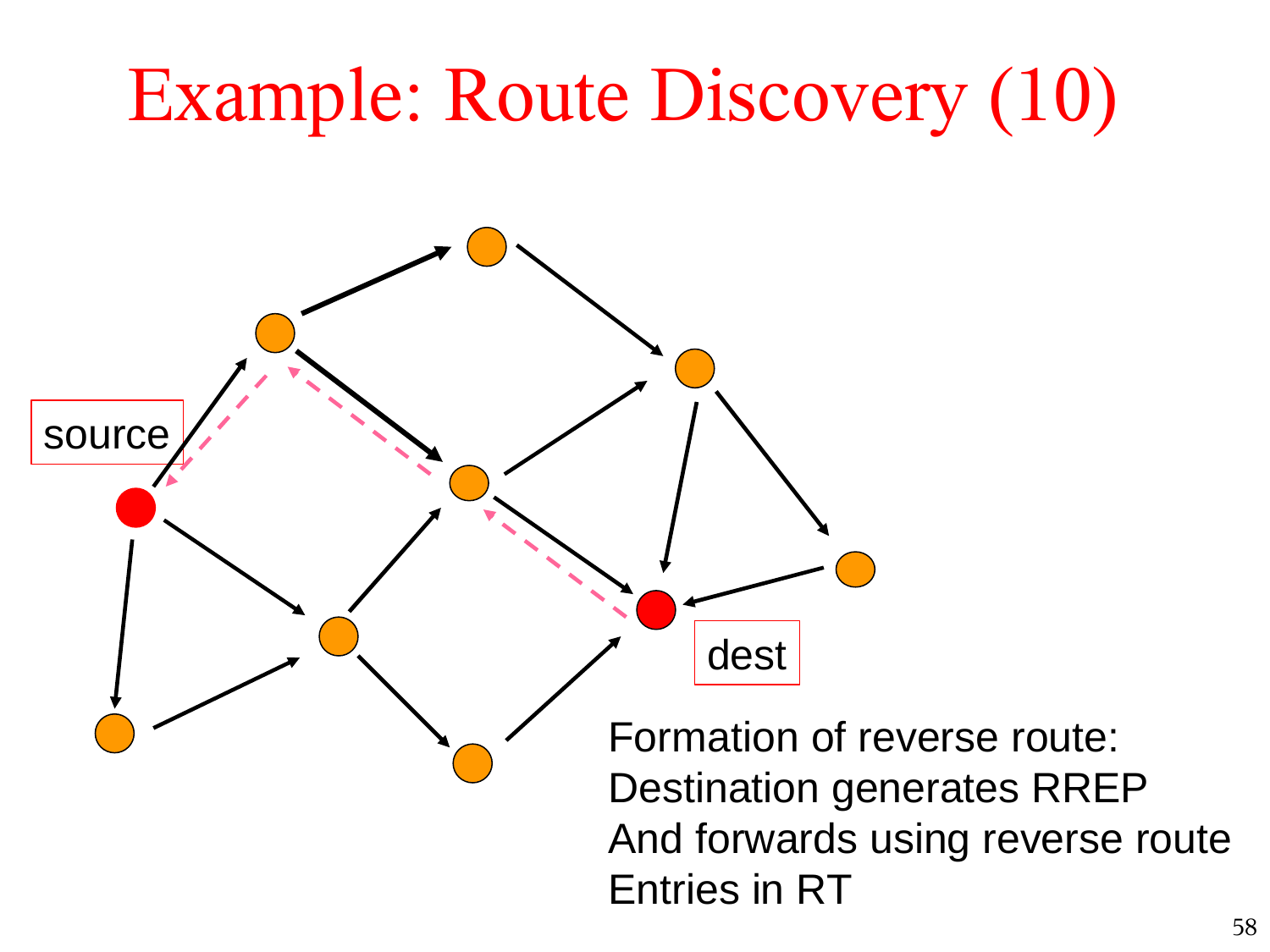#### AODV: Forward Path Setup (3)

- When more RREP are received
	- A new RREP is forwarded only if
		- Destination seq number is greater
		- Hop count is smaller
	- Otherwise packet is discarded

- The source node can use the first RREP to start transmission
	- Subsequent RREP are used to update RT for subsequent transmission to the same destination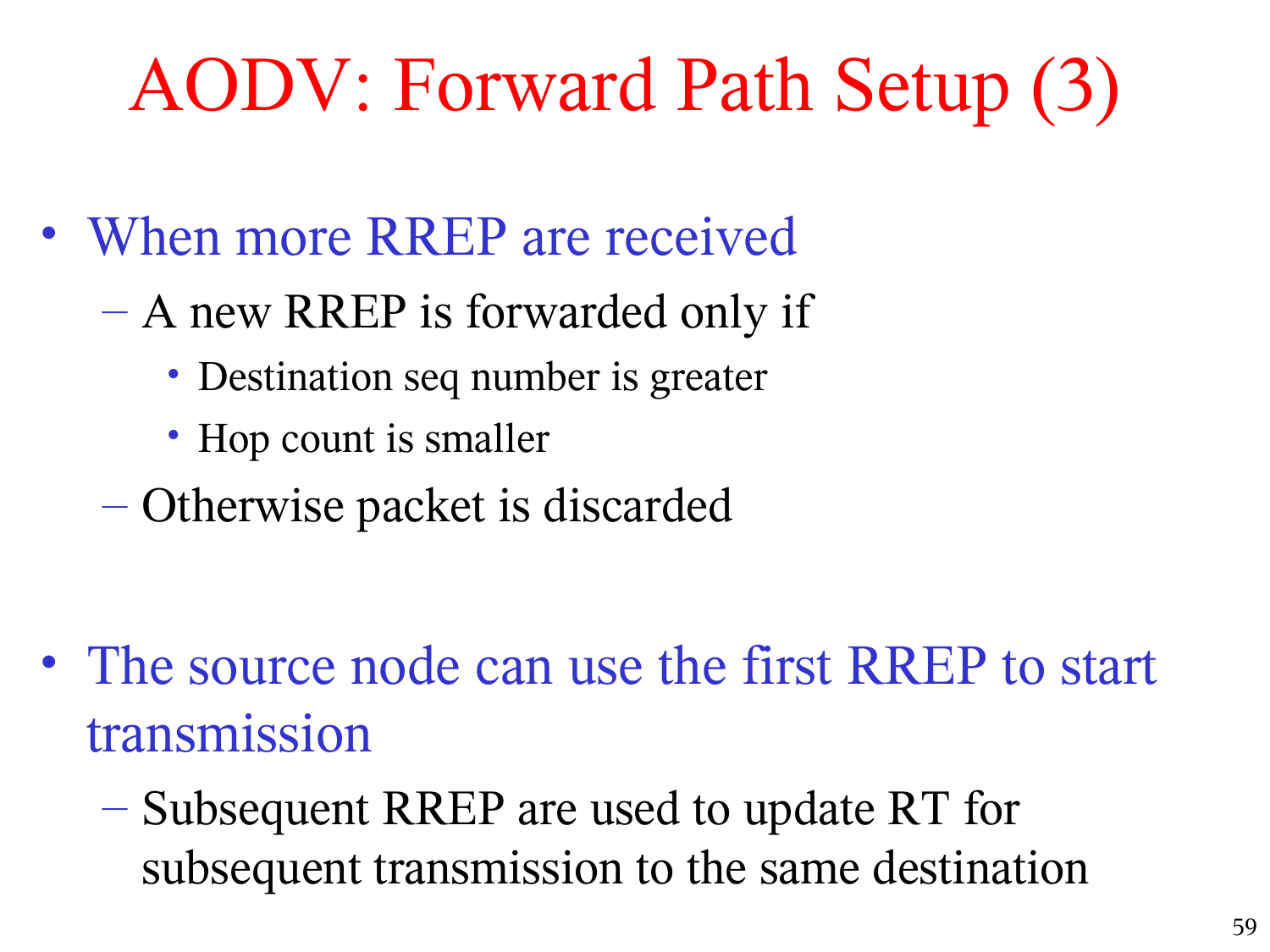#### AODV: Route Maintenance

- Each node maintains only *active paths*
	- Active paths corrspond to the routes in use
	- *active paths* that include a node which has moved need maintenance
- How we know a node has moved
	- If source moves it is trivial, it knows it must start route discovery again
	- Otherwise we receive a RERR packet while we try to use a route
		- Packets for broken routes are stopped and a RERR generated back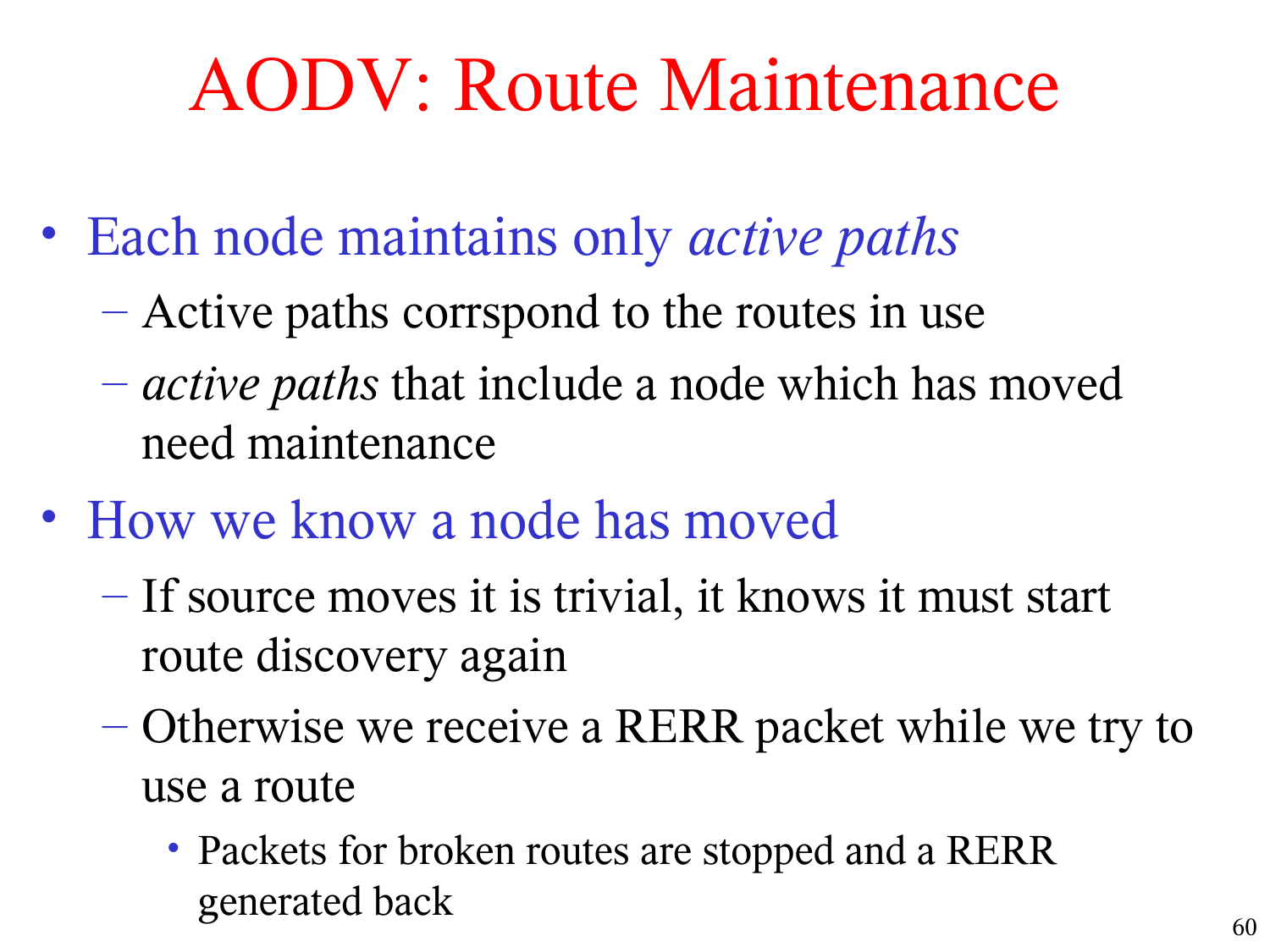#### AODV: Route Maintenance (2)

- Dealing wit ha RERR packet
	- A RERR packets includes a list of now unreacheable destination due to a broken link
	- Forwards RERR to all precursor in routes from source
	- Nodes receiving a RERR for a route, mark it as invalid setting distance to the destination equal to infinity and in turn propagate to precursors
	- When source node receives a RERR packet it starts RD again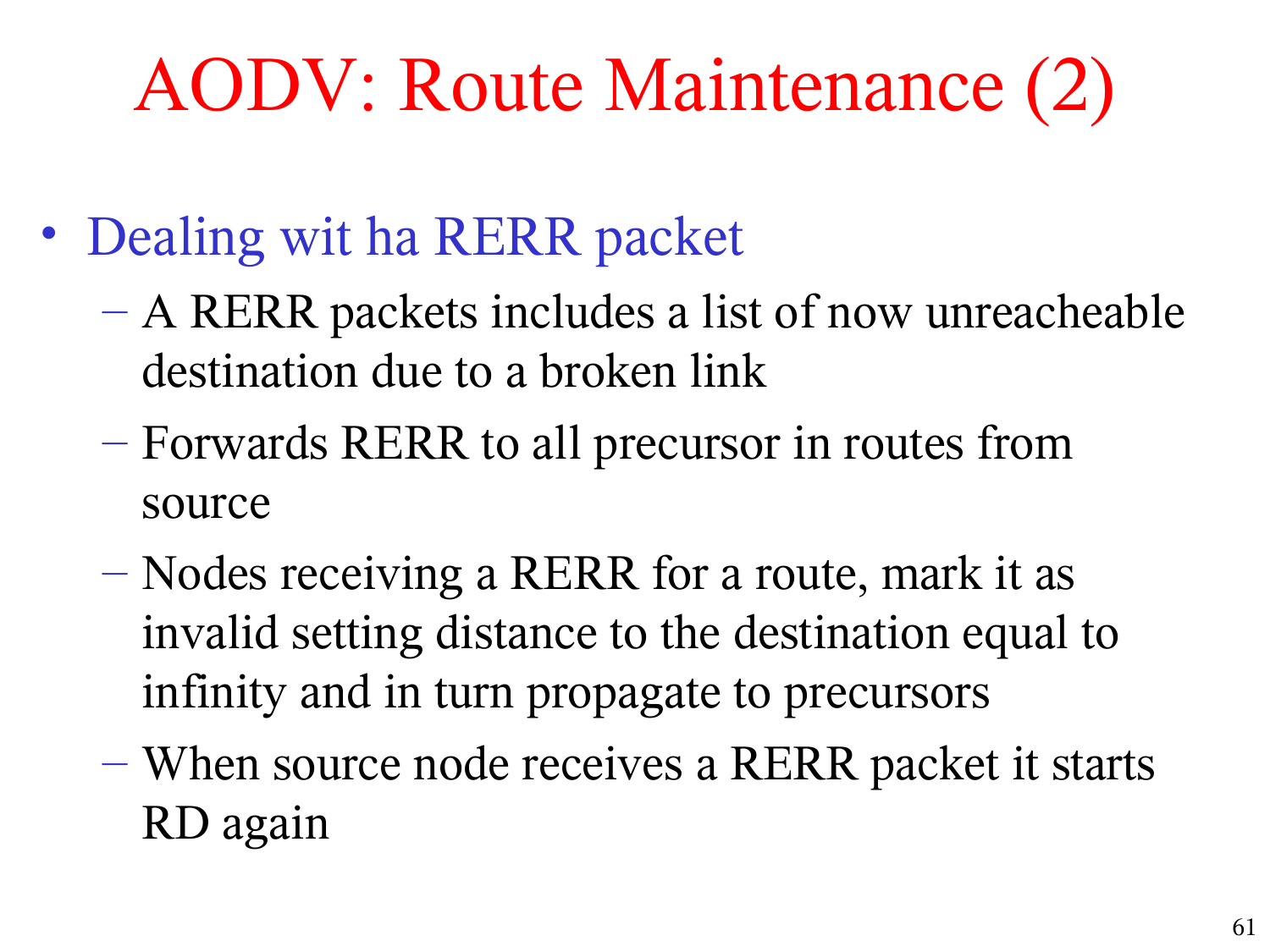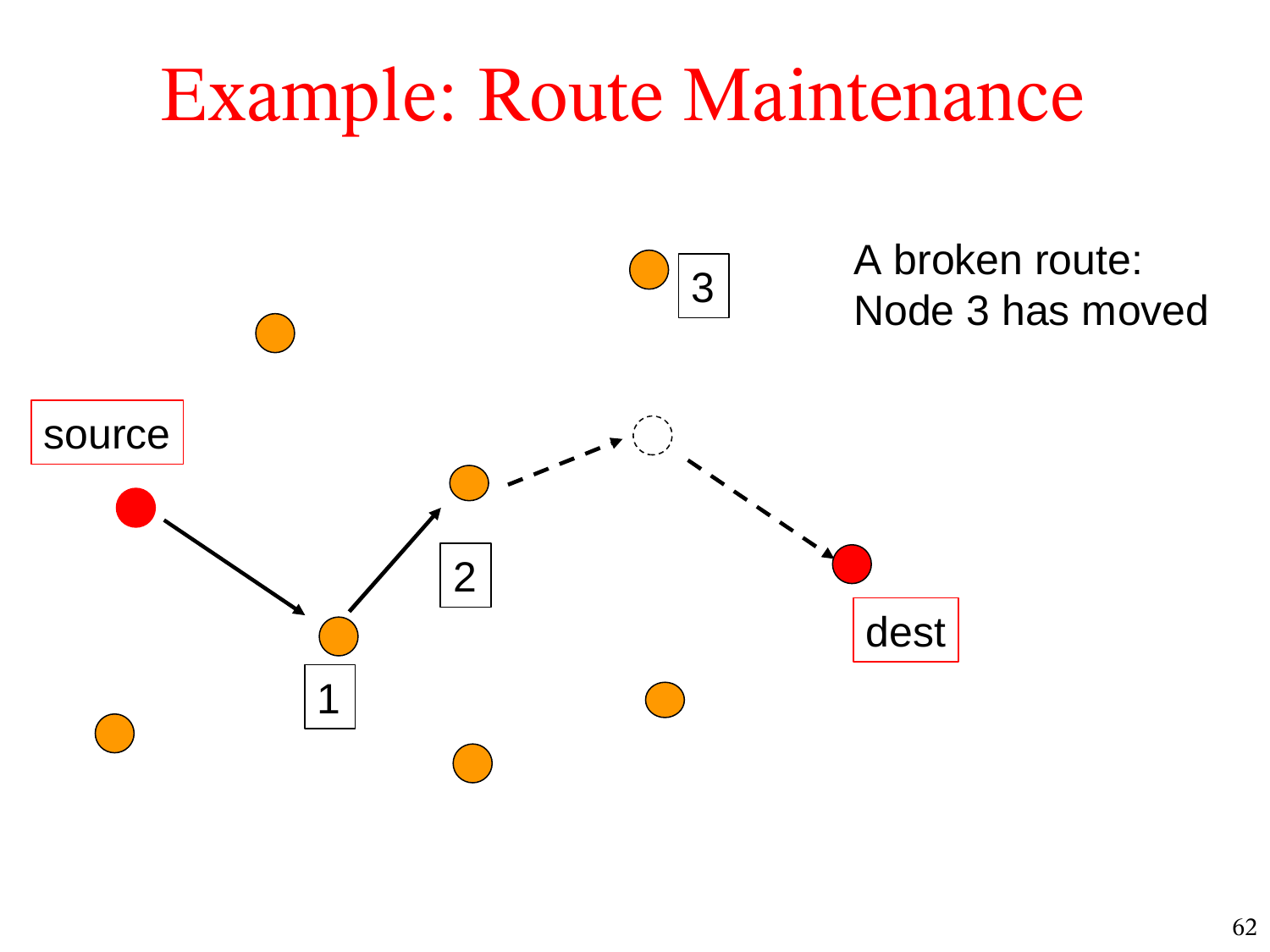#### Example: Route Maintenance (2)



Sources sends a New packet to dest Node 2 generates RERR

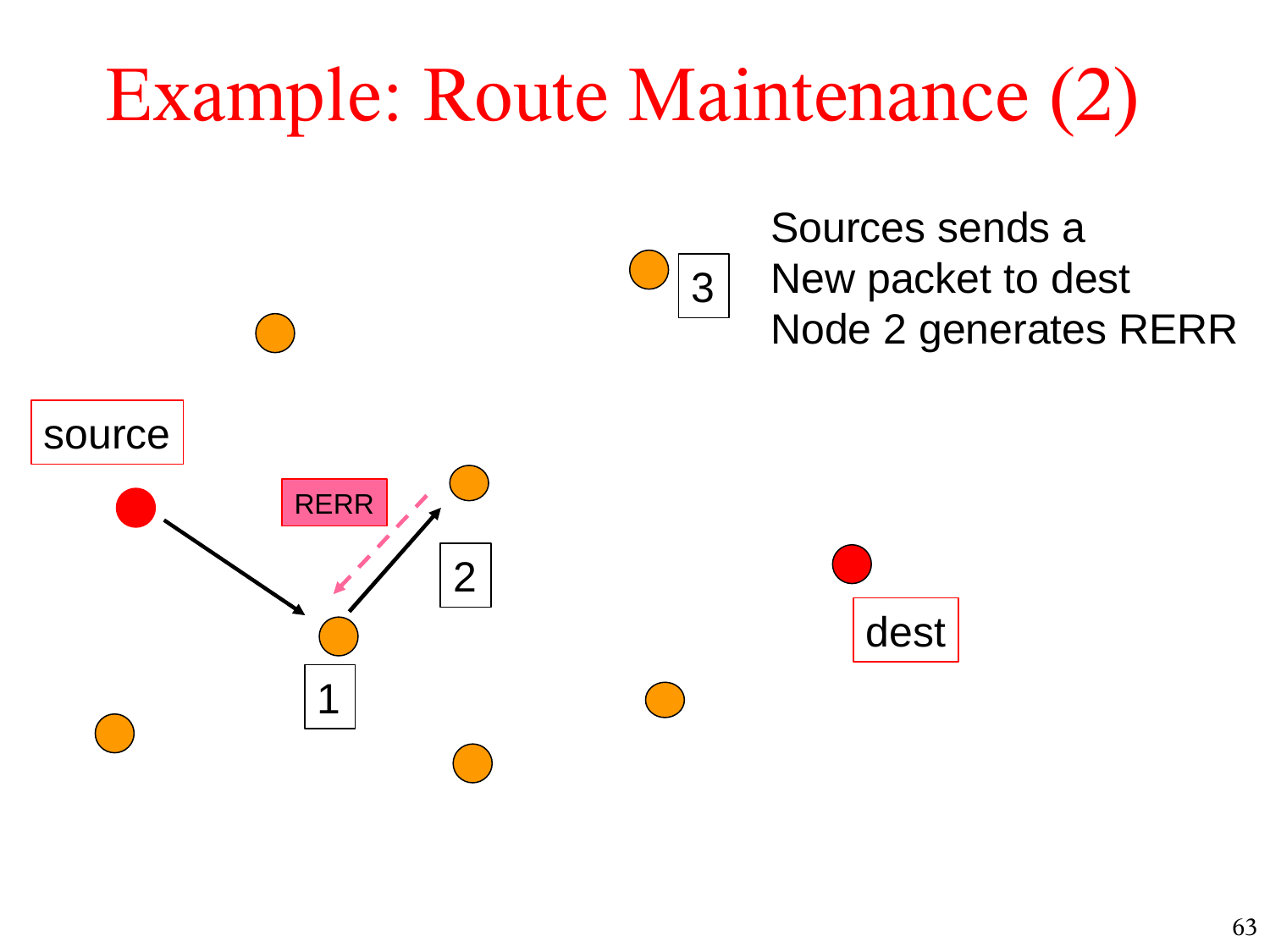#### Example: Route Maintenance (3)

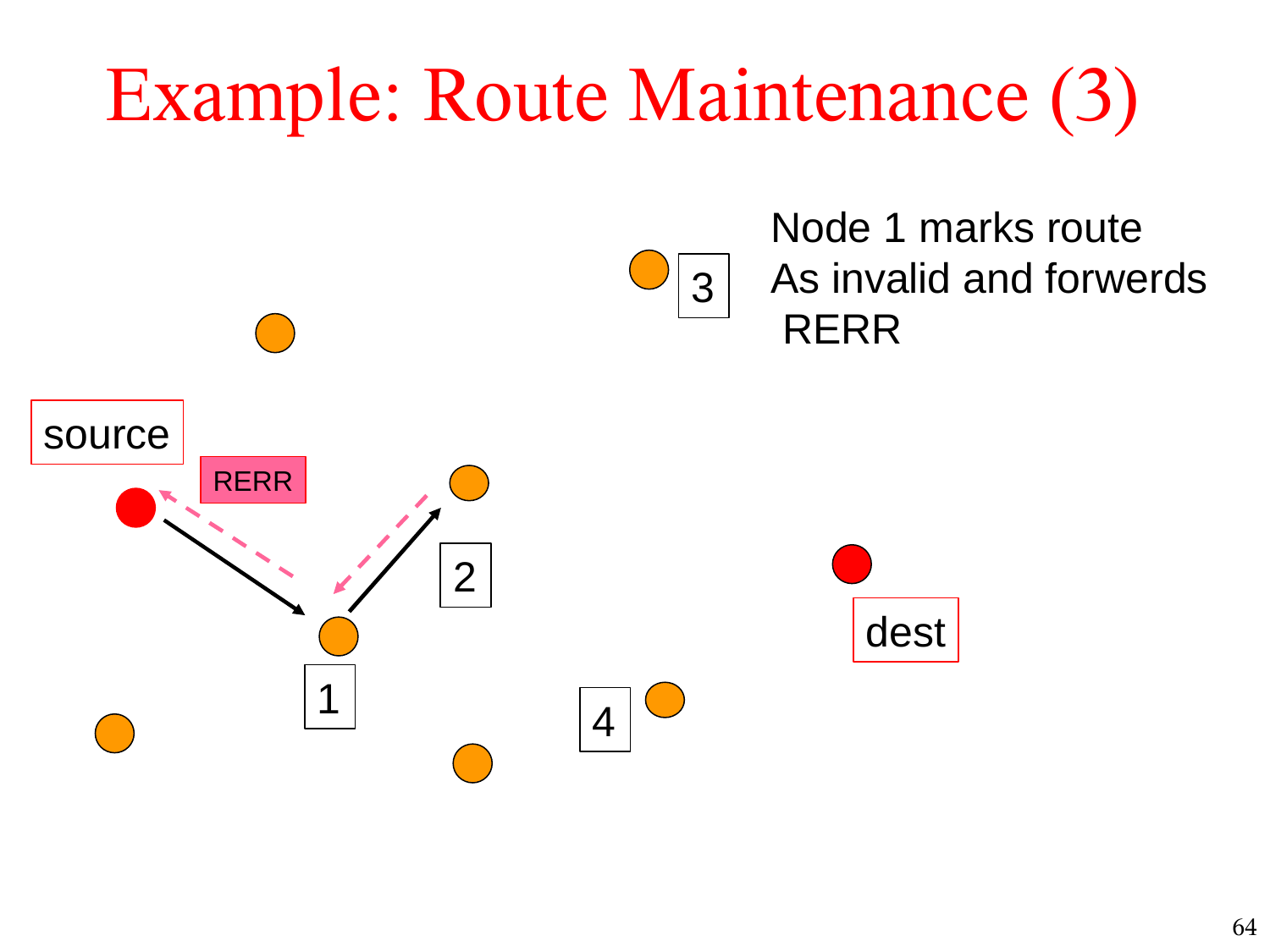#### Example: Route Maintenance (4)

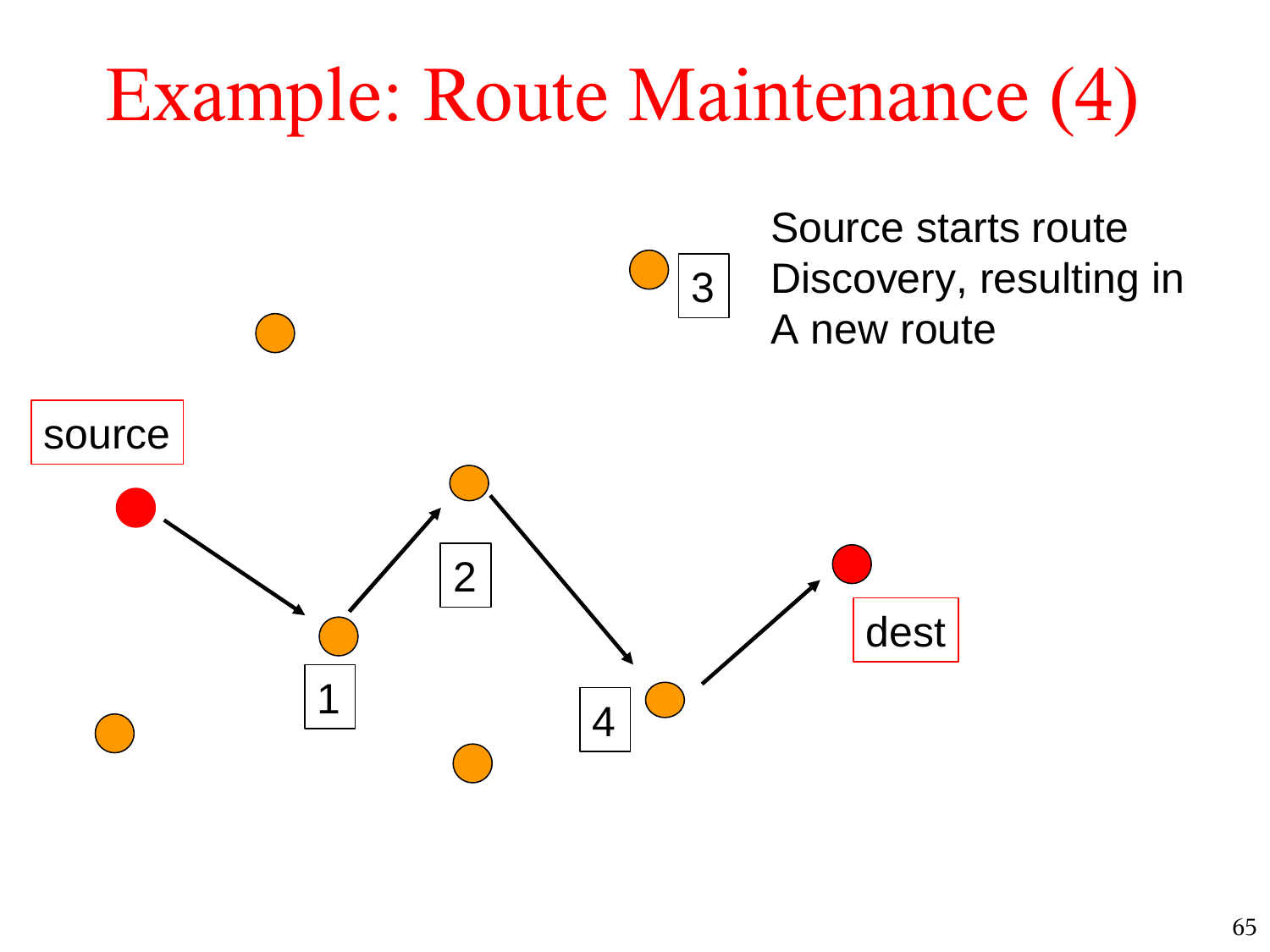#### AODV: Route Maintenance (3)

- Connectivity management
	- Each time a broadcast from a neighbor is received lifetime of the route to neighbor is updated
	- If neighbor is not in table entry is added
	- Periodically a Hello packet is sent to inform neighbors we are still alive and to trigger RT update
		- Special RREP with IP address and sequence number of sender. TTL is 1 to prevent resend.
	- When no Hallo messages are received for a period of time node is considered gone and connectivity updated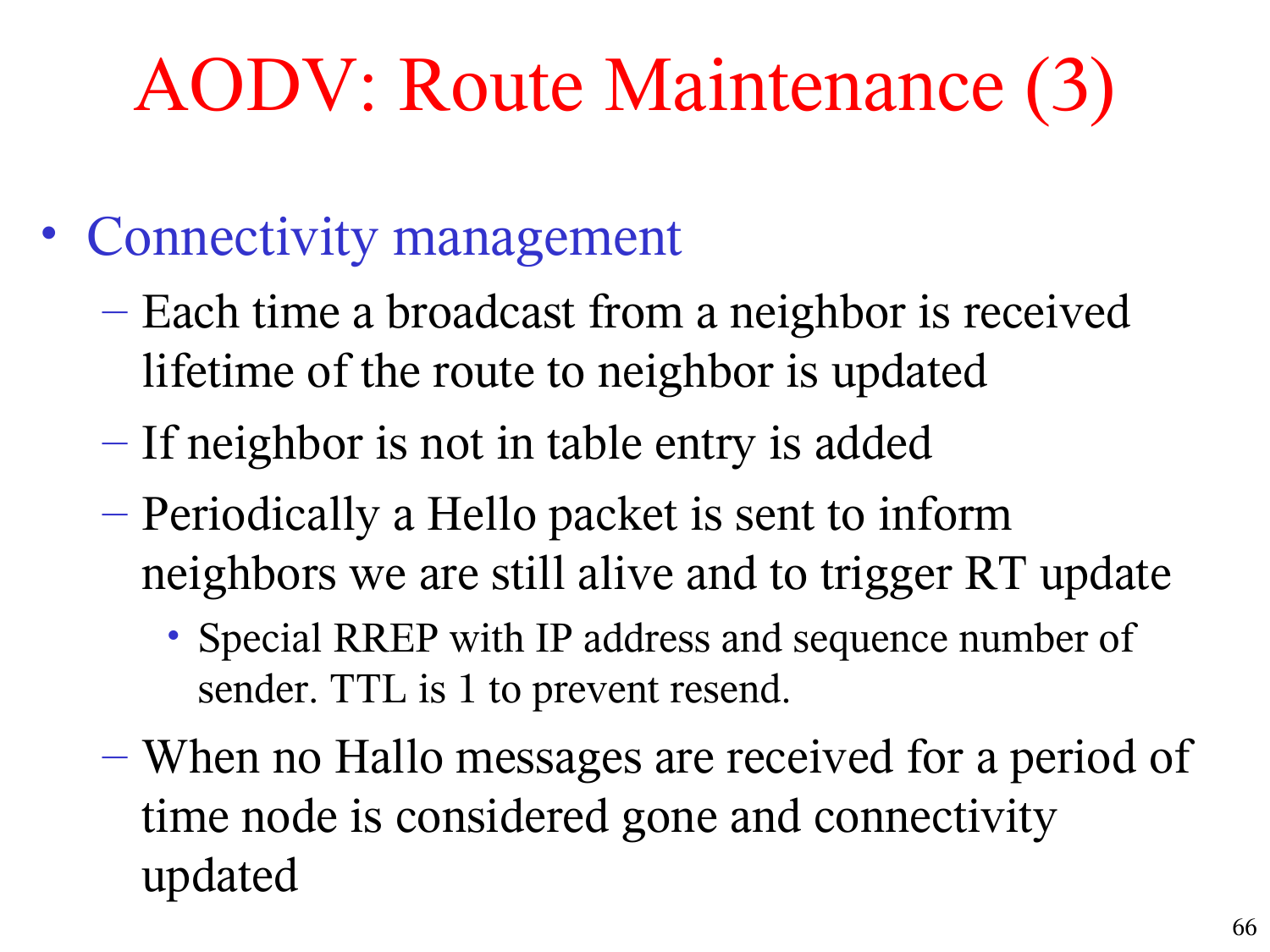#### AODV: Multicast

- Multicast groups
	- Each MG has a leader and a bidirectional multicast tree
	- Each MG has a sequnce number
		- maintained by the leader
	- Nodes can join and leave a group any time
	- Groups use RREQ and RREP
- Multicast Route table
	- Records routes for multicast groups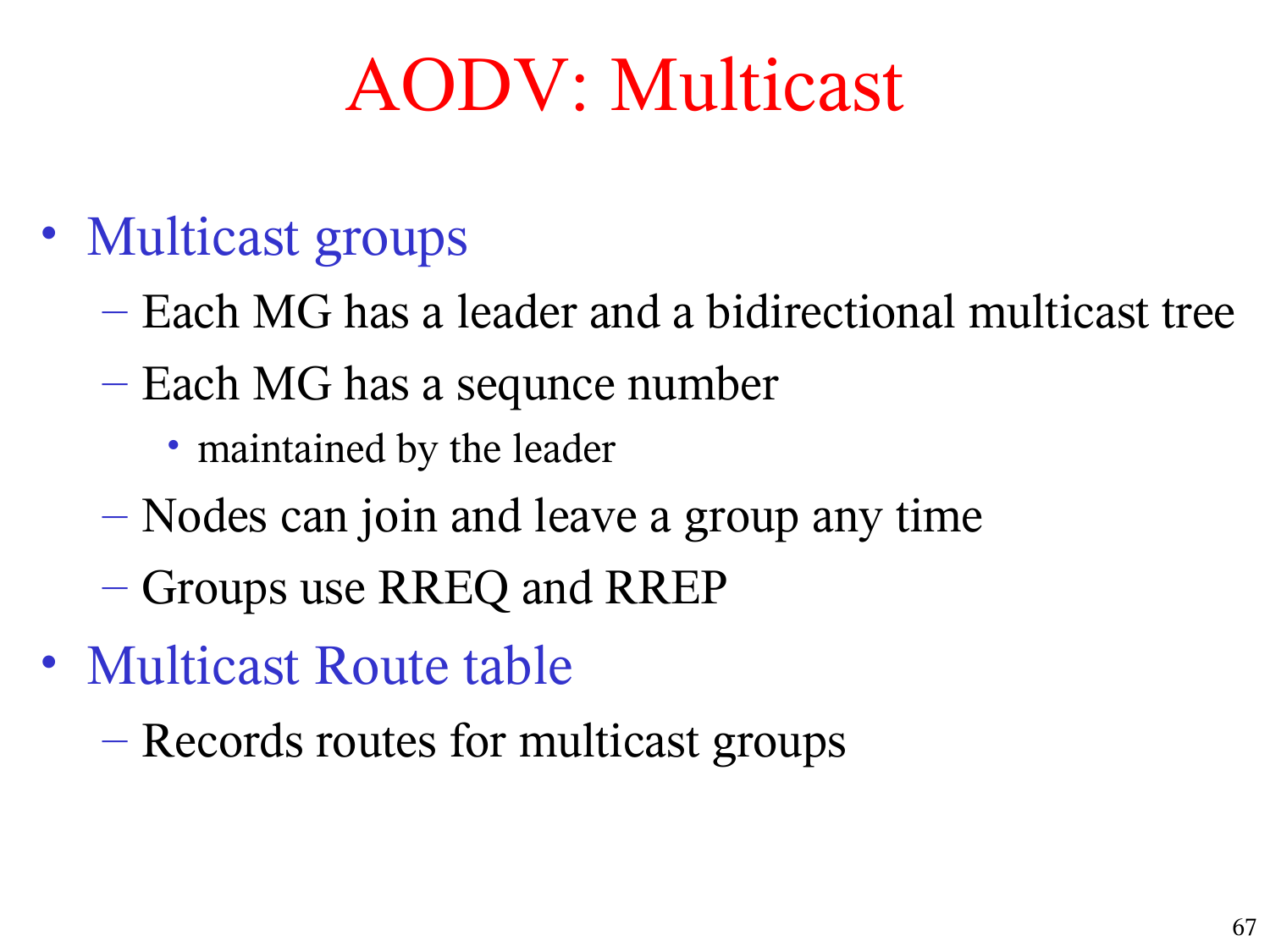#### Example: Multicast group



A multicast group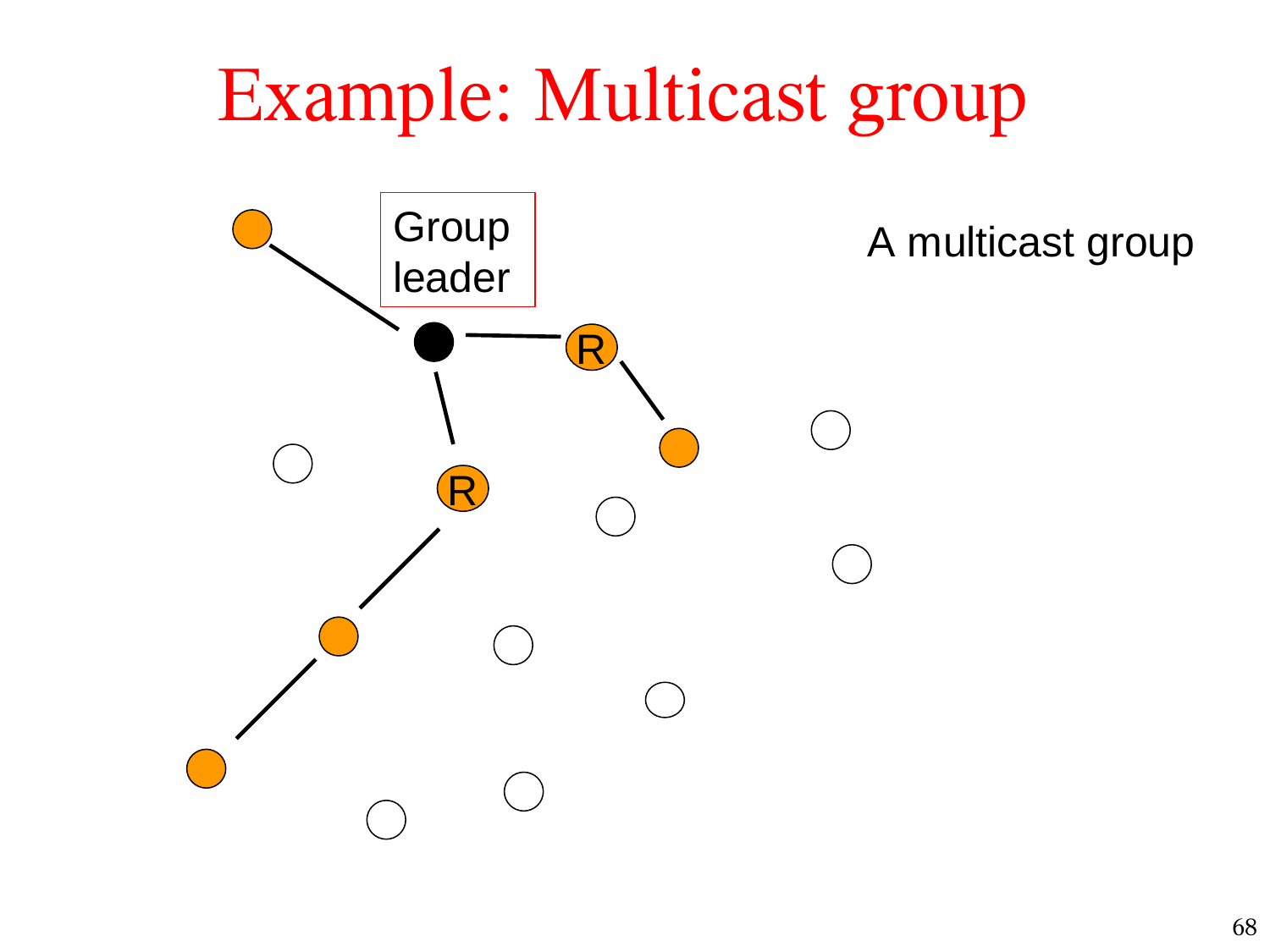#### AODV: Multicast RD

- Multicast route discovery
	- Started when a node wishes to join a group or to send data to a group
	- Node creates a RREQ packet wit join flag set if it wants to join
		- RREQ includes known sequence number for group
	- For join, only members of the multicast tree (router nodes) can respond
	- Otherwise any node with knowledge of a route can respond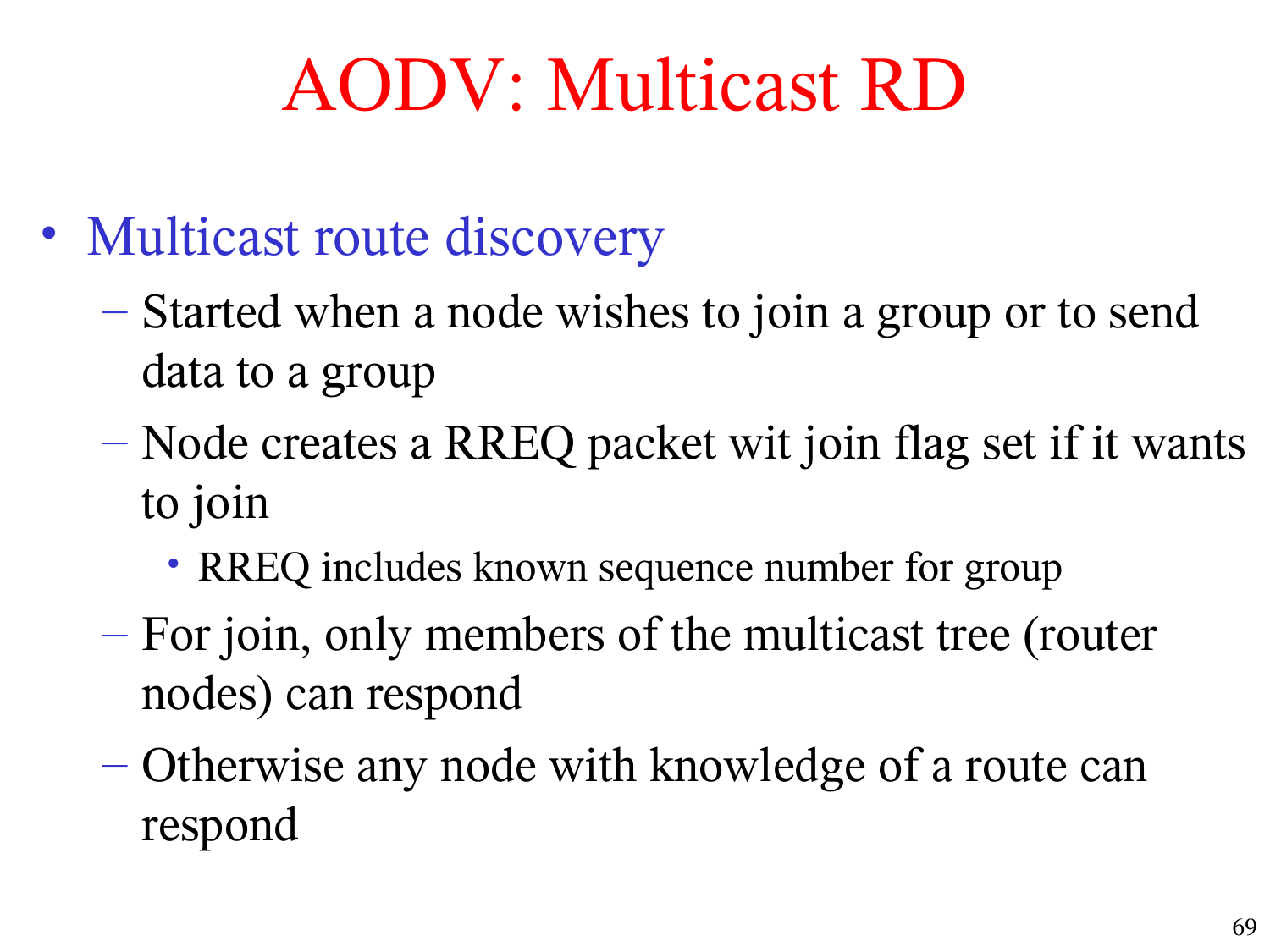#### AODV: Multicast join RD

#### • For a join RREQ

- Nodes not belonging to the group receiving a join create a reverse route entry in the MRT and broadcasts the request to its neighbors
- Non routing nodes add an unactivate entry for the source node in the MRT,
	- until link is enabled (activated) no message is forwarded for the group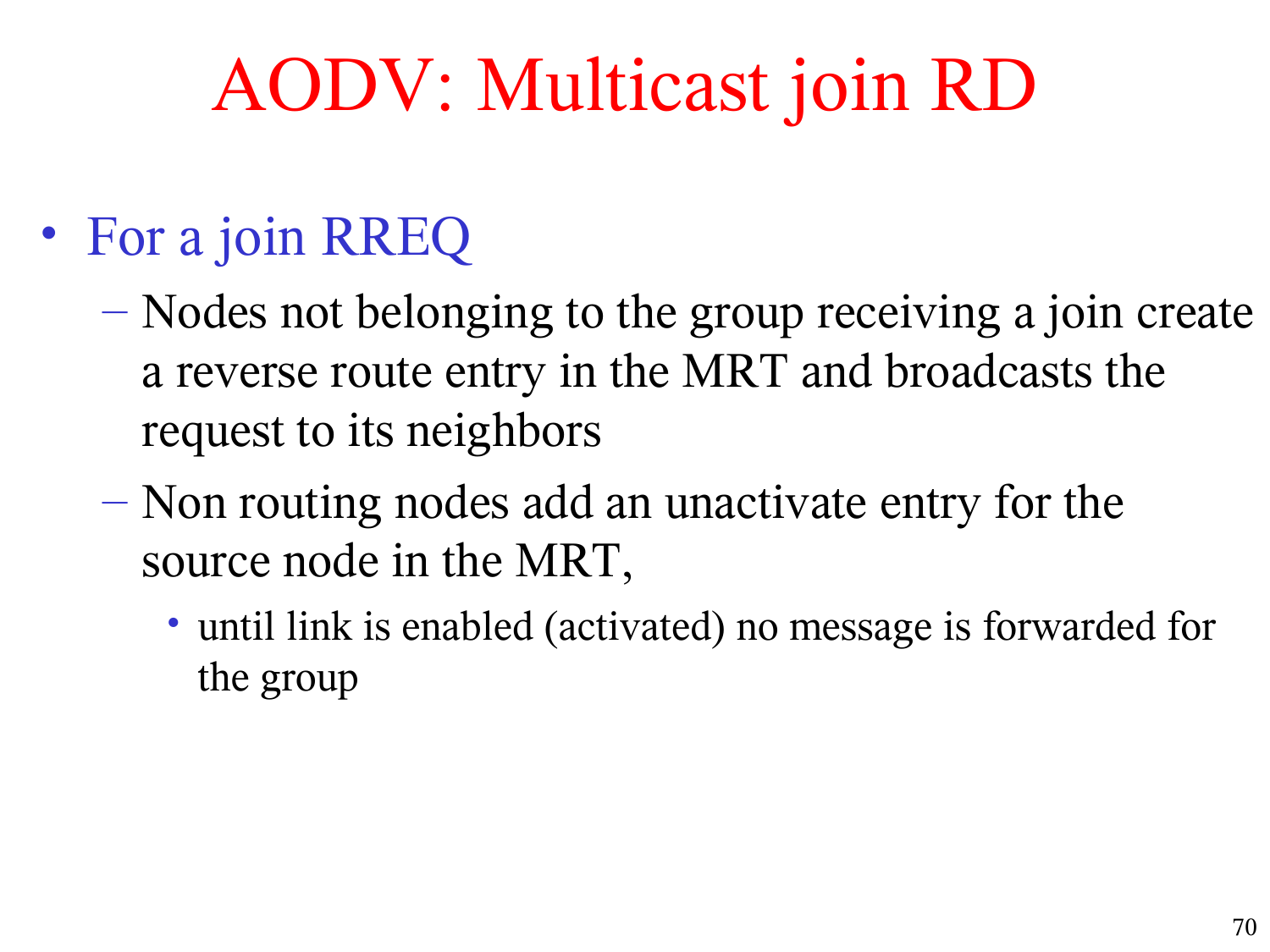#### AODV: Multicast join RD (2)

- Join -- Forward Path Setup
	- A routing node may answer a join RREQ only if its recorded sequence number is greater than the one in the RREQ
	- The group leader can always reply
	- The responding node updates MRT placing requesting node next hop information and sending back a RREP to the source.
	- Nodes along the path to the source set up a forward path entry for the multicast group in the MRT, incrementing hop count as usual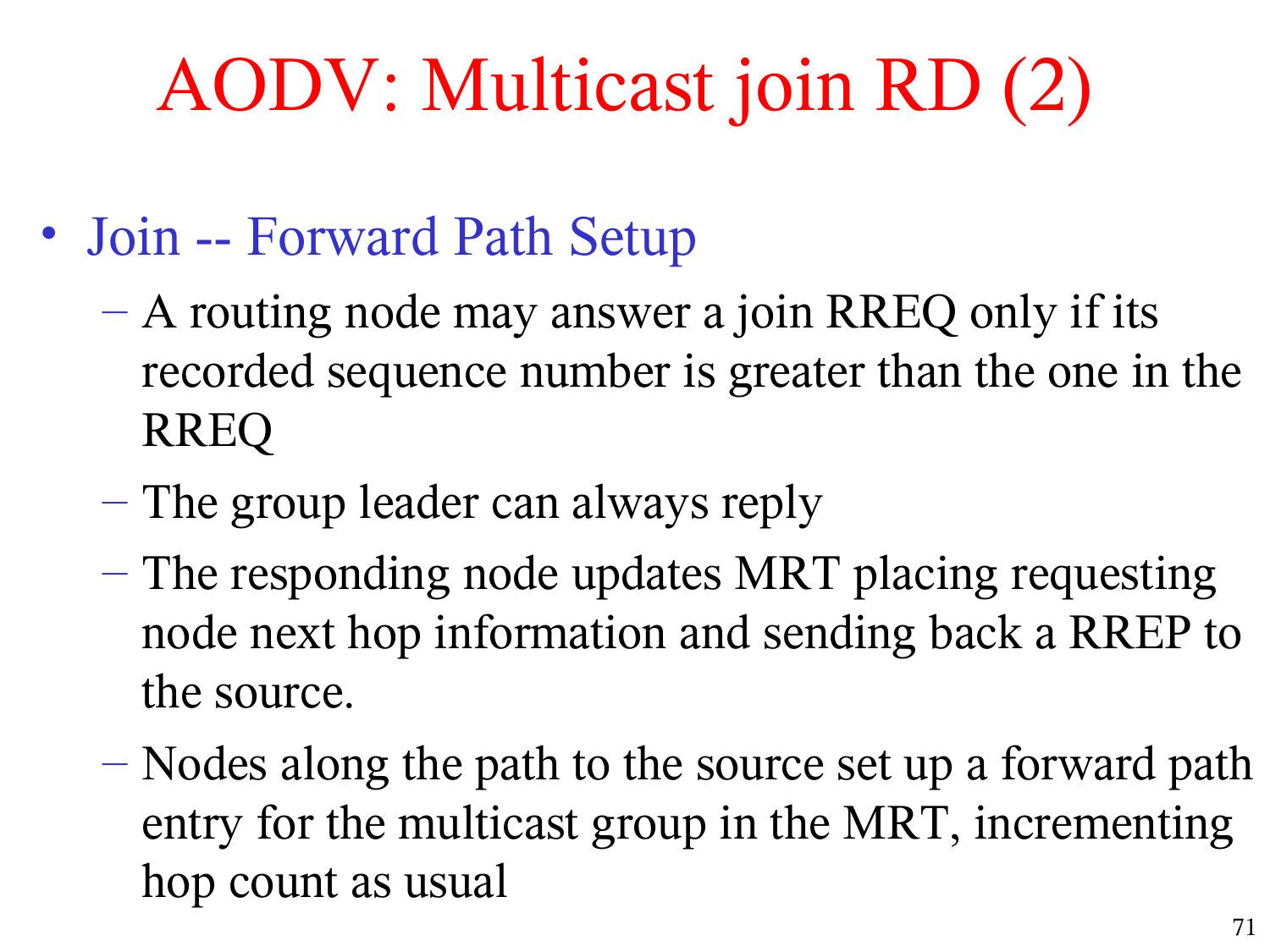### AODV: Multicast join RD (3)

#### • Route Activation

- Different RREP may reach the source, only one path need to be selected to connect the join node to the tree
	- The route with highest sequence number and mimumum hop count is selected
	- This route is selected by unicasting a multicast activation message (MACT) to activate the corresponding entry in MRTs
- Leaving the tree
	- A non leaf leaving the tree, must still work as router for the others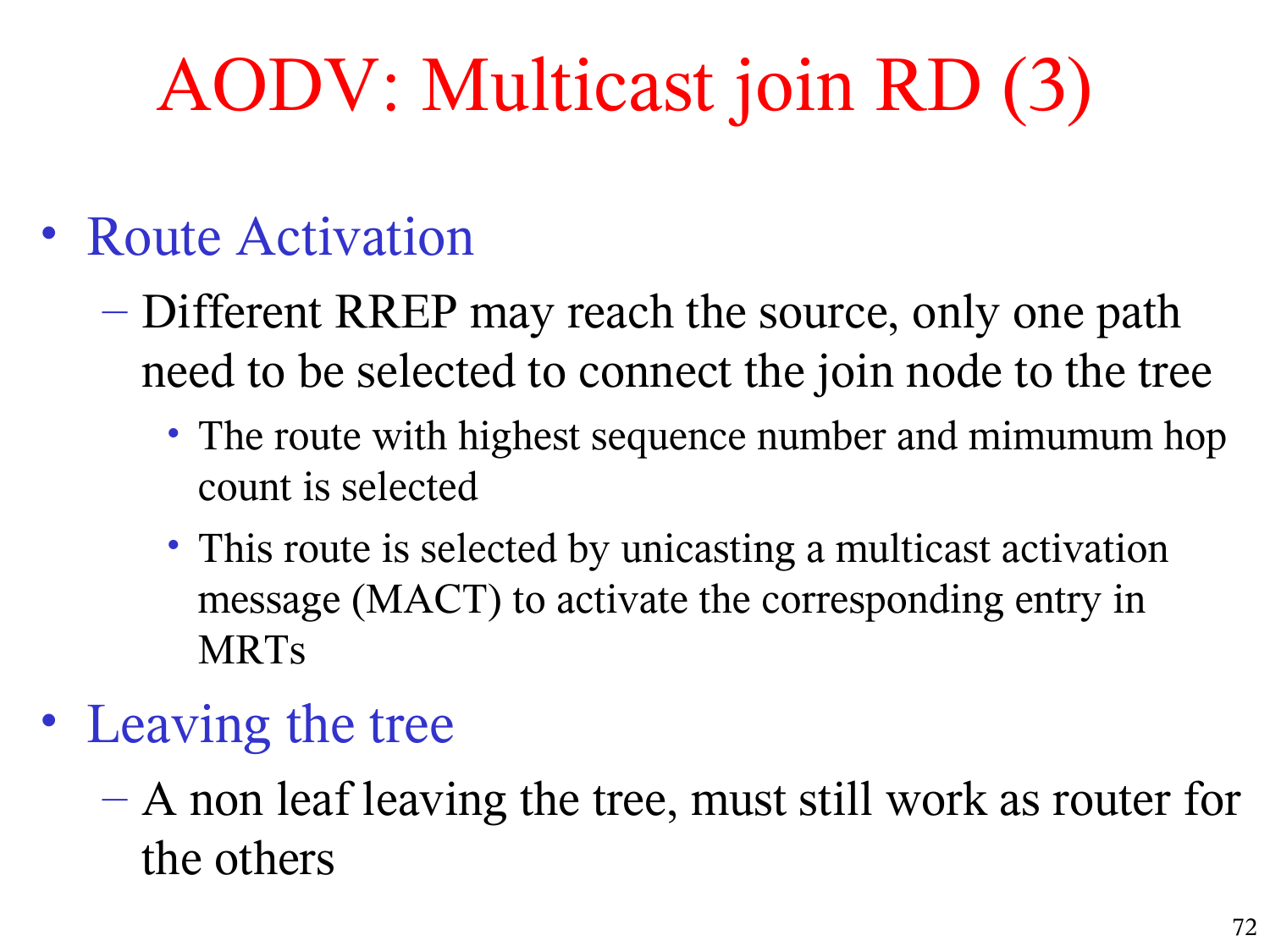### AODV: Multicast join RD (4)

- Leaving the tree
	- $-$  A leaf node may leave the tree simply sending a message to its parent, if this is not part of the tree and it is now a leaf it can propagate pruning at the upper levels
	- A non leaf node leaving the tree, must still work as router for the others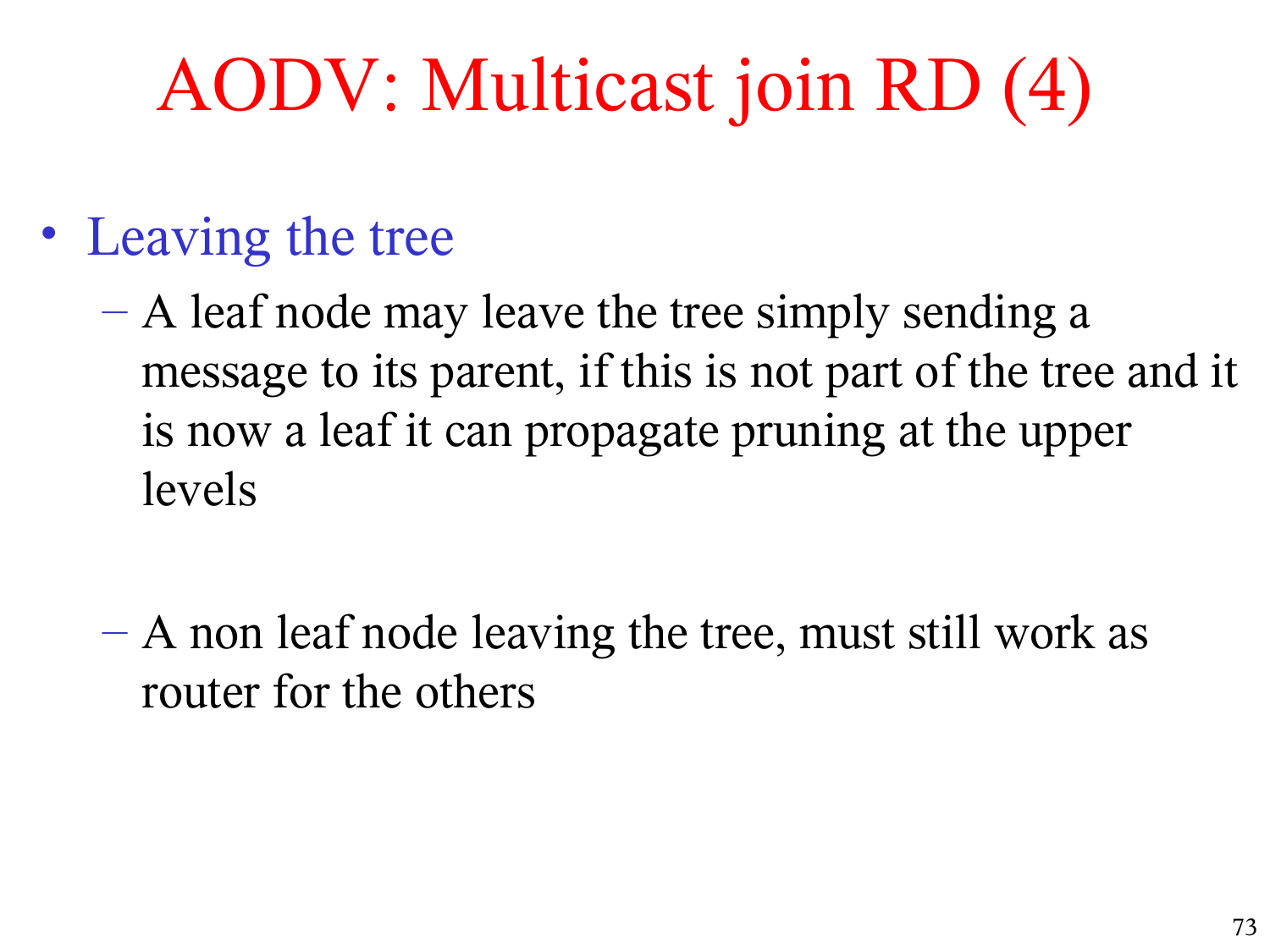### Example: Join a multicast group



A multicast group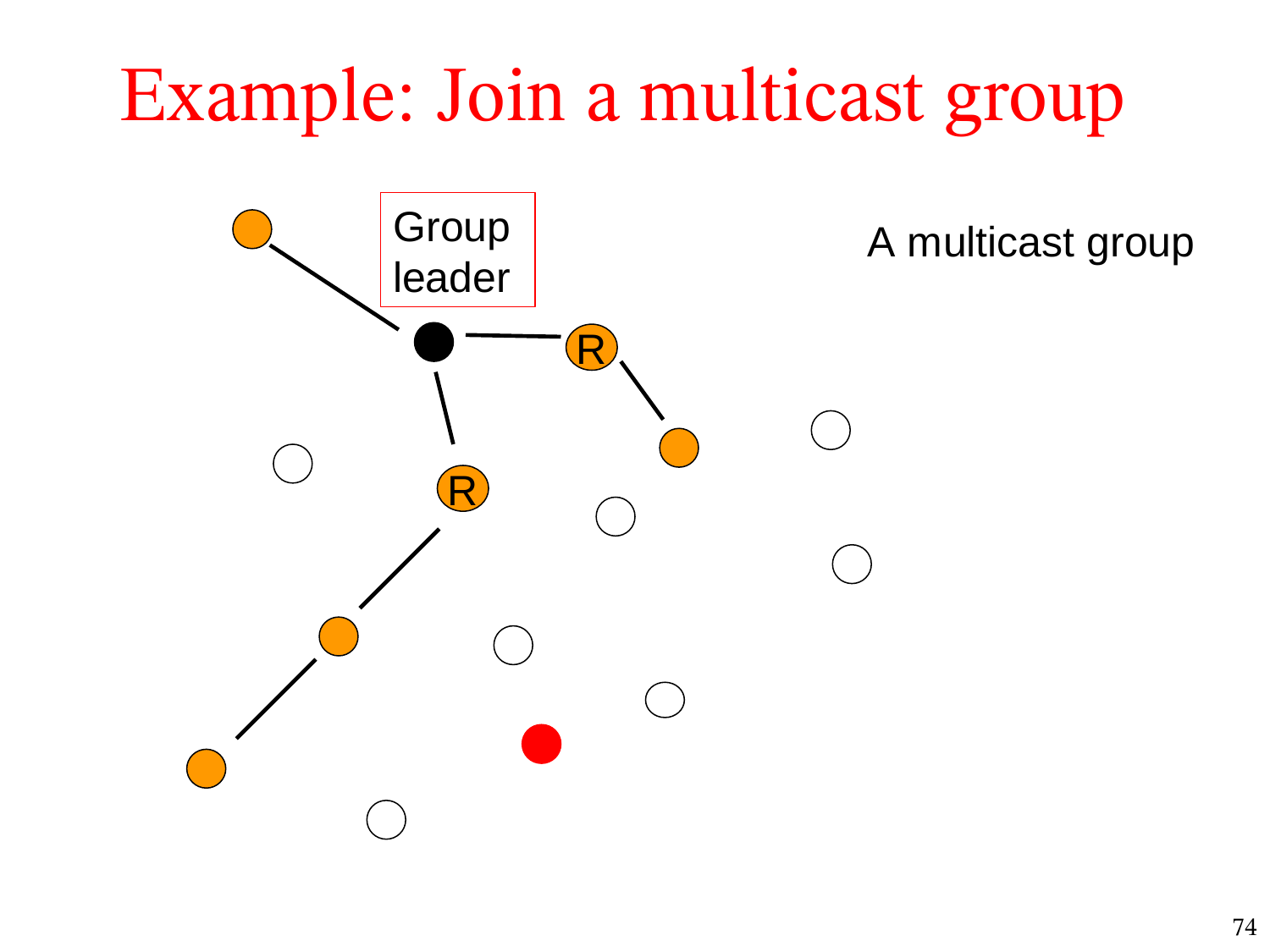### Example: Join a multicast group (2)

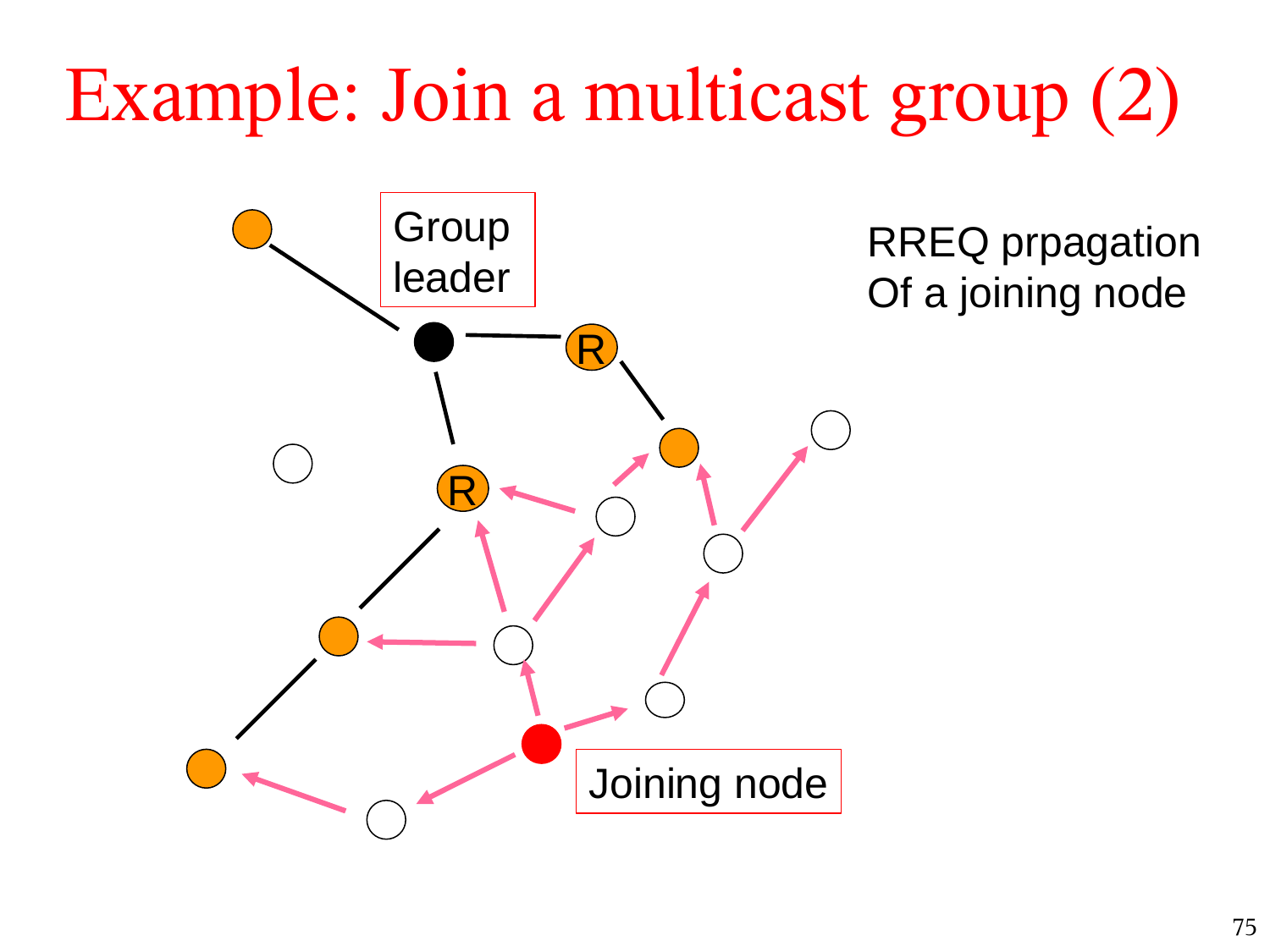### Example: Join a multicast group (3)

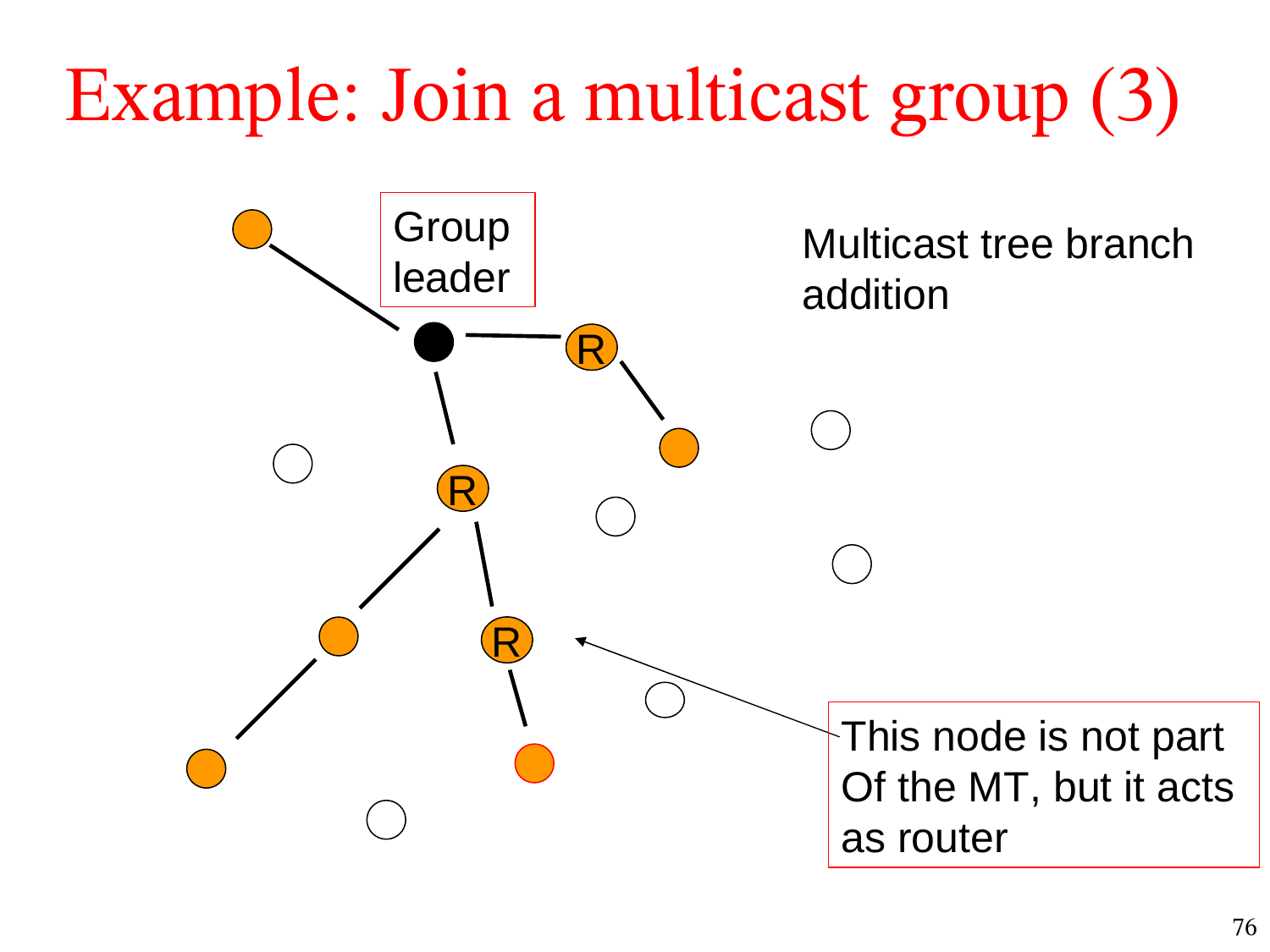### AODV: Multicast Route Maintenance

- It must be done as soon as the fault is discovered
	- Nodes in the group must stay connected aven if no messeges are sent to them
	- The downstream node (fartest from the leader) is responsible to repair the link, using a RREQ to join the group again
	- RREQ includes node distance from the group leader and only nodes that far or more can reply to repair
		- This is to involve the "right" nodes, the ones on the group leader side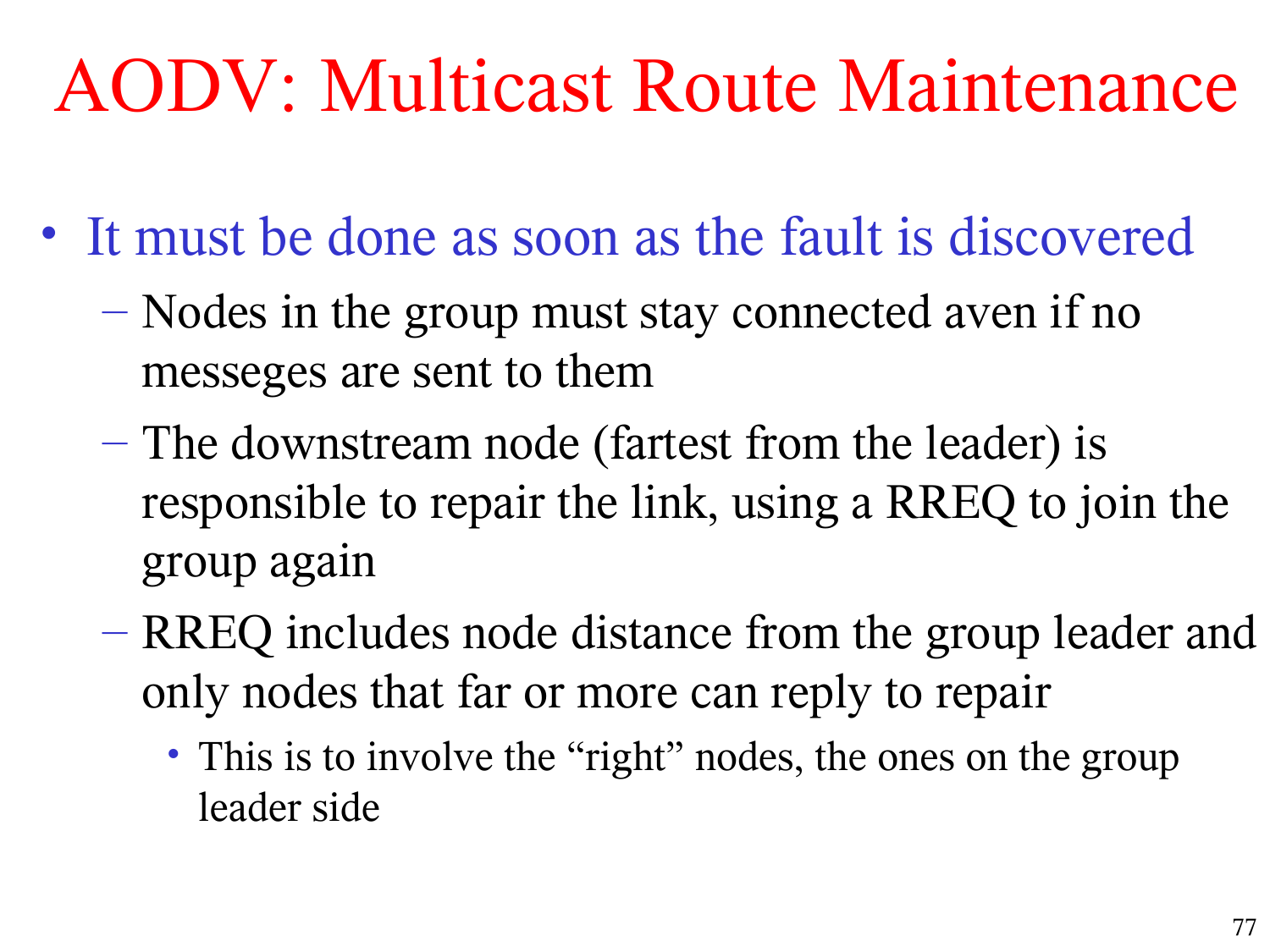### Example: Broken link

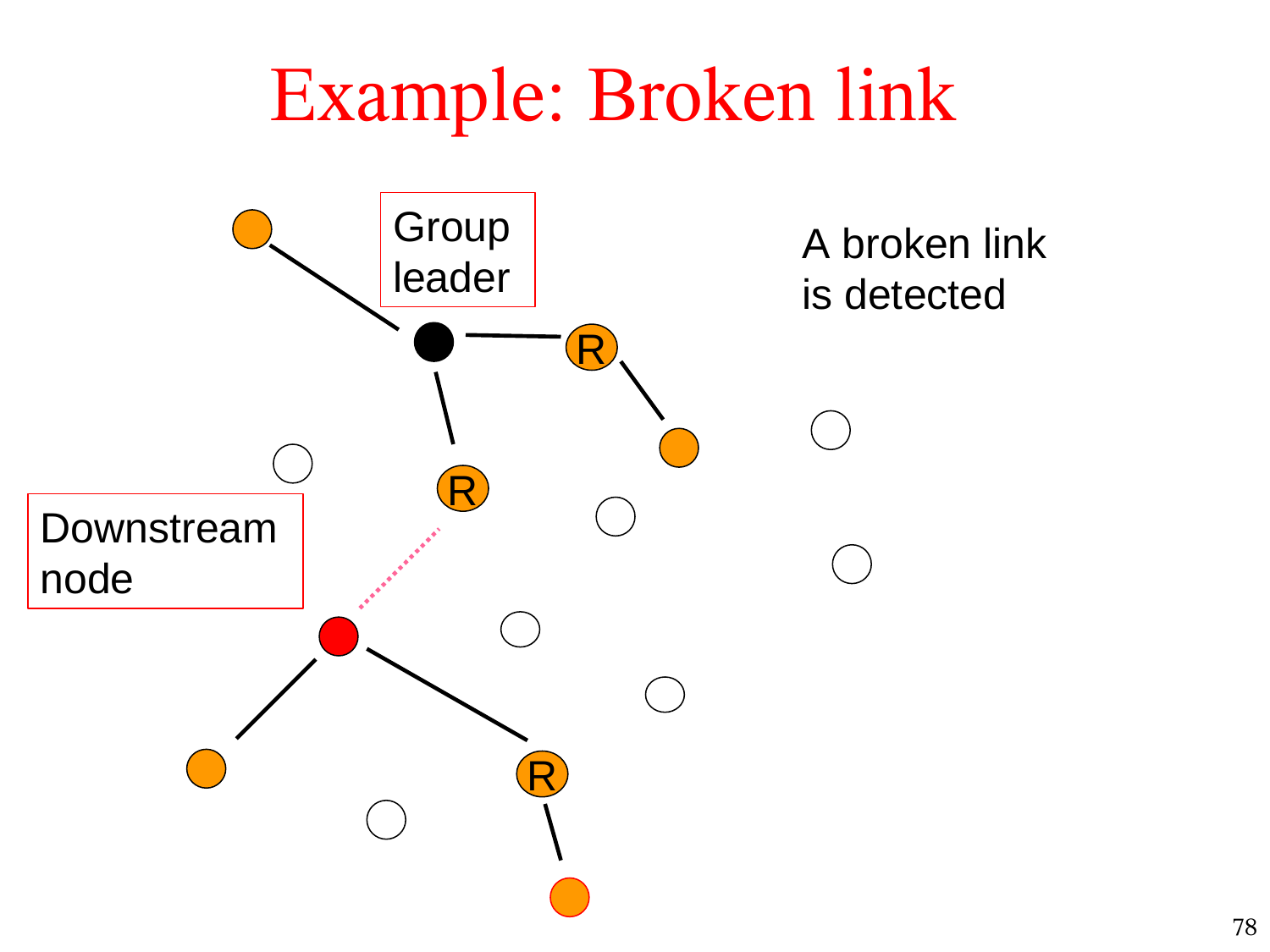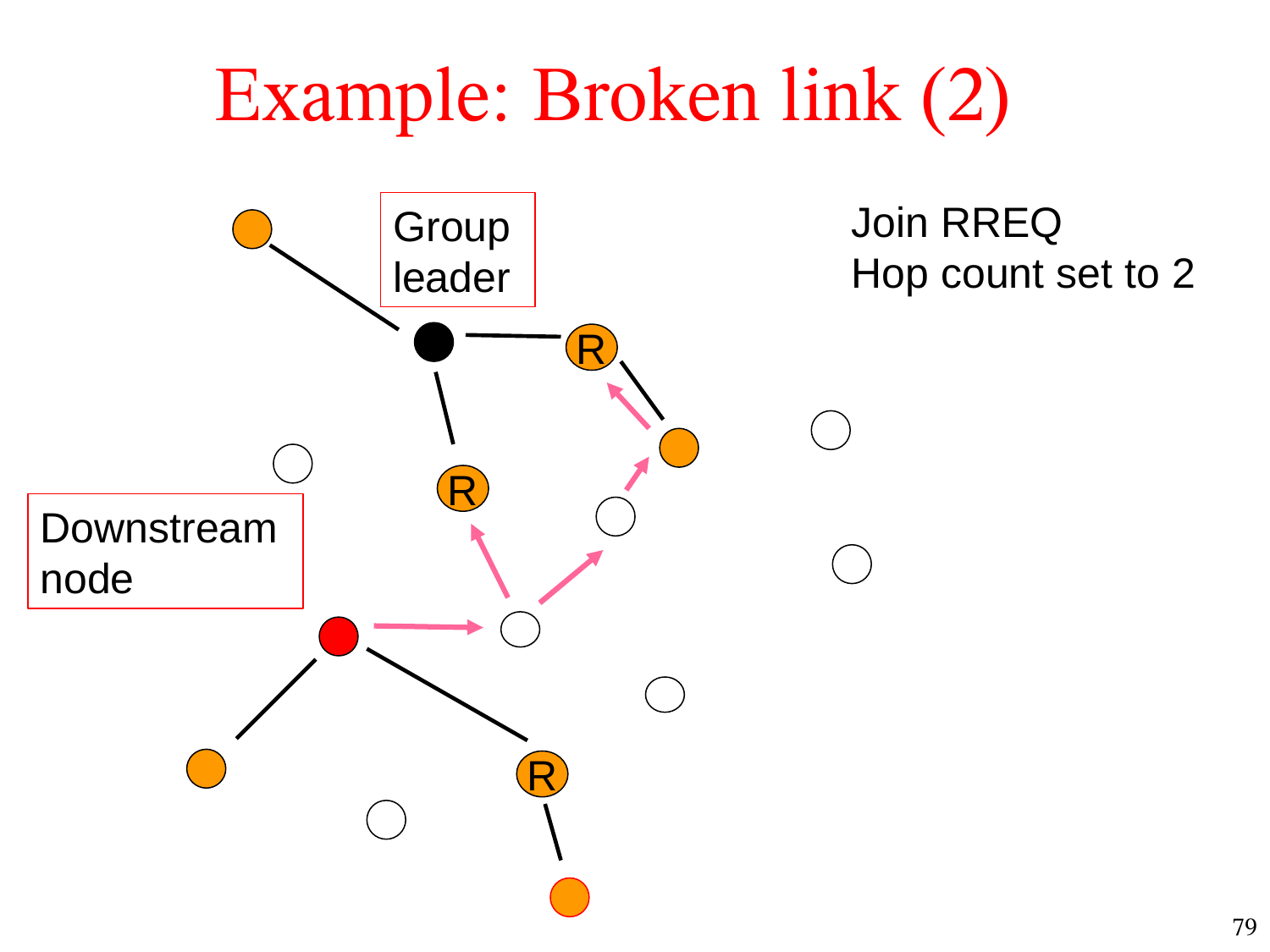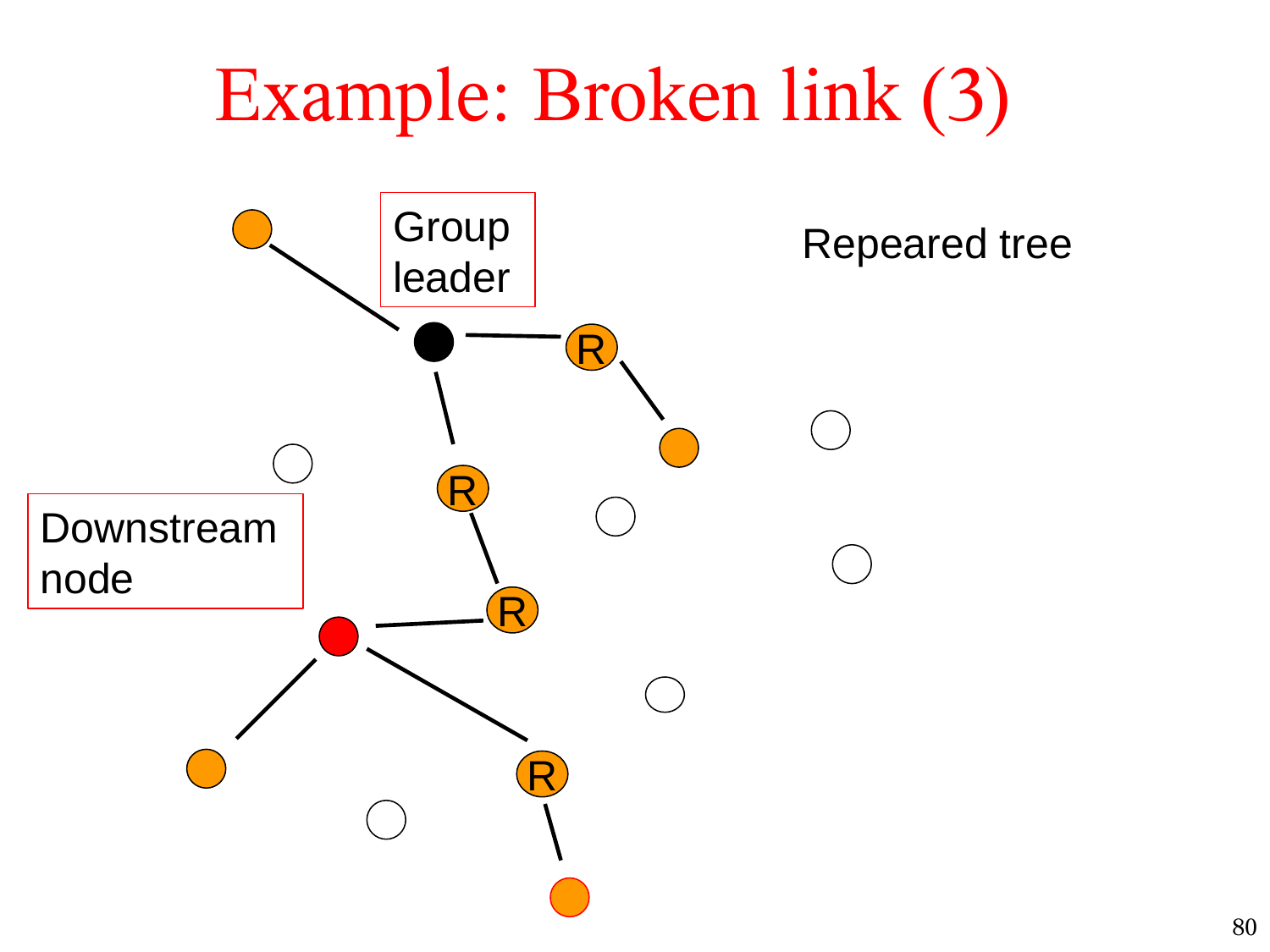### AODV: Multicast RM (2)

- If the broken link cannot be repaired
	- The two parts of group remain partitioned
	- A new leader must be elected
	- If down stream is part of the tree it becomes the leader
	- If its is simply a router non part of MT, it sends a message to the other members to select the new leader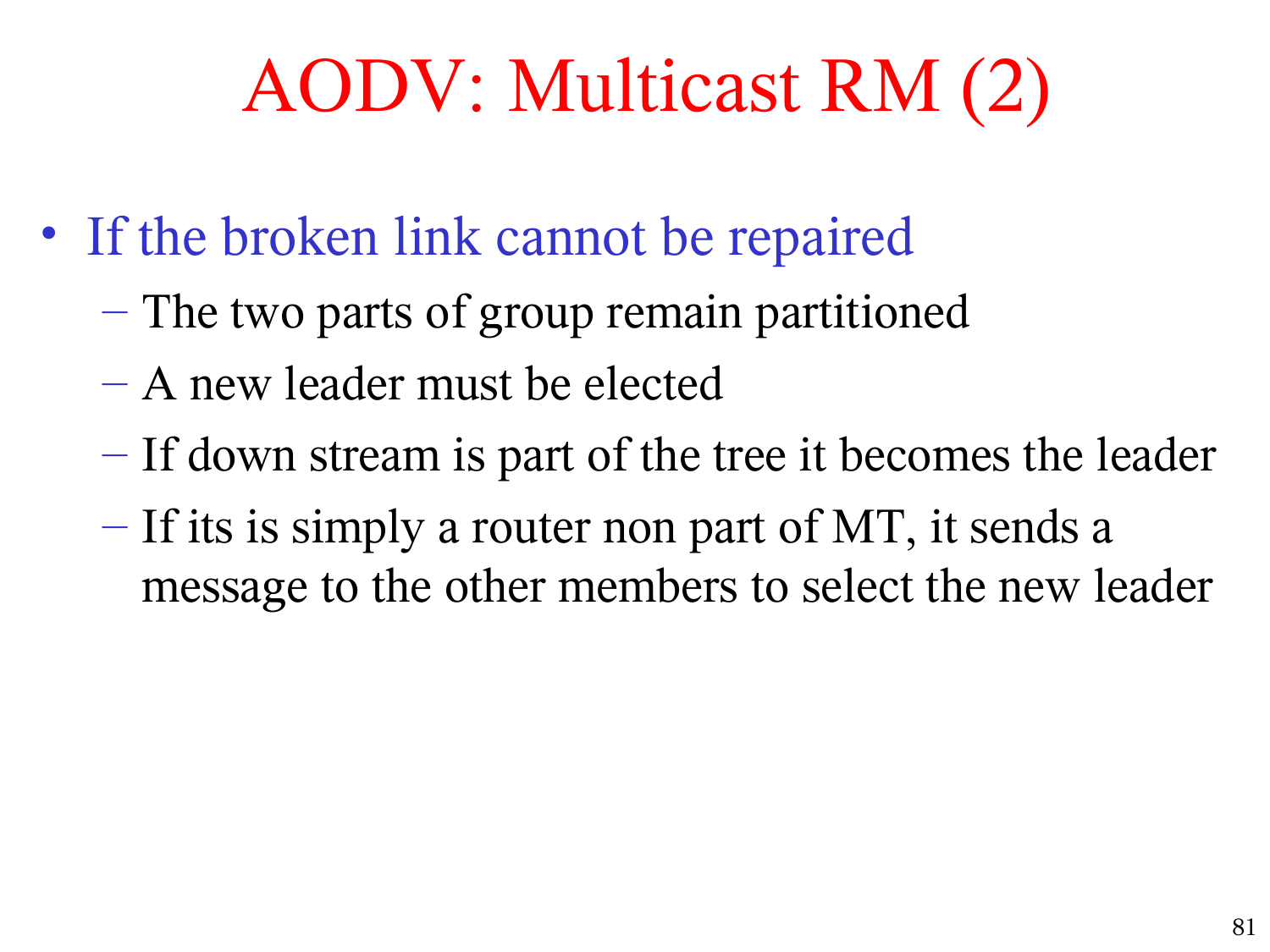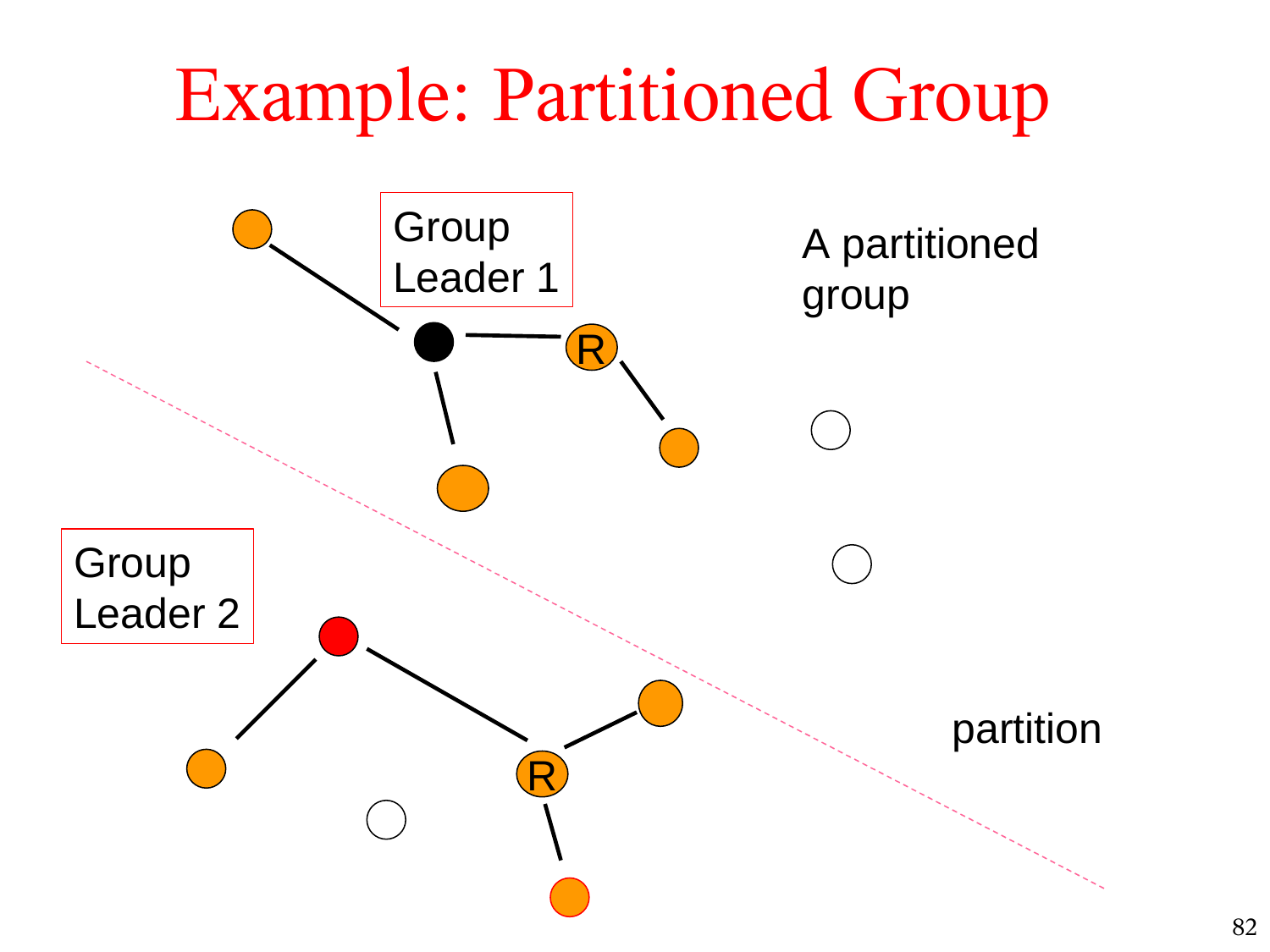## AODV: Multicast RM (3)

- Reconnecting a partitioned group
	- Group leaders broadcast a periodic GRPH (Group Hallo) to the network
		- GRPH includes IP of group leader and sequence number
	- If a leader heards a GPRH with another leader the two groups are within each other RR
		- They must e reconnected
		- GL with lower IP address starts procedure
		- Uses RREQ with repair flag set on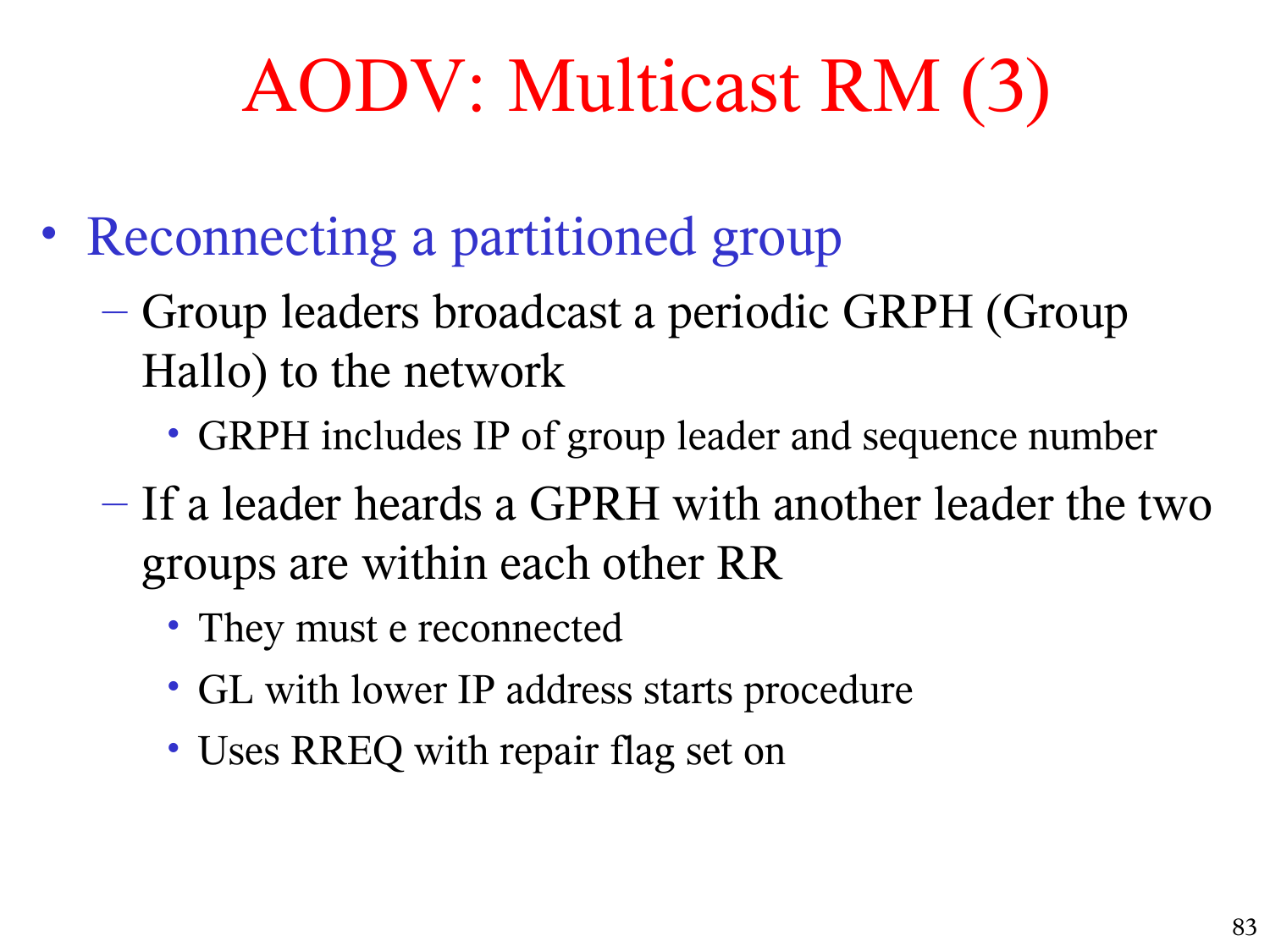# Example: Partitioned Group (2) Group Leader 1 R R **Group** Leader 2 partition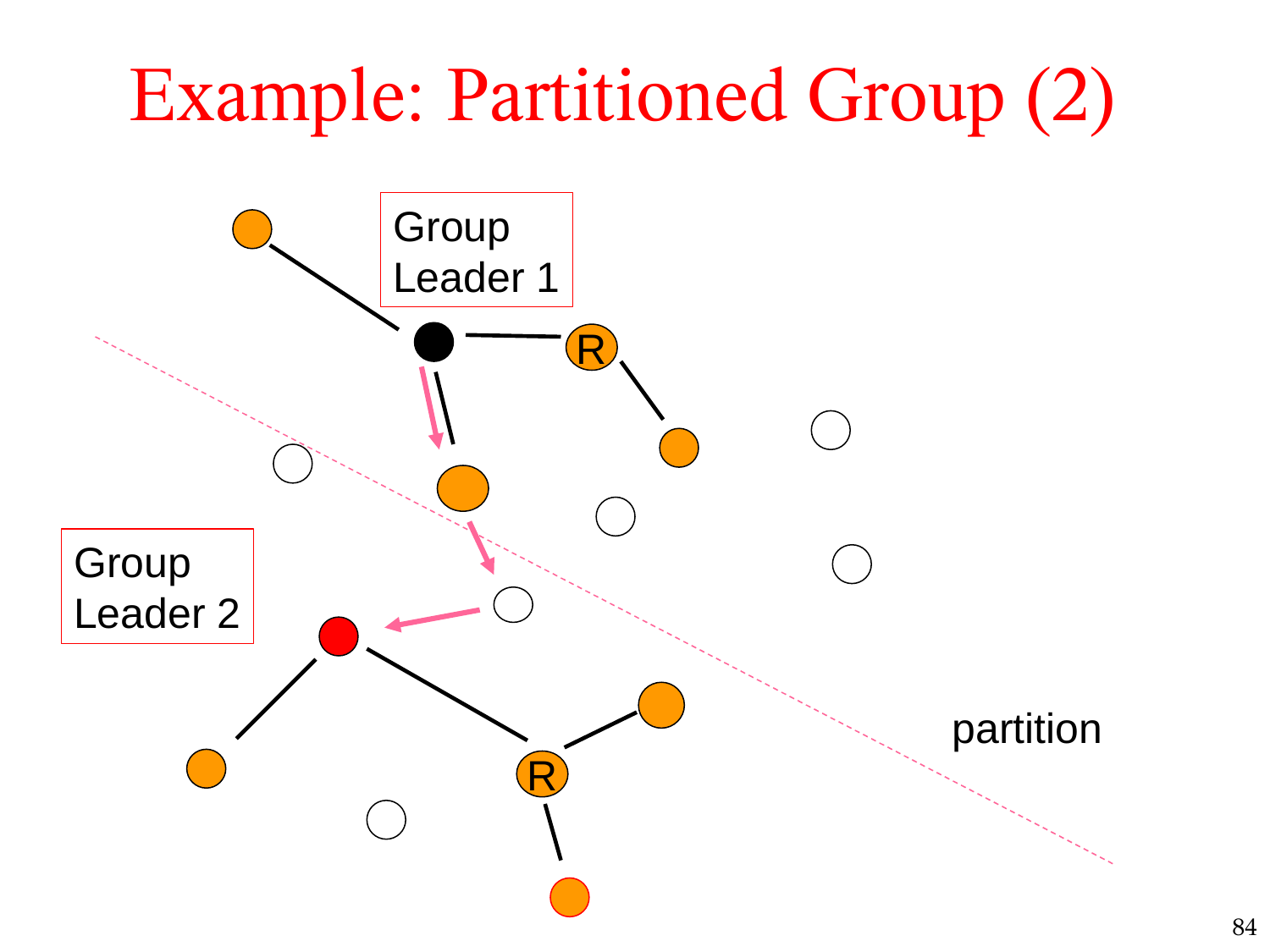# Example: Partitioned Group (3) R R Group Leader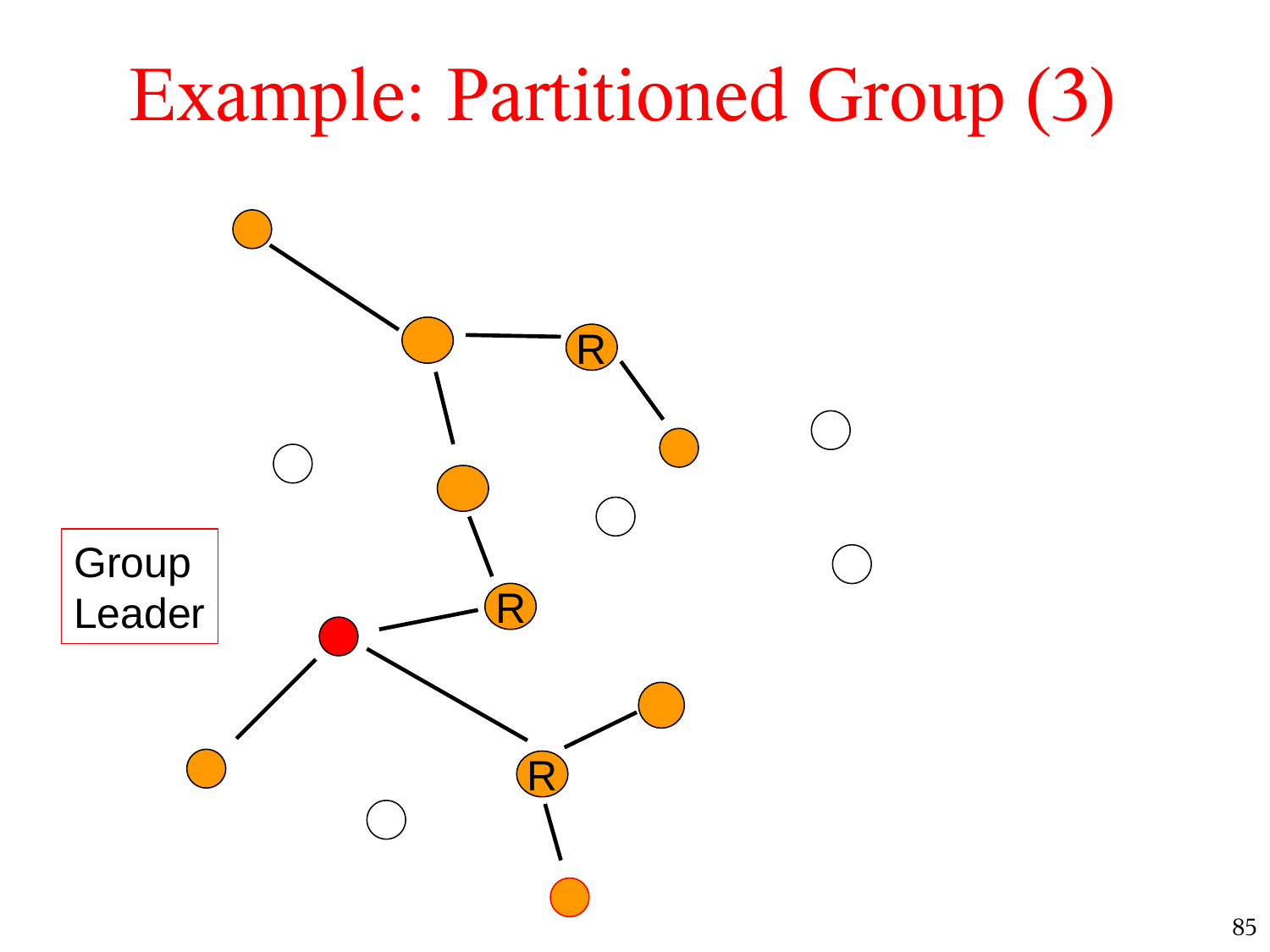### AODV: Packets

- AODV packets are standard IP packets
	- Uses standard IP fields such as source and destination address, TTL for hop counting
	- Details on RFC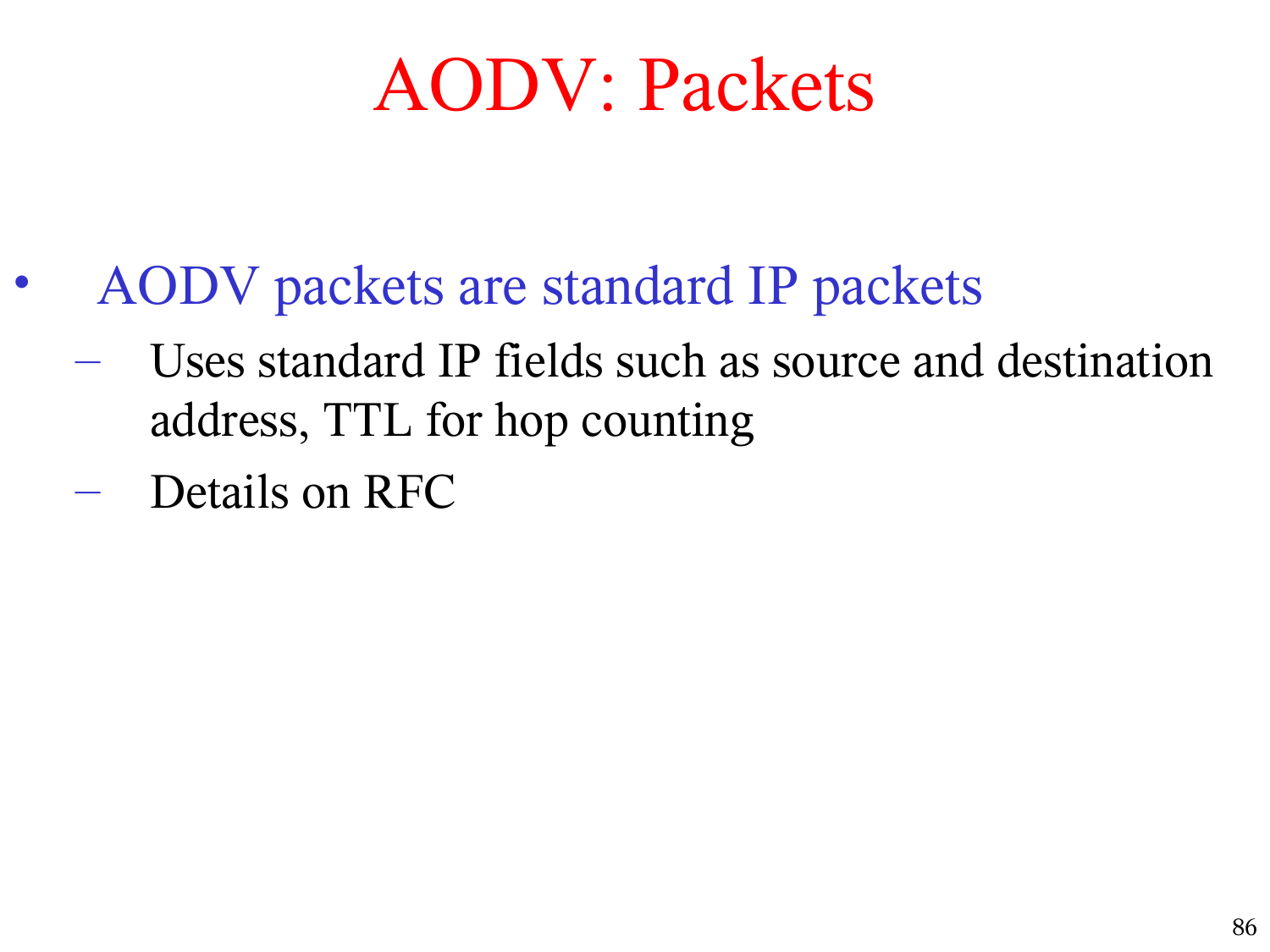### AODV-DSR: Comparison

- Many studies in the literature
- DSR
	- Allows multiple routes
	- Supports unidirectional links
- AODV
	- Supports multicast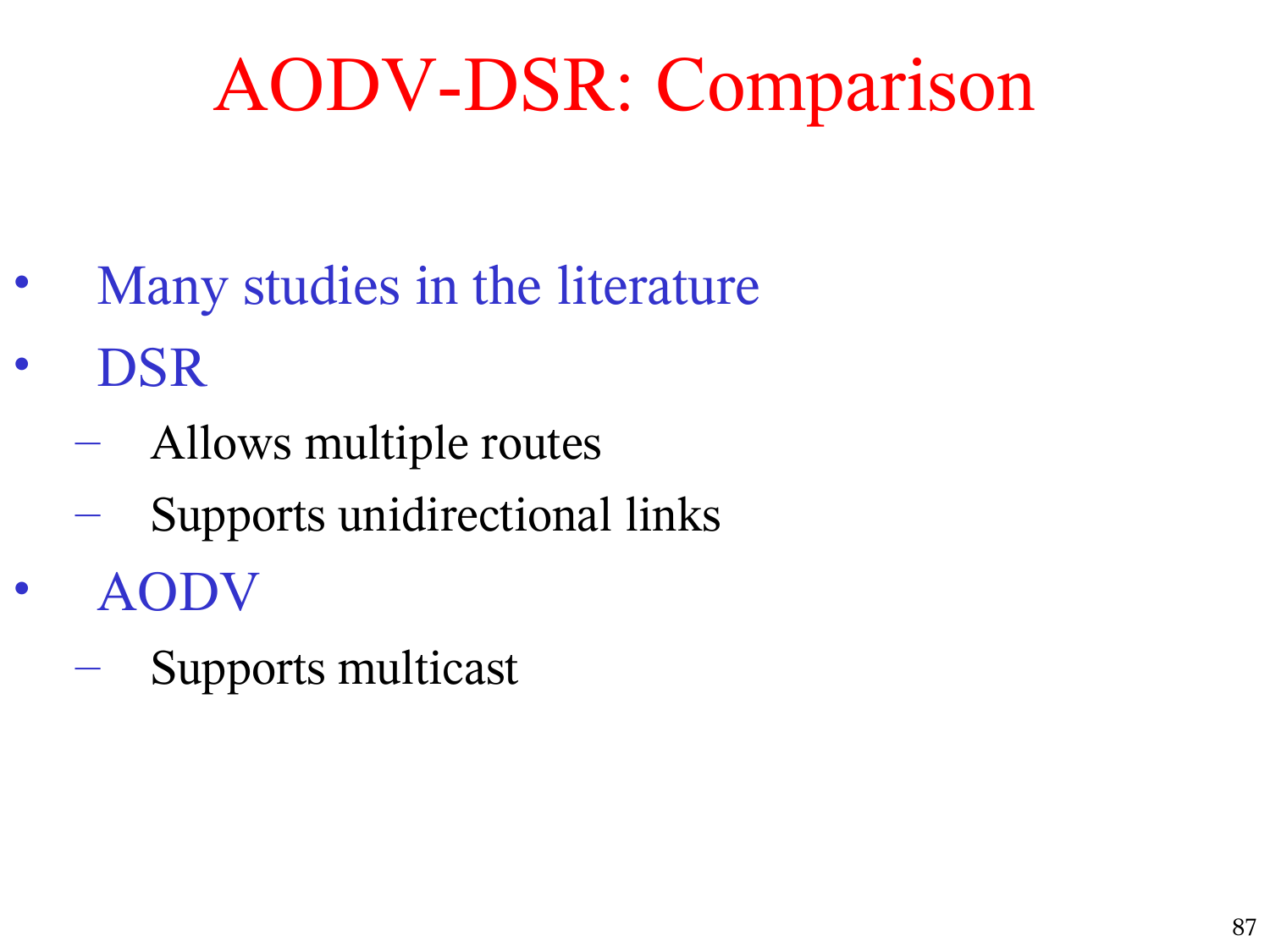## AODV-DSR: Comparison (2)

- With low traffic and low mobility
	- Both have an acceptable end-to-end delay, and small routing overhead (control packets)
- With high mobility, high traffic
	- AODV has an higher routing overhead due to control packets:
		- routes become congested and need to be rediscovered
	- DSR pays for multiple routes
		- With high mobility it is difficult to make sensible choices